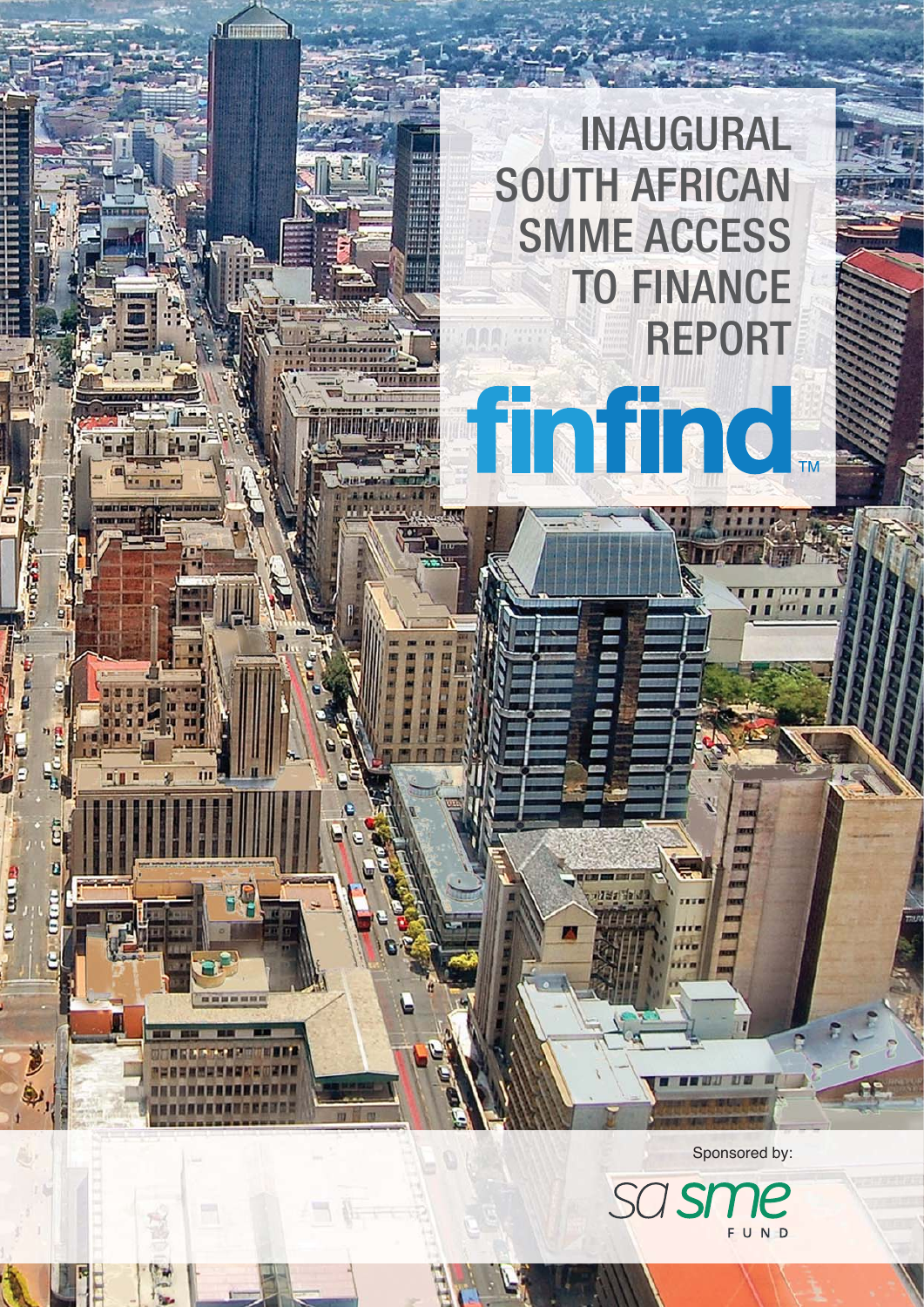# CONTENTS

| Glossary of Acronyms                                | $\overline{2}$ |
|-----------------------------------------------------|----------------|
| Preface                                             | 3              |
| Abstract                                            | 5              |
| Introduction                                        | 6              |
| Research Methodology                                | 7              |
| <b>Literature Review</b>                            | 8              |
| <b>Research Questions</b>                           | 12             |
| Research Data Set                                   | 13             |
| <b>Data Definitions</b>                             | 16             |
| <b>SMME Data Analysis</b>                           | 18             |
| Estimating Total Funding Requests in South Africa   | <b>23</b>      |
| Data Analysis of Funders and Finance Products       | 28             |
| Supply and Demand of Funding of SMMES in SA         | <b>32</b>      |
| Documents Required by Funders                       | 36             |
| <b>Credit Checks</b>                                | 37             |
| <b>Collateral and Personal Surety</b>               | <b>38</b>      |
| Assistance to Prepare Funding Application           | <b>40</b>      |
| SMME and Funder Challenges and Recommendations      | 41             |
| <b>Future Research Questions</b>                    | 45             |
| The Finfind Data Set: Use Cases and Future Research | 46             |
| Data Owner and Co-Publisher                         | 47             |
| Lead Researcher, Peer Reviewers and Co-authors      | 48             |
| References                                          | 50             |

**www.accesstofinancereport.co.za**

**Report Sponsor: SA SME Fund (www.sasmefund.co.za)**



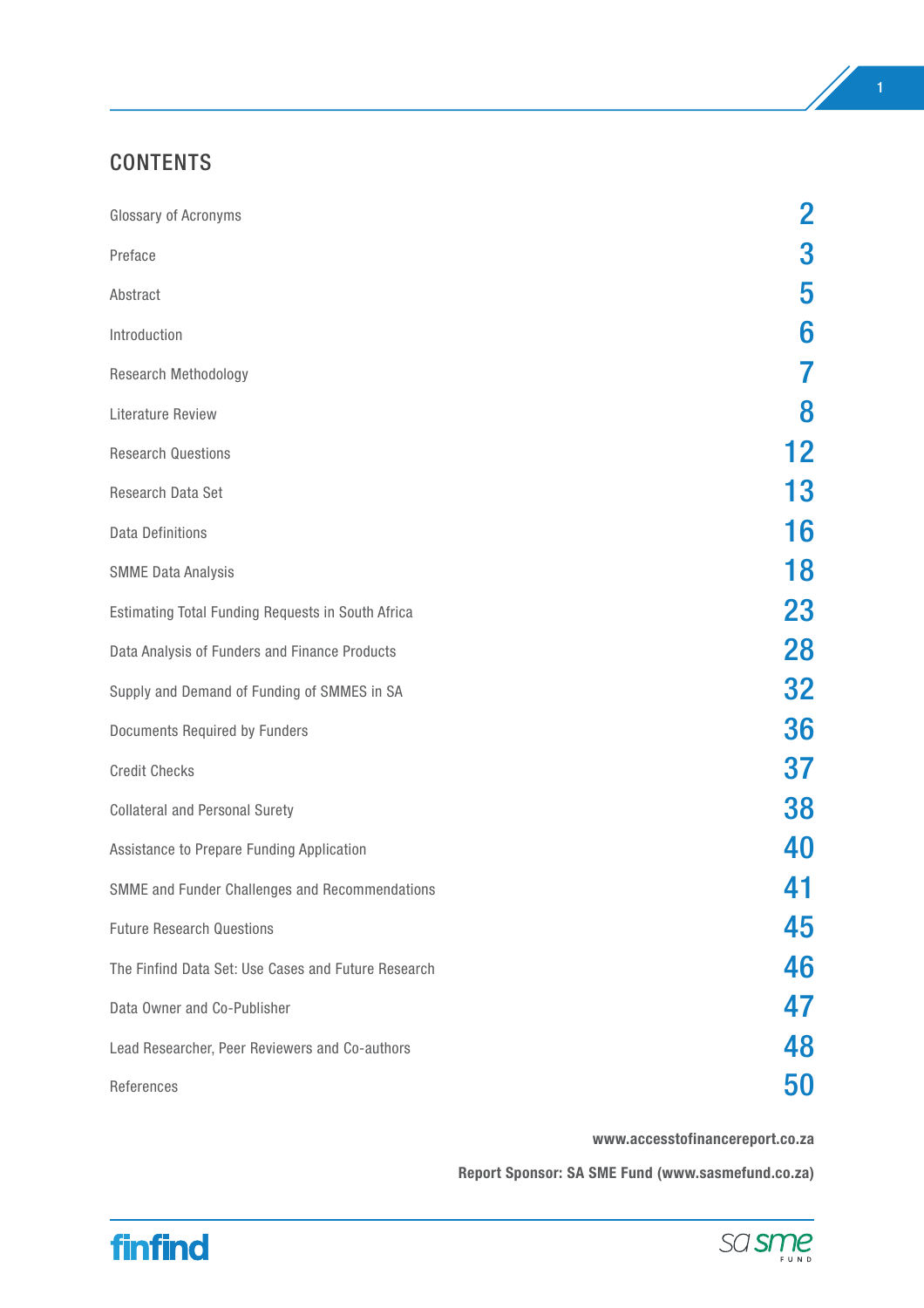# GLOSSARY OF ACRONYMS

| <b>BCG</b>      | The Boston Consulting Group                                         |
|-----------------|---------------------------------------------------------------------|
| <b>BEE</b>      | <b>Black Economic Empowerment</b>                                   |
| <b>BDSP</b>     | <b>Business Development Service Provider</b>                        |
| <b>BER</b>      | <b>Bureau for Economic Research</b>                                 |
| <b>CIDB</b>     | <b>Construction Industry Development Board</b>                      |
| DFI             | Development Finance Institute                                       |
| <b>ECDI</b>     | Entrepreneurship and Co-operative Development Institute             |
| <b>ESD</b>      | <b>Enterprise and Supplier Development</b>                          |
| GDP             | <b>Gross Domestic Product</b>                                       |
| GEM             | Global Entrepreneurship Monitor                                     |
| HDI             | <b>Historically Disadvantaged Individual</b>                        |
| <b>HRDC</b>     | Human Resource Development Council                                  |
| <b>ICT</b>      | Information and Communication Technology                            |
| <b>IFC</b>      | <b>International Finance Corporation</b>                            |
| IL <sub>0</sub> | International Labour Organisation                                   |
| <b>NDP</b>      | National Development Plan                                           |
| <b>OECD</b>     | Organisation for Economic Co-operation and Development              |
| <b>QLFS</b>     | Quarterly Labour Force Survey                                       |
| <b>ROA</b>      | Return On Assets                                                    |
| <b>SAVCA</b>    | The Southern African Venture Capital and Private Equity Association |
| <b>SMME</b>     | Small, Medium and Micro Enterprise                                  |
| <b>STATS SA</b> | <b>Statistics South Africa</b>                                      |
| TEA             | <b>Total Early-Stage Activity</b>                                   |
| <b>USAID</b>    | United States Agency for International Development                  |
| <b>VAT</b>      | Value Added Tax                                                     |
| <b>VCC</b>      | Venture Capital Company                                             |
|                 |                                                                     |



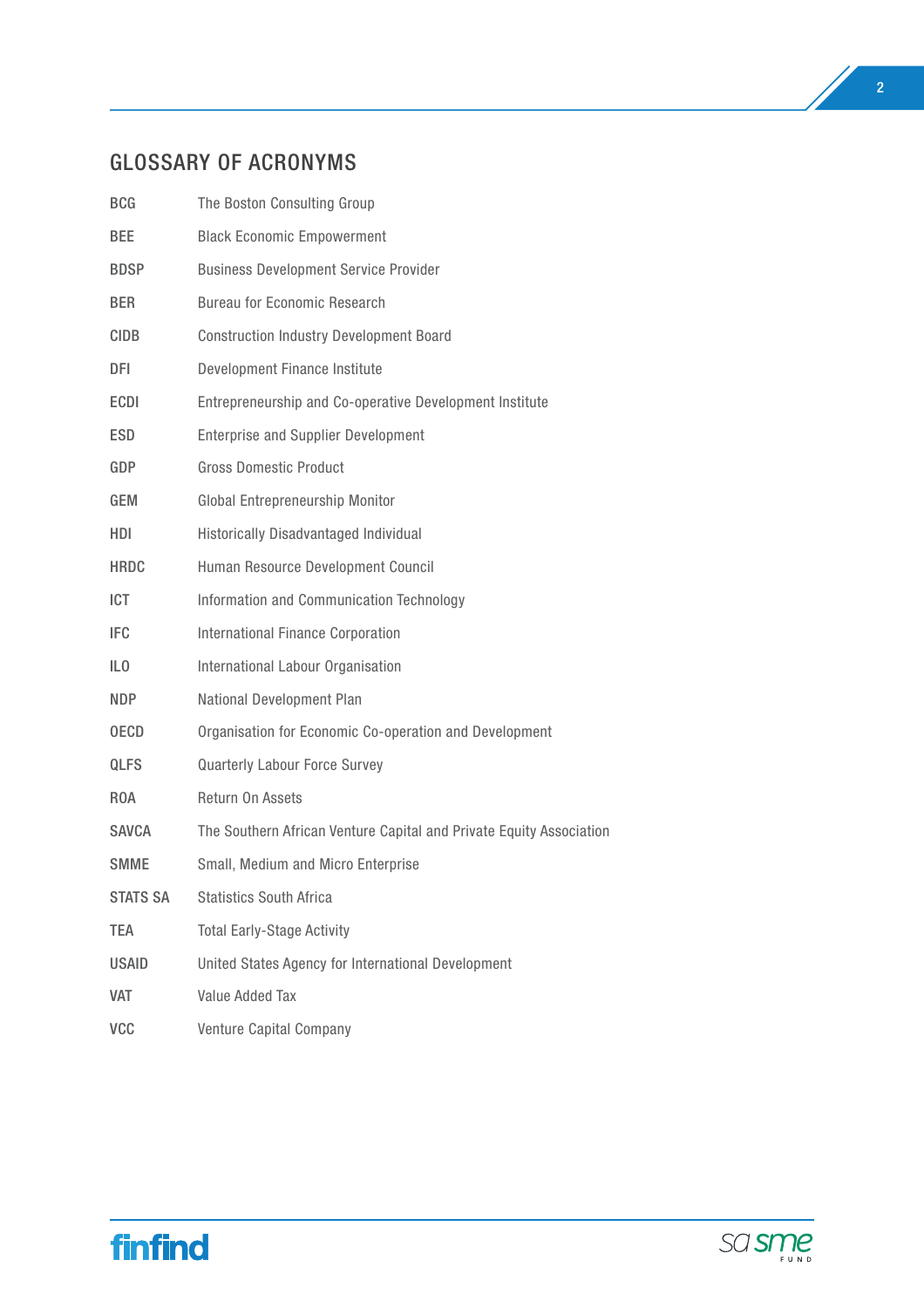# PREFACE

# **BACKGROUND**

SMMEs are the backbone of the country's economy, providing the majority of job opportunities and contributing significantly to the GDP. For South Africa to resolve its high rate of unemployment and to alleviate poverty, a supportive environment needs to be created to facilitate small business survival and growth in order to ensure increased, sustainable job creation. SMME funding is a critical component of this growth. Access to finance is one of the primary challenges for startups, micro, very small, small and medium businesses in the country, and one that needs urgent attention.

The purpose of the Report is to map the landscape of providers and seekers of SMME funding in the country, and to identify the access to finance challenges, gaps, opportunities and potential solutions in order to promote increased funding success in this vital sector.

The SA SME Fund has sponsored an independent research study of Finfind's 2017 data sets of SMME funders and finance seekers. The cleaned data sample is notably larger than the GEM South Africa sample or any of the other South African research studies and reports included in the literature review.

The Report is being published and made freely available for the benefit of stakeholders across the SMME ecosystem including; private sector lenders, government funding agencies, DFIs, incubators, accelerators, SMME business advisors and accountants, BDSPs, ESD managers, SMMEs and policy makers, amongst others.

# **OUTLINE OF KEY FINDINGS**

#### **Credit gap is significant**

The SMME sector in South Africa provides a compelling, largely untapped market opportunity for innovative funders who are able to develop new lending models and risk assessment tools tailored to address the challenges of this complex and burgeoning market. The report provides estimates of the SMME credit gap in South Africa of between R86b to R346b.

#### **High risk market to fund**

The SMME funding environment is complex and needs to consider a number of diverse factors. The SMME sector is not only varied in terms of geographic location, size of business and industry categorisation, but it is also a highly segmented market where the stage of business growth impacts significantly on the perceived risk of lending. While the potential opportunity of this large and growing market is appealing, the higher risks and costs associated with funding this sector remain a deterrent for funders. Greater adoption of fintech solutions is needed to drive down the high transactional costs associated with processing large volumes of smaller size funding applications.

#### **Startups and micro businesses in the formal\* sector are underserved**

Startups and micro businesses are the most underserved in the formal business market and represent the largest funding gap. While there is a large demand for SMME funding which should make servicing this market attractive to funders, a high percentage of the demand is from early stage SMMEs that battle to meet the traditional credit risk assessment requirements. These businesses situated at the base of the pyramid are considered very high risk funding prospects that few funders have an appetite to serve. Whilst a few innovative, early-stage SMMEs may qualify for venture capital funding, the funding opportunities for less scalable SMMEs are less promising. This opens the door for new, innovative funding models to service this section of the SMME market. Startups and micro businesses represent a significant potential market for innovative funders who are able to develop new lending models tailored to address this growing market.

\* The report focuses on SMMEs in the formal sector.



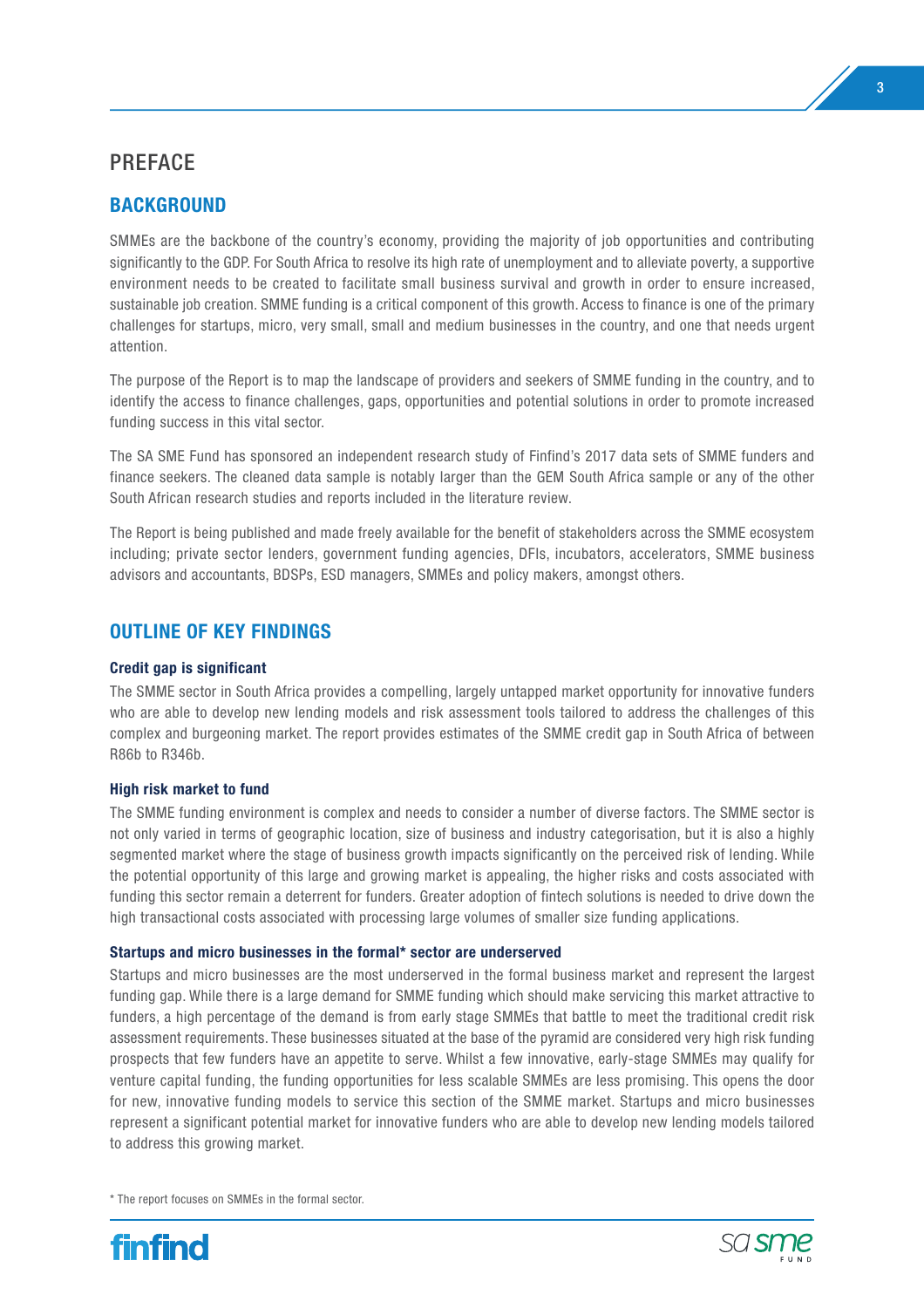#### **SMMEs lack the knowledge needed to raise funding**

Many SMMEs lack strong finance skills and struggle with financial literacy, financial planning and management. The same is true when it comes to funding knowledge. Most do not know who the funders are, what the different types of finance are, or which of these fit their funding need, and what the qualifying criteria are. They waste a lot of time and effort approaching the wrong funders, applying for funding products that do not match their needs, or for funding they do not qualify for.

#### **Low human capital and lack of skills are a barrier to accessing finance**

A key challenge for the SMME eco-system as a whole is the raising of the skills levels of many of the startup and early-stage businesses, to equip them to build companies: that are better managed; that have viable business models; that maintain up-to-date financial records; that understand how to manage their cash flow; that can articulate their funding need; that can prepare a business plan that is properly positioned for funding; and that develop the trading history and track record necessary to secure funding.

#### **Finance readiness is a challenge for SMMEs**

The qualitative research showed that many SMMEs who are eligible for funding (that have viable business models, match available finance products, and have the necessary security) are still unable to secure the finance they need, due to their lack of finance readiness i.e. they are unable to produce the financial documentation required by funders to assess bankability and affordability, in order to approve their funding applications. These documents include upto-date management accounts, latest financial statements, budgets, forecasts and tax clearance certificates, amongst others.

#### **New credit scoring and risk assessment models are needed**

The report shows that two of the key (traditional) instruments used by funders to assess SMME lending risk, namely credit records and collateral, represent a major hindrance to SMMEs securing funding. For funders to close the credit gap, alternate/innovative credit scoring models will need to be developed that are designed specifically for this target market, that enable more accurate assessment of the risks.

#### **Data gaps**

Whilst this report and others, such as the SAVCA Venture Capital Survey and the OECD Economic Survey of South Africa, are contributing to understanding access to finance in the SMME market, a number of questions still remain unanswered. This initial study on the Finfind's 2017 data set focuses on the composition of providers and seekers that make up the SMME funding landscape. In order to provide a more complete picture of the SMME funding challenges, research studies on the success rate of financing is required, analysing the approval and rejection rates/reasons, as well as the funding supply and demand fit across all stages of SMME business growth, amongst others.

Data on SMME access to finance in South Africa is limited. Key measures on SMME funding should be disclosed in order to assess the progress in the sector. For example, many OECD countries report on SMME interest rates, share of SMME loans outstanding (% of total outstanding business loans), new SMME lending, non-performing long and short-term loans, interest rate spread, SMME collateral (% of SMME needing collateral to obtain bank lending) and rejection rate (SMME loans authorised/requested). Transparent data on a number of SMMEs applying for loans, the reasons they are applying, financing terms, rejection reasons and rates, interest rates, non-performing loans and factoring volumes does not exist in the public domain in South Africa, despite this information being crucial for policy making. If this information was available, it would give clear macro benchmarks with which to measure country level progress in SMME funding1. The relevant data sets need to be built, or made public, in order for a clear picture of the access to finance challenges to be formulated. Effective lending rates or indicator rates for small business loans should be published by the Reserve Bank or National Credit Regulator to allow borrowers to compare offers<sup>2 & 3</sup>.

<sup>3.</sup> OECD (2017) Financing SMMEs and entrepreneurs





<sup>1.</sup> Financing SMEs and Entrepreneurs 2018: An OECD scoreboard

<sup>2.</sup> OECD (2017) Economic SA Survey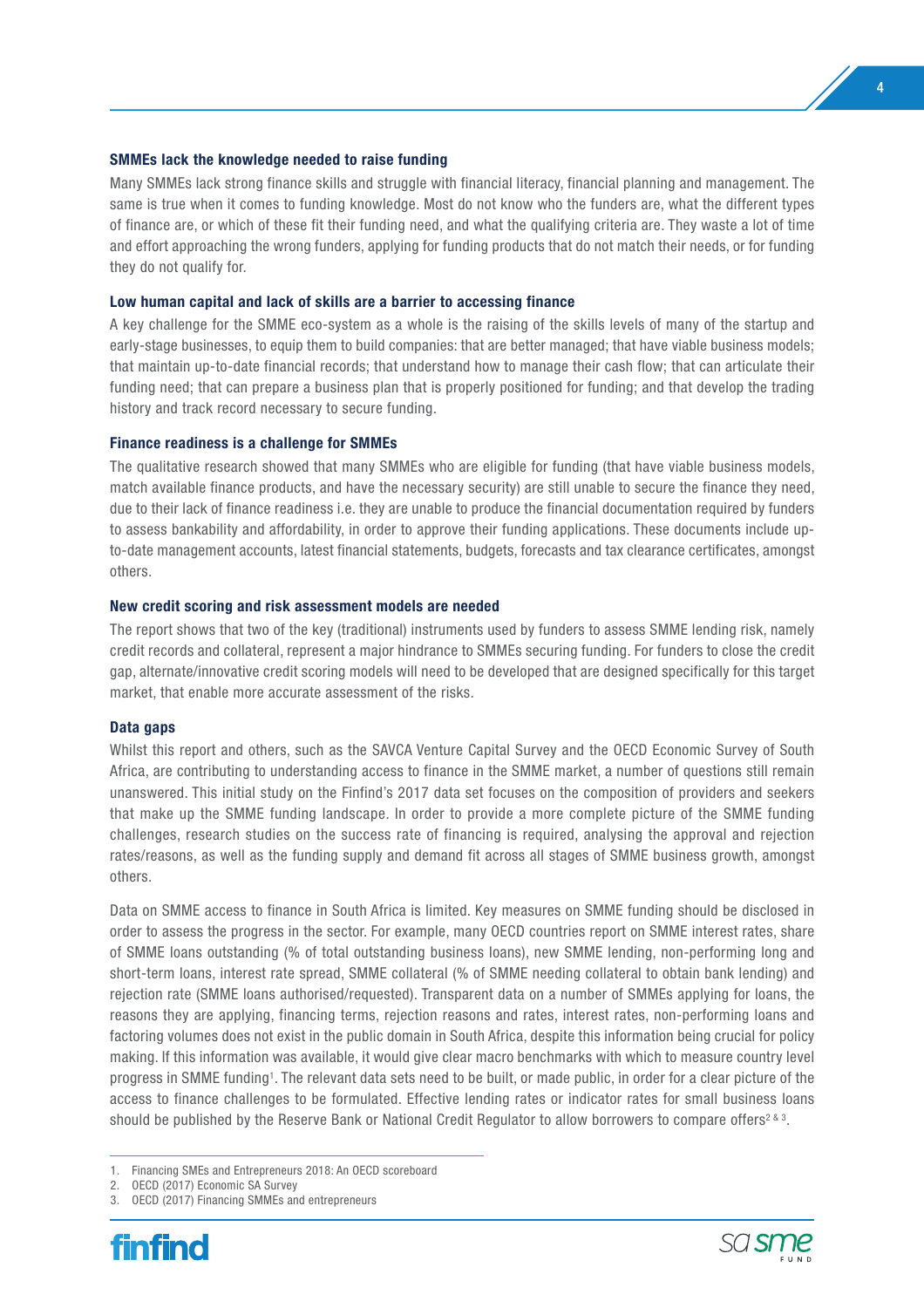#### **Some of the key unanswered questions include:**

- How many businesses seeking funding are bankable and have the capacity to repay loans?
- What percentage of SMMEs that apply for finance are funded and by whom?
- What are the main reasons for funders rejecting funding applications?
- **n** If all businesses eligible for funding were able to access the finance they are seeking, how much would they contribute to job growth and GDP growth?

# ABSTRACT

The report examines access to finance for SMMEs in the South African context. The study data is based on the data set collected from the Finfind funder matching platform in 2017, where SMMEs seeking finance completed an online questionnaire and were provided with the details of matching funding products.

A further data set of funders collected by the Finfind team is summarised and discussed. We have shown the types, size and demographics of SMMEs seeking finance, and looked at the funders and types of finance being offered to SMMEs in South Africa.

In addition, qualitative research was conducted, in which common problems experienced by SMME finance seekers and funders were discussed.

Several solutions are proposed. We analyse a number of research and policy issues, review the literature and suggest topics for future research.



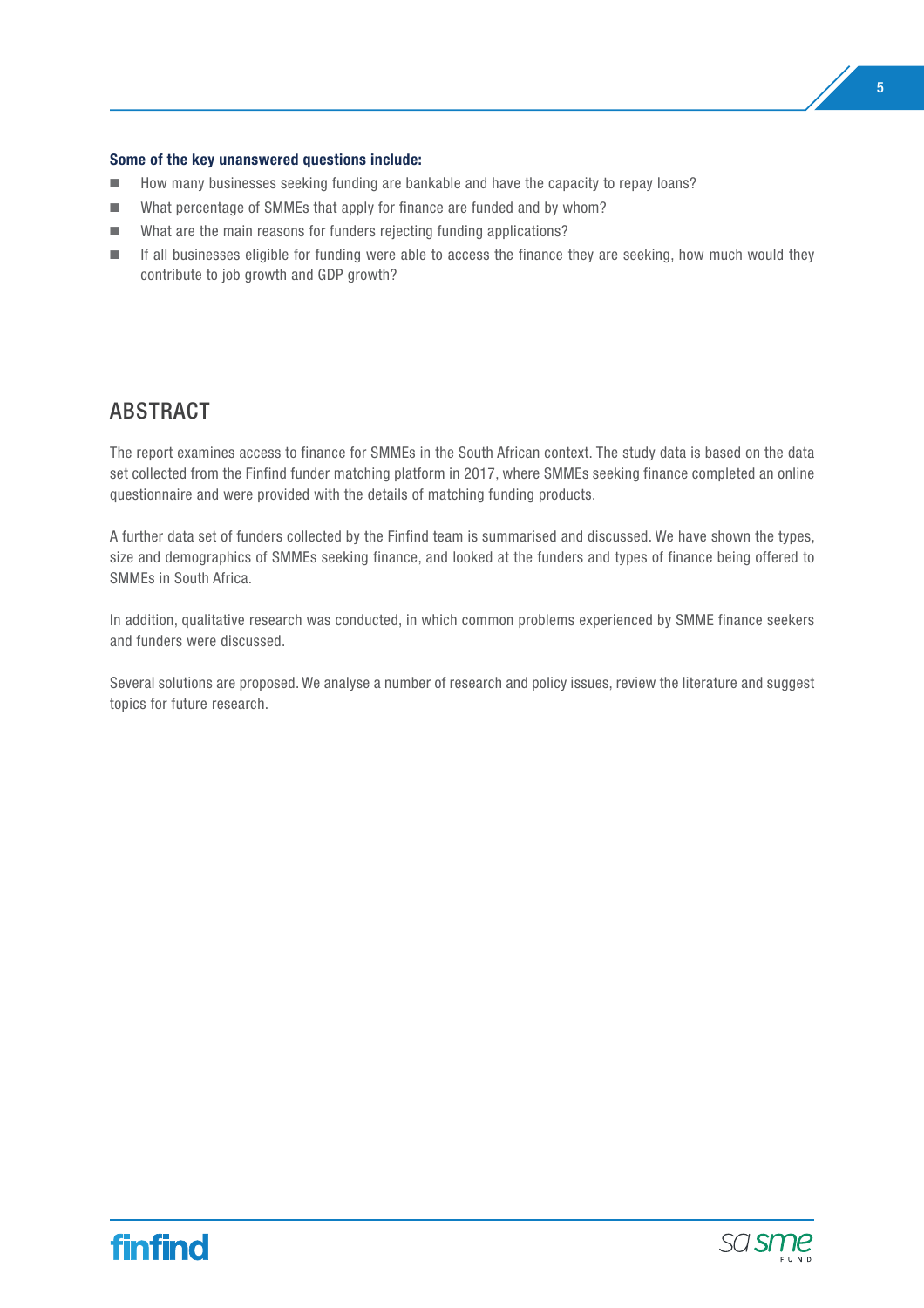# INTRODUCTION

# **REPORT PURPOSE**

The purpose of this report is to map the landscape of providers and seekers of SMME funding in South Africa and identify and map the challenges and potential solutions to access to finance for SMMEs.

# **REPORT CONTEXT**

The context of this report takes into consideration the following critical points:

#### **High unemployment**

South Africa has one of the highest unemployment rates in the world with a 2017 unemployment rate of 26.7%. This is a tight definition of unemployment, with a broader definition of unemployment putting the figure at 36.3% of the population1.

#### **SMMEs are the key to job creation**

SMMEs are widely regarded in the research as a mechanism to generate new jobs in society. Globally, over 95% of enterprises are SMMEs and employ 60 - 70% of the working population<sup>2</sup>. The National Development Plan envisioned by 2030 that SMMEs will contribute 60 - 80% GDP increase, and generate 90% of the 11-million new jobs3.

#### **Financing SMMEs increases growth**

A number of studies has shown that increasing access to finance results in an increase in revenue and job growth in SMME<sub>s<sup>4</sup>.</sub>

#### **There is a large financing gap**

Despite a well-developed banking sector, the OECD report<sup>5</sup> and South African GEM report<sup>6</sup> both suggest that access to finance is more difficult in emerging countries. A 2010 FinMark trust survey found that 87% of small formal sector firms had never accessed credit7, while the 2016 GEM survey found "problems with finance" led to 28% of entrepreneurs closing their businesses in 2016.

The credit gap in sub-Saharan Africa is estimated at between \$80 to \$100 billion. While most banks see the SMME market as a large one with good prospects, many still use traditional credit scoring models and distribution channels resulting in market failures<sup>8</sup>.

<sup>8.</sup> IFC (2010) The SME Banking Knowledge Guide





<sup>1.</sup> Stats SA (2018) Quarterly Labour Force Survey, Quarter 4 2017

<sup>2.</sup> ILO (2016) Enabling an environment for sustainable enterprises in South Africa

<sup>3.</sup> National Planning Commission (2012) National Development Plan 2030

<sup>4.</sup> Berstern, Harms, Liket, Mass (2017) Small Firms, Large Impact? A systematic review of the SMME finance literature

<sup>5.</sup> OECD (2017) Economic Survey of South Africa 2017

<sup>6.</sup> GEM Report (2016) South Africa Report 2015/2016

<sup>7.</sup> FinMark Trust (2010) FinScope Small Business Survey 2010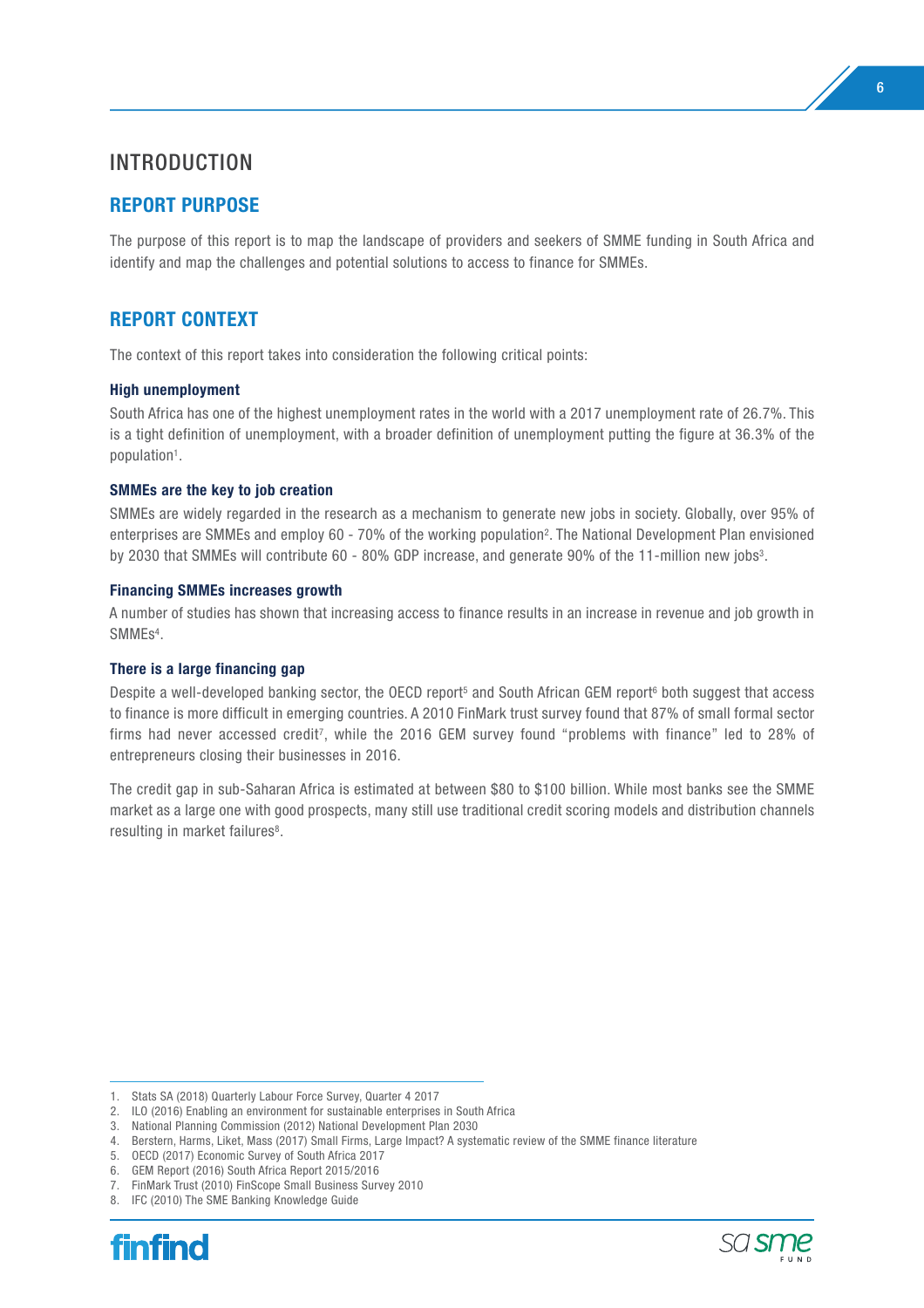# RESEARCH METHODOLOGY

#### **Research questions and context**

Multiple briefing sessions were held with the research sponsor to discuss the context and the purpose of the study. These sessions informed the questions to be answered in the study.

#### **Literature review**

A comprehensive, in-depth literature review was undertaken, using a snowballing methodology. One hundred and six reports, studies and data sets were reviewed.

#### **Interviews**

Multiple interviews were conducted with SMMEs, funders and BDSPs, adding to the qualitative data gathered from the Finfind research team, based on their direct engagements with stakeholders across the SMME funding ecosystem. This qualitative information provided useful insight to understand the challenges facing SMMEs and funders in South Africa.

#### **Data analysis**

Comprehensive data analysis was conducted on the data sample, with descriptive statistics, correlations and the graphing of the data. A preliminary report was prepared in the form of a detailed slide presentation which included the research findings, summaries and graphs.

#### **Peer review**

The preliminary report was reviewed by an SMME Research Consultant and a Research Professor of Entrepreneurship to check the validity and accuracy of the calculations and research findings. The reviewers' inputs were incorporated into the final report.

#### **Final report**

The final report was written up, based on final report content in the slide presentation following the peer review.





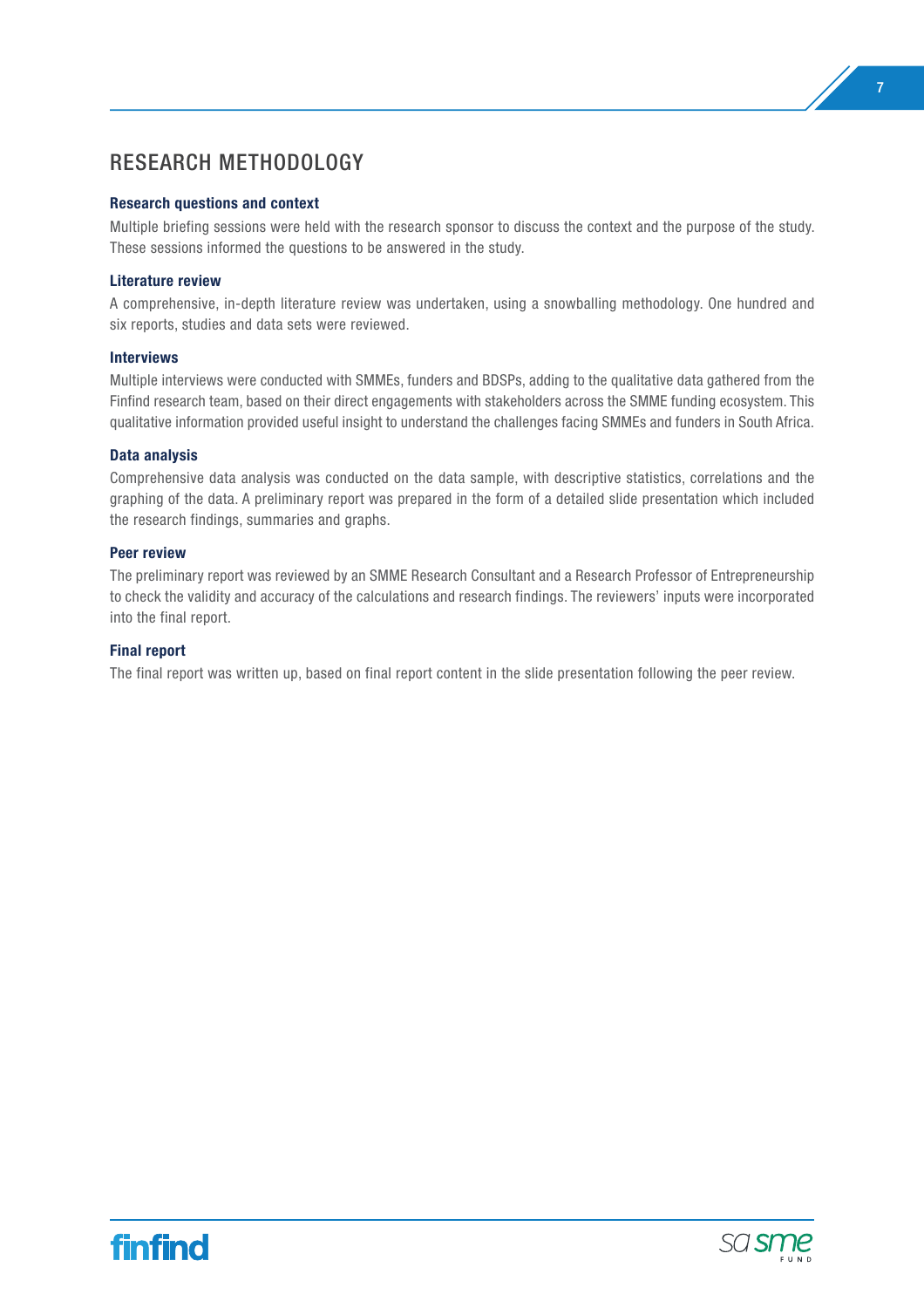# LITERATURE REVIEW

# **GLOBAL RESEARCH FINDINGS – ACCESS TO FINANCE CHALLENGES**

#### **The funding gap is a global problem**

- The total global SMME credit gap is estimated between \$900 billion to \$1.1 trillion, with a large gap being found in emerging and developing markets<sup>1</sup>. SMME credit markets suffer from market failures due to high search costs, perception of high risk, information asymmetries\*, inadequate or unrecognised collateral and high transaction costs for small scale lending.
- $\blacksquare$  Smaller businesses struggle to access financing.
- n Both local and international research confirms that it is far more challenging for smaller businesses to access finance than it is for medium size businesses to do so, and that the true 'missing middle' is closer to the base of the pyramid than the middle.

#### **Banks struggle to serve SMMEs**

n Banks struggle to serve SMMEs as they treat commercial (business) as a single market, and as such apply traditional lending methods that use collateral and traditional financing scorecards as a one-size-fits-all approach. This approach is detrimental to micro, very small and small businesses accessing finance2.

#### **Costs are high for both SMMEs and funders**

n Costs have been identified as a problem for SMMEs and funders. Funders report high transactional costs of finding and screening entrepreneurs i.e. quality lead generation is expensive. Similarly, SMMEs have high search costs, exacerbated by a lack of awareness of the type of financing and qualifying requirements needed to successfully raise funding<sup>3</sup>.

# **GLOBAL RESEARCH FINDINGS – ACCESS TO FINANCE SOLUTIONS**

#### **Some banks focused on the SMME market have succeeded, but few are innovatively targeting this market**

- Banks successfully serving SMMEs report higher return on assets (ROA).
- Leading SMME banks are using collateral-free lending methods and building alternate income streams, through value-add products, to bolster lending to deliver profits, while growing this riskier segment<sup>4</sup>.

#### **Credit guarantee schemes have worked**

n Well-designed credit guarantee schemes have had a big impact on solving SMME access to finance. In some countries, guarantee schemes under-scored large percentages of the SMME lending and have reduced the cost and the risk of lending to SMMEs<sup>1,6&7</sup>.

#### **Digital technologies and fintechs reducing financing costs**

n 800+ digital SMME lenders are developing a wide variety of business models that are able to successfully lend to SMMEs at scale, using new sources of data, channels and credit models<sup>2</sup>.

#### **SMME finance is a large opportunity**

n The SMME finance credit gap in the banked and the unbanked SMME sector represents a large opportunity for growth for governments, banks and digital SMME lenders<sup>1&2</sup>.

#### **Credit information infrastructure**

SMME markets lack information to enable lenders to properly assess risk. Augmentation of traditional credit risk models, and the development of alternate scoring models and credit risk assessment infrastructure, plays a key role in enabling access to finance. Both Japan and France have launched credit information infrastructure initiatives to solve the problem7.

\*Information asymmetries refers to funders and SMMEs not having access to information required to find each other, and make the correct funding decisions.



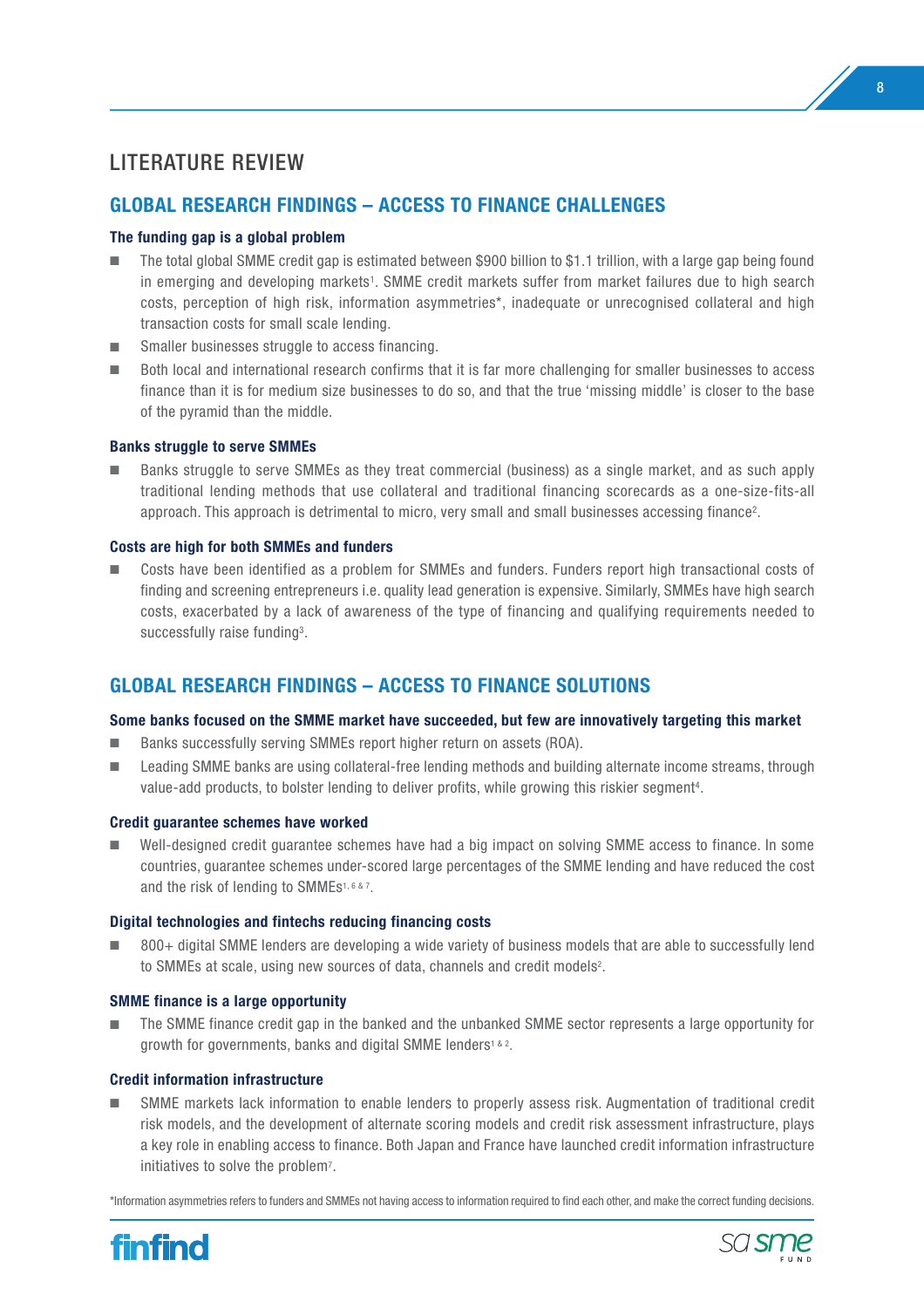# **SOUTH AFRICA – MACRO**

#### **SMMEs are struggling to access finance**

■ A number of studies cite access to finance as a major challenge to SMMEs<sup>5, 8, 9 & 10</sup>.

#### **SMME lending is low in South Africa**

■ Compared to similar economies, SMME financing is relatively low in SA, with little growth in the last few years. This has been contrasted to corporate lending which has increased in the last few years<sup>5 & 11</sup>.

#### **SMME lending data**

n Macro level SMME data is available in South Africa with the Reserve Bank's supervision department requiring lenders to submit BA200 forms. The percentage of SMME loans compared to total loans is 10.4% as of November 2017. Research has shown that SMME lending has remained almost flat since the 2008 recession, but has increased for large businesses<sup>22</sup>.

#### **Access to finance data is limited**

While many countries have transparent data on a number of SMMEs applying for loans, the reasons they are applying, financing terms, rejection reasons and rates, interest rates, non-performing loans and factoring volumes, this information does not exist in the public domain in South Africa (despite this information being crucial for policy making). The Reserve Bank or National Credit Regulator should publish effective lending rates or indicator rates for small business loans, which would allow borrowers to compare offers<sup>5 & 11</sup>.

#### **Government guarantee schemes are a very small part of SMME lending**

n Despite the SA Government's attempt at credit guarantee schemes, there has been very little up-take by the private sector, with these schemes accounting for 0.03% of GDP. Contrasted with other countries' schemes, the impact has been small<sup>5 & 12</sup>.

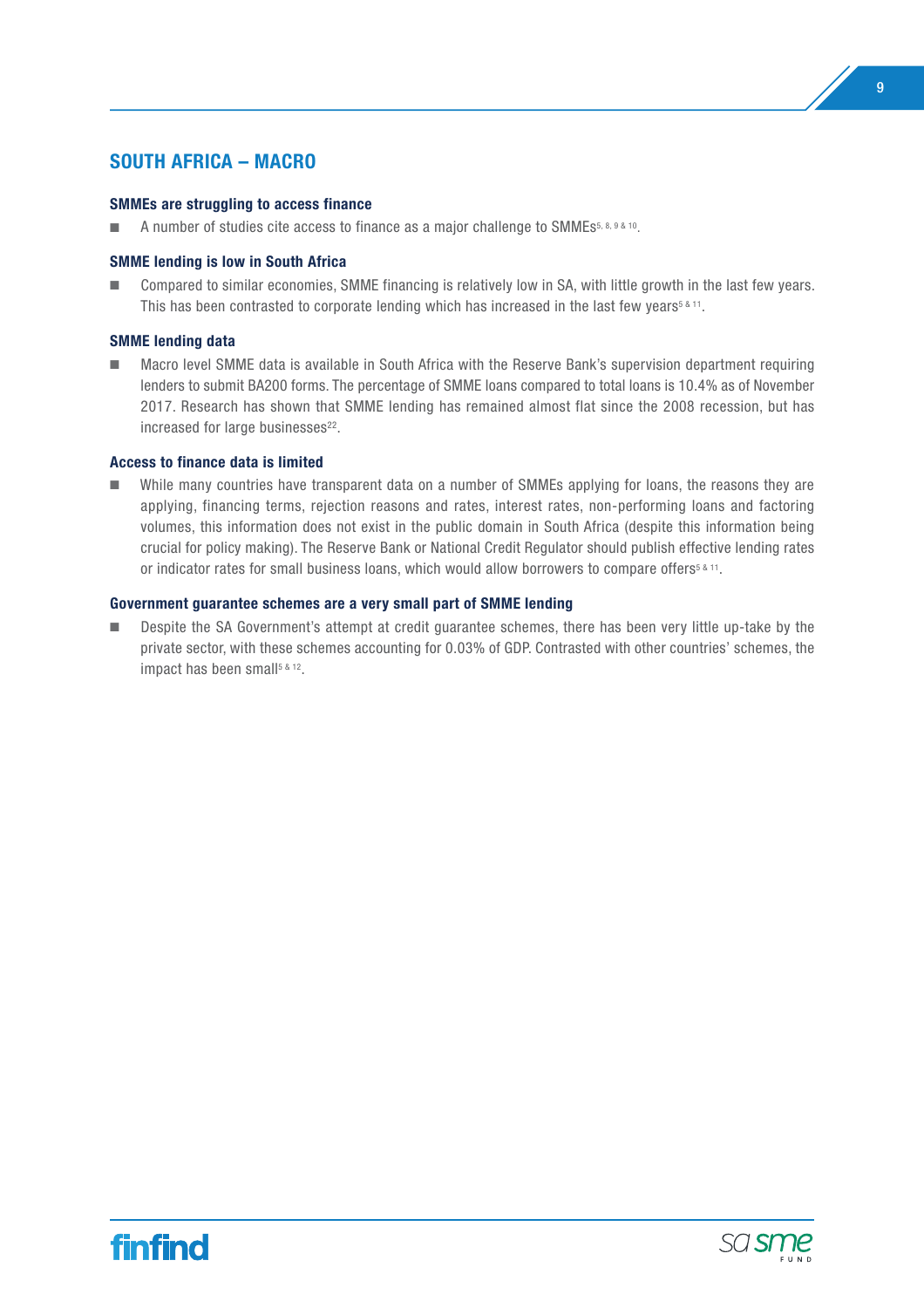# **SOUTH AFRICA – SMMES**

#### **Startups, formal micro and very small businesses, as well as informal businesses, access little formal financing**

**n** SMME surveys suggested that access to finance is a greater problem for very small and informal firms<sup>10</sup>. The FinScope 2010 study showed that only 1% of SMMEs access formal financing, and 87% do not access financing - many by choice, as they do not believe they will be successful<sup>13</sup>.

#### **Startups and early stage businesses use alternative forms of funding**

- n Most startups use own savings, pension funds and money from family and friends in the set-up and early phase of business.
- n A 2016 study of startups reports 87% self-funded; 8% family; 2% angel funding; 2% bank loans; 1% development finance institutions14.

#### **Smaller firms have a harder time accessing financing**

n Similar to other emerging economies, smaller firms have a harder time accessing financing than medium size businesses<sup>21</sup>.

#### **SMME obstacles to finance have been identified**

n A number of reasons have been identified for SMMEs not accessing formal funding including; high search costs, lack of credit history, bad credit history, inadequate collateral, lack of skills and knowledge to produce financial statements, poor domain expertise, poor business models, inability to produce high quality business plans and lack of access to markets<sup>8 & 15</sup>.

#### **SMME research gaps**

n A number of research gaps exist in the SMME literature, including up-to-date research on search costs, application rates, rejection rates, types of loans and loan terms.

# **SMMES, ACCESS TO FINANCE AND JOB CREATION**

#### **Young and high growth SMMEs create the majority of new jobs**

High growth SMMEs and new SMMEs are more likely to create new jobs<sup>23</sup>. The Finfind data supported this research showing 28% of the jobs were created in the last four years by new SMMEs. When we account for self-employment, we find that high growth SMMEs create 86% of the new jobs by businesses less than 4 years old.

#### **Access to finance and job creation**

Data around the world has shown that SMMEs that access finance grow faster and create new jobs faster<sup>24</sup>. This, however, has not been found to be the case with informal micro-SMMEs25. This is not to say that we should not fund them, as helping a person to become sustainably self-employed and stabilise their income can been



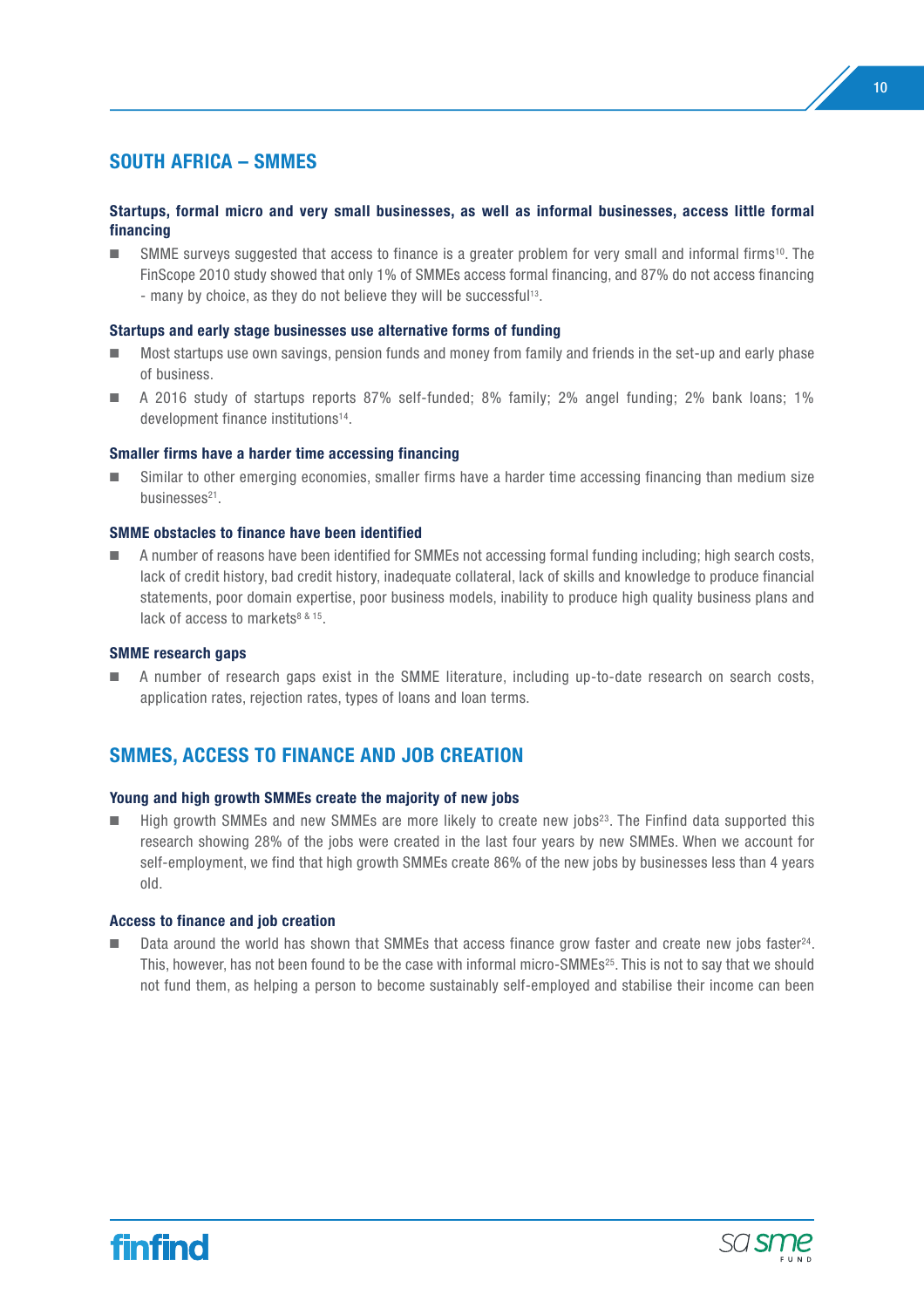seen as success in itself.

## **SOUTH AFRICA – SMME FUNDERS**

#### **Highly concentrated banking sectors negatively impact SMME access to finance**

In South Africa, six banks hold 90% of the assets<sup>5</sup>. A highly concentrated banking sector has been found to lower access to finance in SMMEs16.

#### **Banks face obstacles to lending to SMMEs**

n High failure rates, higher risks, high transactional costs, lack of collateral, lack of SMME experience and poor financial literacy<sup>17</sup>.

#### **Informal lending is underdeveloped in SA**

While there is limited up-to-date data on micro-financing, studies would suggest that this sector is underdeveloped and declining<sup>13 & 18</sup>.

#### **Credit scoring models and SMME credit record data**

SMME funders continue to use traditional scoring models developed for medium and large businesses that are largely prejudicial for the majority of micro, very small and small businesses. There is also insufficient quality business credit record data in South Africa for funders to access, which further exacerbates the challenge of accurate and appropriate credit scoring19.

#### **Venture capital is growing**

The size of the venture capital industry in South Africa compares favourably with many economies. The SJ12 legislation has played a part, with a 139% growth in venture capital deals in 20175 & 20.

#### **Digital SMME lenders aiming to solve access to finance channels**

 $\blacksquare$  A number of digital SMME lenders have gained some traction in the South African marketplace, to help solve the access to finance challenge. Examples include Lulalend and Merchant Capital<sup>19</sup>.

15. USAID (2010) Financial institutions hurdles to SMME financing

- 19. Finfind (2018) team interviews
- 20. SAVCA (2017) Venture Capital survey



<sup>1.</sup> World Bank Group (2015) Credit guarantee schemes best practice

<sup>2.</sup> World Bank Group (2017) Alternative data transforming SMME finance & IFC (2010) The SME banking knowledge guide

<sup>3.</sup> Xiang, Worthington, Higgs (2015) Discouraged financer seekers & Lee & Brown (2017) Innovation, SMMEs and the liability of distance

<sup>4.</sup> BCG (2017) Getting big in small business banking

<sup>5.</sup> OECD (2017) Economic SA Survey

<sup>6.</sup> Kuniuoshi & Daisuke (2014) Information asymmetry in SMME credit guarantee schemes: Evidence from Japan

<sup>7.</sup> OECD (2017) Financing SMEs and entrepreneurs 2017: An OECD scorecard

<sup>8.</sup> Bureau of Economic Research (2016) The Small, Medium and Micro Enterprise sector of South Africa

<sup>9.</sup> SBP (2017) Growth and competitiveness for small business in South Africa

<sup>10.</sup> GEM Report (2017) South Africa report

<sup>11.</sup> Timm, Stephen (2017) Growth in lending to big firms outpaces that to SMMEs

<sup>12.</sup> World Bank Group (2015) Principles for public credit guarantee schemes for SMEs

<sup>13.</sup> FinScope (2010) 2010 South Africa Small Business Survey

<sup>14.</sup> Seed Academy (2016) Seed Academy startup survey

<sup>16.</sup> Ngonyama, Simatele (2017) Competition in the bank sector: A literature review

<sup>17.</sup> Coetsee and Buys (2017) The impact of the independent review on SMME access to bank finance

<sup>18.</sup> Bank SETA (2013) Microfinance review

<sup>21</sup> ILO (2016) Enabling environment for sustainable enterprises in South Africa

<sup>22.</sup> Timm (2018) Growth in lending to big firms outpaces that to SMEs & Timm (2016) SA banks lending to SMEs just about flat since 2008

<sup>23.</sup> Fetsh (2016) The economic impact of high-growth startups & OECD (2018) Enabling SMMEs to scale up

<sup>24.</sup> Adelino, Ma, Robison (2014) Firm age, investment opportunities and job creation & OECD (2014) Young SMMEs, growth and job creation 25. Grimm, Paffhausen (2014) Creating jobs in small business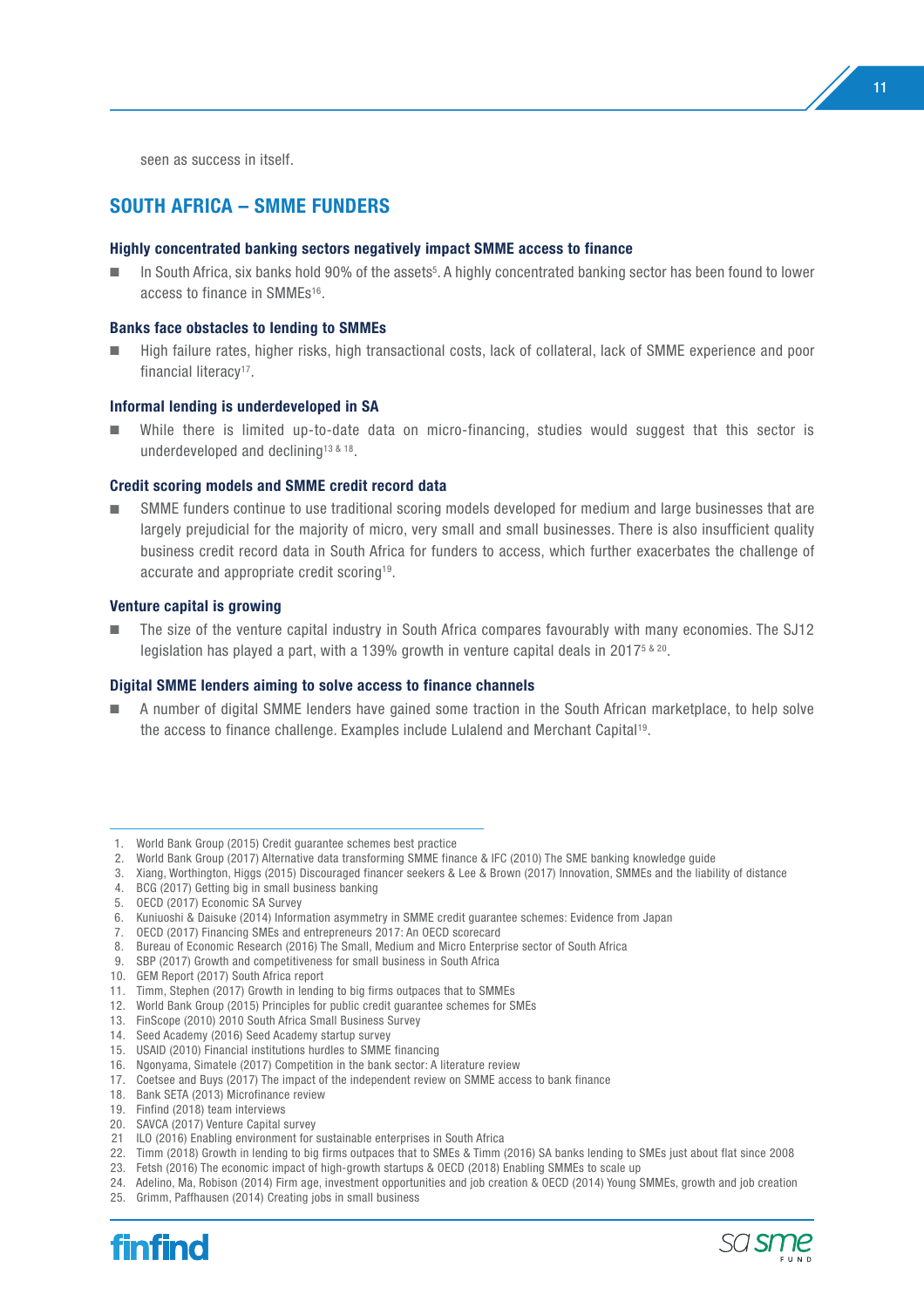# RESEARCH QUESTIONS

The following key questions were posed by the research sponsors, as key questions that needed to be answered to understand the access to finance gap and find appropriate solutions.

| <b>SMMEs Seeking Funding in South Africa</b>                                                                                                                 | Report<br><b>Focus</b> | <b>Future</b><br>Research |
|--------------------------------------------------------------------------------------------------------------------------------------------------------------|------------------------|---------------------------|
| How many SMMEs are requesting access to finance in South Africa?                                                                                             | $\checkmark$           |                           |
| How much finance are they wanting to access?                                                                                                                 | J                      |                           |
| What do they need the finance for?                                                                                                                           |                        |                           |
| What types of finance products do they need?                                                                                                                 |                        |                           |
| What is the profile of the entrepreneur/business owner requesting to access finance?                                                                         |                        |                           |
| What is the profile of the SMME needing finance?                                                                                                             |                        |                           |
| <b>Funders Funding SMMEs in South Africa</b>                                                                                                                 |                        |                           |
| How many SMME funders are there in South Africa?                                                                                                             |                        |                           |
| How many SMME funding products are offered by these funders?                                                                                                 |                        |                           |
| What SMMEs are funders wanting to finance?                                                                                                                   |                        |                           |
| Where are the opportunities for funders to finance SMMEs?                                                                                                    | ✔                      |                           |
| Do funders use different criteria for different size businesses?                                                                                             |                        |                           |
| What are funders that are successfully funding SMMEs doing differently to those that are not?                                                                |                        |                           |
| The Access to Finance Challenges/Opportunities                                                                                                               |                        |                           |
| Are there gaps between the funding that SMMEs need and the current funding offering available?                                                               |                        |                           |
| What are the access to finance supply and demand mismatches, what are the largest gaps/<br>opportunities?                                                    |                        |                           |
| What are the primary reasons SMMEs that match for funding do not receive funding (why are these<br>applications rejected)?                                   |                        |                           |
| How many SMMEs that match for funding cannot access it because they are not finance ready?                                                                   |                        |                           |
| How much funding could be dispersed if the SMME finance ready challenge was addressed?                                                                       |                        |                           |
| How many jobs and additional GDP would be generated if an increased number of SMMEs were able<br>to access finance?                                          |                        |                           |
| <b>Solutions</b>                                                                                                                                             |                        |                           |
| What solutions could solve the access to finance challenge for SMMEs in South Africa?                                                                        |                        |                           |
| What solutions could solve the funding supply and demand mismatch?                                                                                           |                        |                           |
| What solutions could reduce the cost of SMME funding (for the provider and the seeker)?                                                                      |                        |                           |
| What solutions could solve the issue of matching leads not qualifying (e.g. collateral or credit record<br>issues) for matching leads to increase deal flow? |                        |                           |
| What solutions could solve the issue of finance readiness (e.g. SMME documentation) for matching<br>leads to increase deal flow?                             |                        |                           |
| What further research needs to be undertaken to address the future research questions?                                                                       |                        |                           |



12

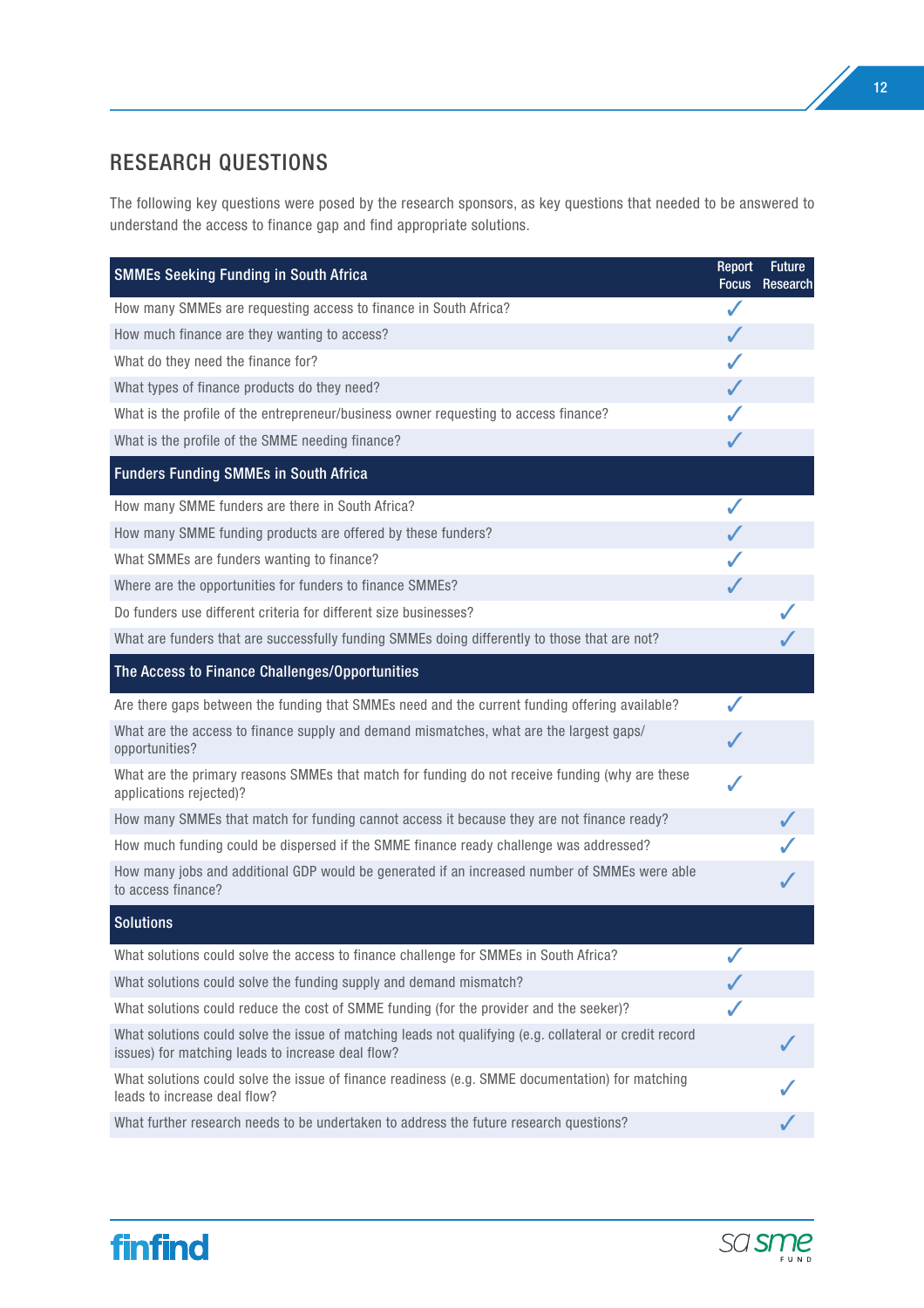# RESEARCH DATA SET

Finfind's 2017 data set of SMME finance seekers and SMME funders was used for the study. Finfind has an exclusive data set on SMME funding in South Africa. The data set has arisen from their work to solve the gap between SMME funders (both public and private sector) and finance seekers, since November 2015. Certain aspects of the data set are confidential due to the Finfind business model, and is only available to their contracted partners.

The unique data set covers a wide spectrum of indicators on access to finance that cannot be comprehensively covered in a single study or report. Additional studies are required to provide further insights. The growing Finfind SMME data set contains detailed information on entrepreneurs and businesses that is also useful for studies outside of the access to finance arena.

Organisations and researchers interested in more information can visit www.accesstofinancereport.co.za.

# **SMME DATA SAMPLE**

#### **How was the Finfind SMME data collected?**

Finfind collects data from SMMEs requesting funding who complete an online funding request form on the Finfind website, www.finfindeasy.co.za. The form collects detailed information about the business owner, the company, and its state of funding readiness i.e. documents required by the funder.

#### **How big was the SMME data sample?**

A filtered, cleaned data sample of 11 033 completed funding requests was analysed from the total 2017 Finfind data set. This cleaned data sample size was significantly larger than the South African GEM report and any of the other South African reports and studies that were reviewed.

In 2017, Finfind had a total of 126 916 visits with 18.8% of the total being returning visitors, and 81.2% being first time visitors. The average time spent consuming Finfind services was 5 min 2 seconds per user i.e. accessing finance education content, finance advisory services and inputting data for funding requests.

#### **Data cleaning of SMME data sample:**

- $\blacksquare$  Removed all testing data.
- $\blacksquare$  Removed all incomplete funding applications.
- Removed all loan requests under R50 and over R50 million.

# **FUNDER DATA SAMPLE**

#### **How was the funder and finance product data collected?**

- Finfind has a full-time dedicated team of research experts who update their funding product data through ongoing desktop research, and daily email and telephonic engagement with funders.
- n Automated monitoring of any changes made to online funder data sources, with manual investigation and follow up by the research team.
- $\blacksquare$  Face-to-face interviews with funders by partner account managers.

#### **Funder sample size:**

- 148 active funders.
- 328 active products (from a total funder base of 495 products).



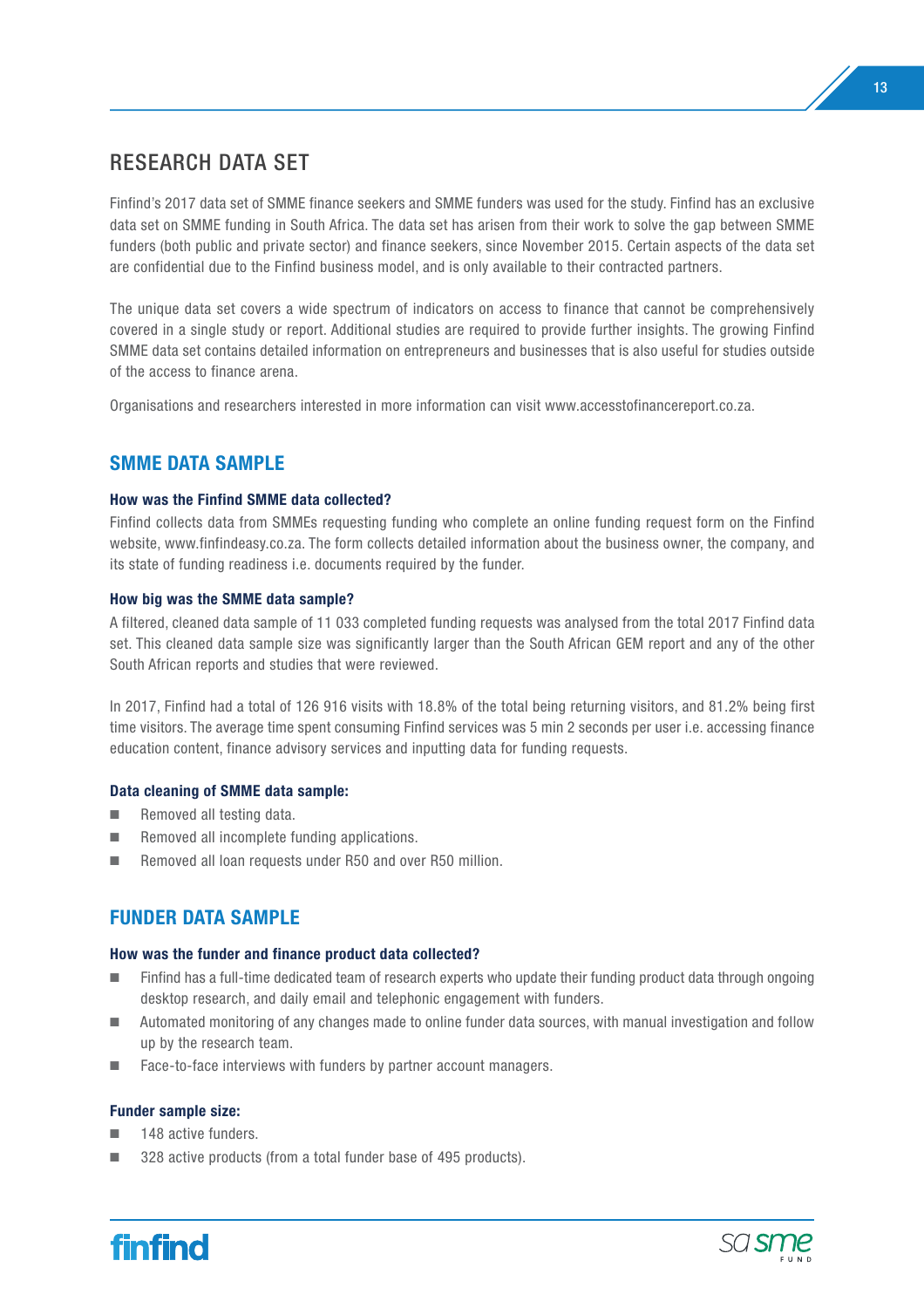# **IS THE DATA SET REPRESENTATIVE OF THE SOUTH AFRICAN SMME MARKET?**

The SMME data sample analysed for the report was compared with credible data samples that represent the SMME market in South Africa. The report's data sample was compared with the formal compliant SMMEs in the SARS data set, the QLFS and StatsSA data samples used in the BER report and the GEM South Africa data sample. The results of the comparisons indicated that the SMME data sample analysed for the report is considered as a credible, representative sample and as such the study findings can be generalised for formal SMMEs in South Africa.



#### FINFIND DATA SAMPLE VS SARS DATA SAMPLE



The Finfind data set has a very similar percentage of micro, very small, small and medium size businesses compared with the total population of formal compliant SMMEs in the SARS data set, which indicates that the Finfind data is a credible representative sample and the study findings can be generalised for formal SMMEs in South Africa.

Sources: Finfind data (2017), SARS (2017) Tax statistics: VAT & SARS (2017) Tax statistics: company income tax

\*SARS SMME figures are based on revenue figures only and not the greater of revenue and job figures as in the Finfind data sample. The Finfind definition for medium size businesses is over R10 million in revenue and/or between 51 to 200 employees; the SARS data definition for a medium size business is defined as one with a revenue between R10 to R50 million.

## FINFIND DATA SET COMPARED TO TOTAL POPULATION BY PROVINCE





The Finfind data set has a very similar percentage of SMMEs by province as per the BER data sample, that would suggest that it is very representative of the geographic spread of SMMEs in the country.

Sources: Finfind data (2017) & Bureau for Economic Research (2016) The SMME sector of South Africa (Used QLFS and StatSA)



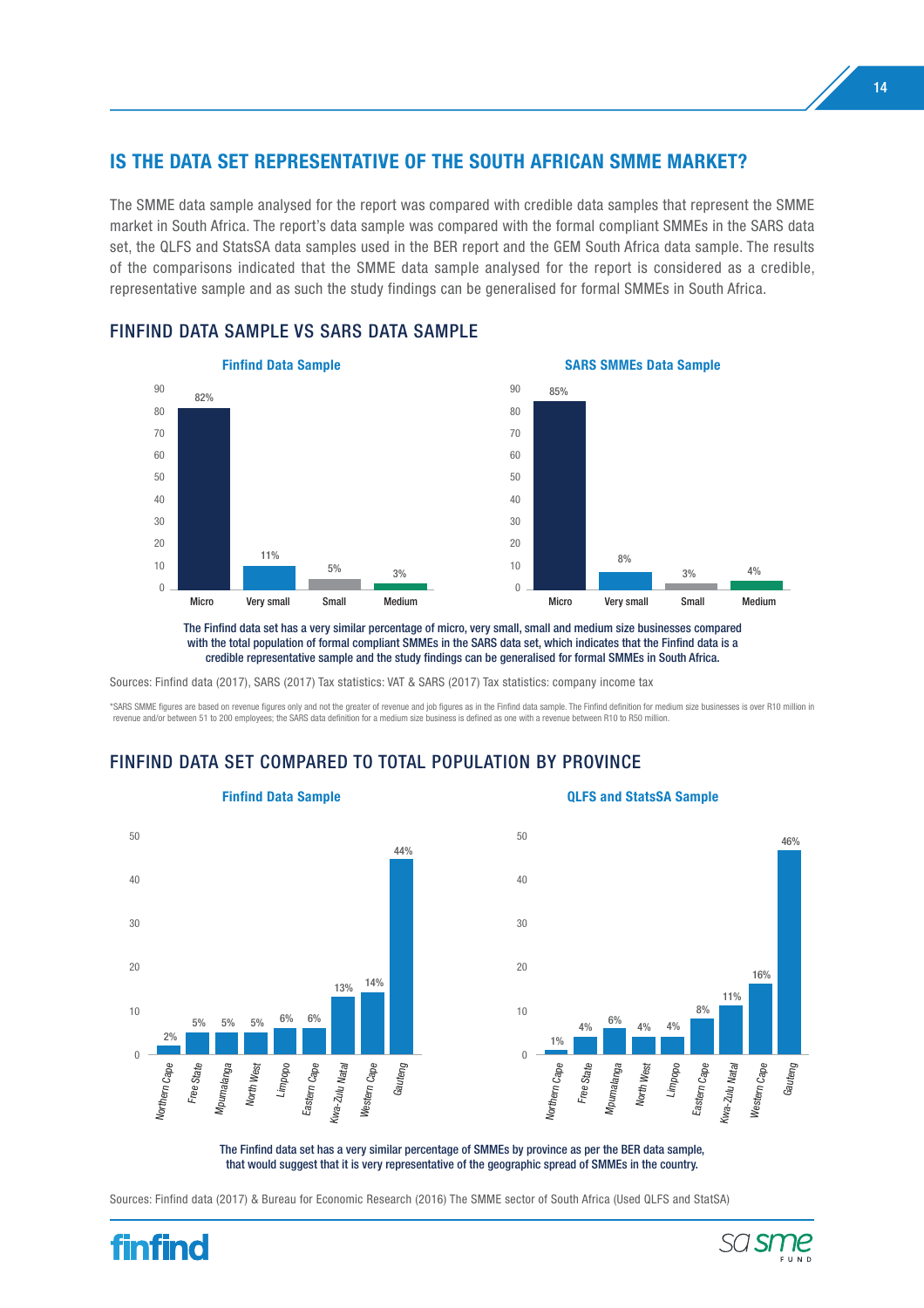#### FINFIND DATA SAMPLE VS SARS DATA SAMPLE







The Finfind data set has a very similar percentage of new and established SMMEs compared to the GEM data. The slight % difference may be explained by the GEM sample measuring the business age by months, compared to the Finfind sample measuring in years.

Source: Finfind data (2017) & GEM (2017) South Africa report 2016/2017

# **ESTIMATING THE TOTAL NUMBER OF SMMES IN SA**



Note: The Finfind report is focused on startups and businesses in the formal sector.

Sources: SARS (2017) Tax statistics, GEM (2017) South African 2016/2017 GEM report, Stats SA (2017) Mid-year population estimates & BER (2016) SME sector of South Africa

\*Definitions are based on revenue or job figures, not the greater of job and revenue as per the Finfind definition (this was due to data not being available on SMMEs in all sectors of the economy). The Finfind<br>definition f R10 to R50 million.



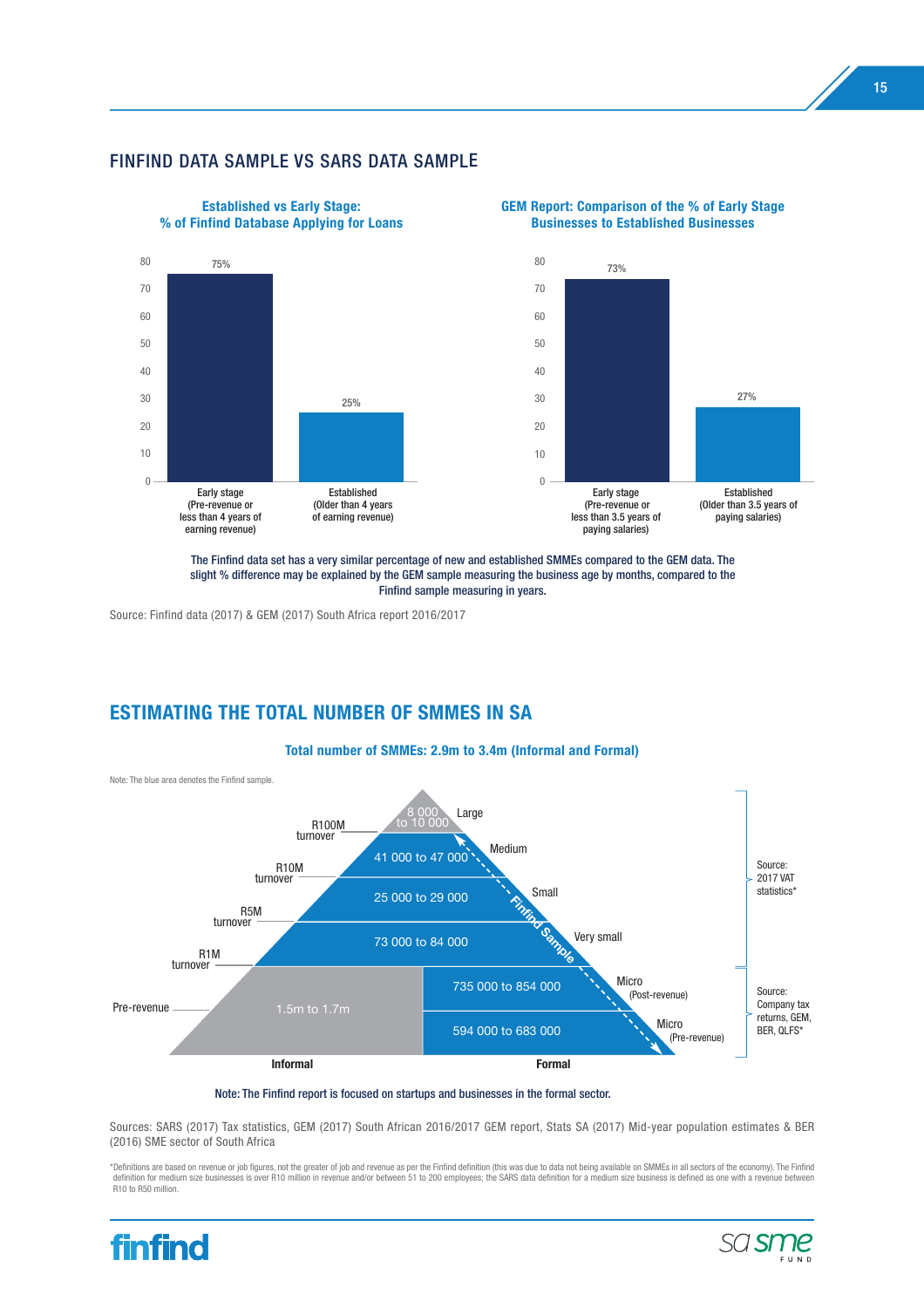# DATA DEFINITIONS

# **SMME DATA DEFINITIONS USED BY FINFIND (IN THE 2017 DATA SET)**

| <b>Size of Class</b> | <b>Full Time Employees</b> | <b>Turnover Per Annum</b>    |
|----------------------|----------------------------|------------------------------|
| <b>Medium</b>        | 51 to 200 employees        | Over R <sub>10</sub> million |
| <b>Small</b>         | 11 to 50 employees         | R5 million to R10 million    |
| <b>Very Small</b>    | 6 to 10 employees          | R1 million to R5 million     |
| <b>Micro</b>         | 0 to 5 employees           | Less than R1 million         |

\* Enterprises are categorised by the larger of the two characteristics

A wide variety of definitions are used to describe the entrepreneurial and small business sector in South Africa. Various definitions are also used in the local and international research and the policy arena depending on the objectives of the study. For the purposes of this research we have defined business size by employee and turnover brackets that are aligned to the World Bank definition, and the definitions used in the Finfind 2017 data set. Finfind notes the importance of being able to use their data in other policy contexts, and is currently updating their data collection fields to allow for alignment with other definitions, such as the SARS and GEM definitions. This will enable enrichment of other data sets with the Finfind data, encouraging a more nuanced debate around small business and entrepreneurship.

# **FUNDER DEFINITIONS**

#### **Funder definition**

A funder is a person or organisation that provides money to an entrepreneur or business for a particular purpose.

#### **Finance category definitions**

- **Asset finance:** Funding solutions that finance business assets such as equipment, machinery, and in some cases property.
- **Debtor finance:** Funding solutions that provide cash for an invoice, a group of invoices or the entire debtors' book.
- **n Enterprise and Supplier Development finance:** Funds made available by the private sector to develop the BEE SMMEs in their supply chain - in return they can claim points for their BEE scorecard.
- **Equity finance:** Funds given in return for shares in the company.
- **Franchise finance:** Funds to enable SMMEs to purchase a franchise or create a franchise.
- **Property finance:** Funds to purchase, build, renovate or refinance properties.
- **Retail finance:** Cash flow funding for retail stores based on regular income received from subscriptions and/or card machines.
- **Trade finance:** Funds to enable importing and exporting of goods/services. Covers costs such as transport, insurance, purchase of goods, letters of credit etc.
- **n Working capital:** Short term funding to cover the operational costs of the business.
- **n** Other: Funds that target very specific financial needs e.g. research and development, filing a patent or commercialising research.



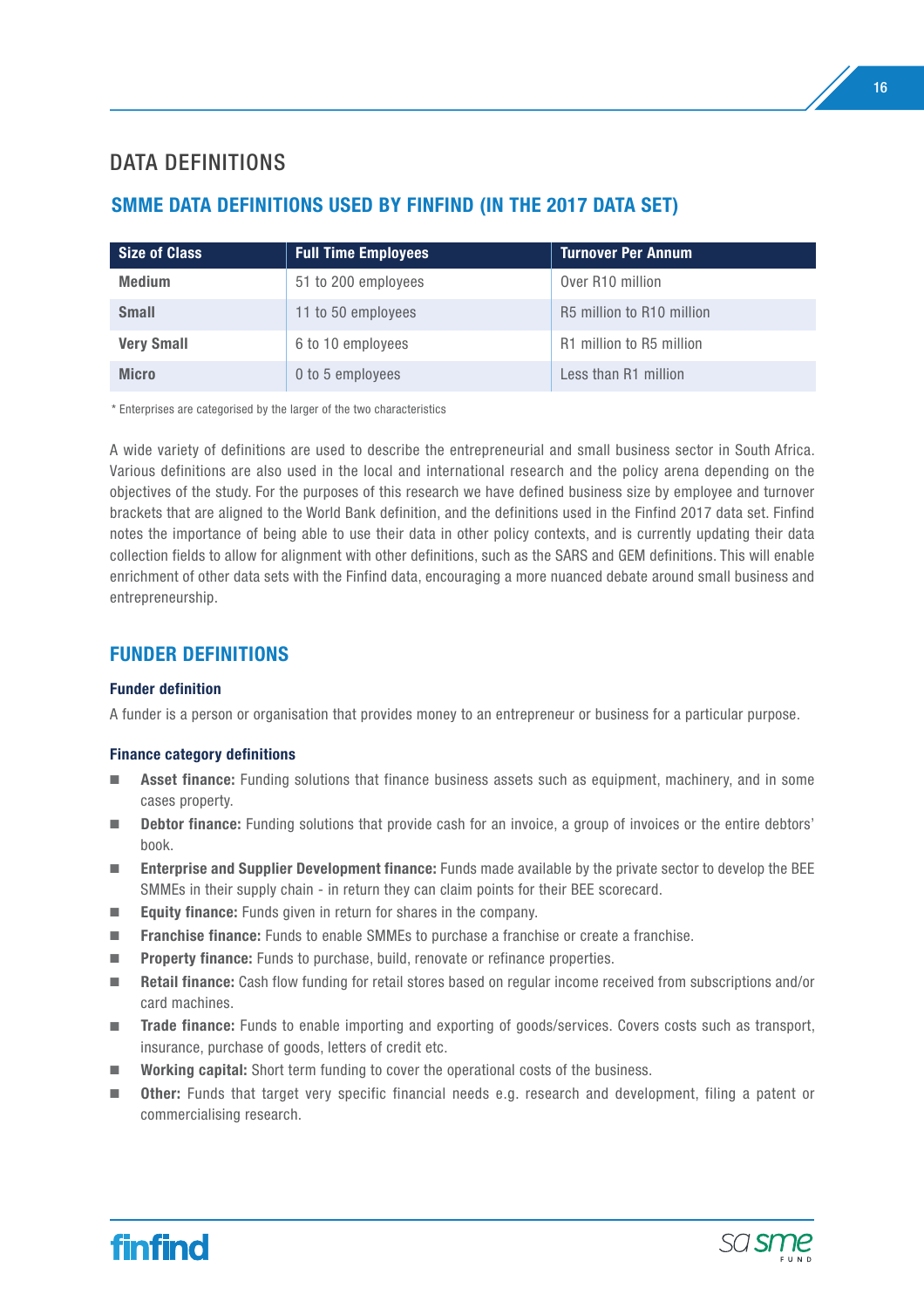#### **Definitions of finance product types**

- **Cost-sharing grant:** Funds made available to new SMMEs or co-operatives to encourage entrepreneurship and economic inclusivity, hence there is a BEE requirement in order to access these funds. These are once-off grants that can only be accessed once in the lifetime of the business. The grant only covers a portion of the full costs required by the SMME/co-operative, and in many cases the money is not given directly to the applicant, but rather is paid to the suppliers of the required goods or services.
- n **Cost-sharing incentive:** Funds made available to SMMEs operating in key priority sectors. These are project specific, and a portion of qualifying project costs is provided by the government. These costs are paid up-front by the applicant and are refunded upon completion of designated milestones, therefore is not really suitable for startups, unless they have good cash flow.
- **n Cost-sharing loan:** Loan provided by government funding agencies to qualifying SMMEs, whereby the SMME must make an own contribution as part of the terms of receiving the loan.
- **Enterprise Development funding:** This is funding made available by the private sector in return for points on their BEE score-card. Hence they only fund BEE entrepreneurs.
- **Equity investments:** Funds given in return for shares in the company.
- **Grant:** Funds provided to SMMEs that do not have to be repaid.
- Guarantee fund (government fund known as the Collateral Guarantee Scheme): Funds that secure up to 90% of the collateral required to obtain a loan. This is typically a three-way arrangement between the guarantee fund, the funder and the applicant.
- **n Impact funding:** Also known as Social Enterprise funding. Funding only provided to commercial businesses that can show their work has a positive social impact.
- **Incentive:** Funds provided to incentivise SMMEs to develop and grow a specific sector e.g. export incentives and manufacturing incentives.
- **Long term loan:** Loan is provided for a period of 5 years or longer.
- **Medium term loan:** Loan is provided for a period of 2 to 5 years.
- **n Private lender loans:** Funds provided by private sector finance organisations.
- **n Revolving loan:** Once a certain percentage of the loan has been repaid, the SMME may borrow again from the same fund without submitting another loan application e.g. access bonds on houses, credit cards etc.
- Seasonal: Fund only accepts applications at specific times of the year. Many government and ED funds operate on this basis.
- **Short term loan:** Loan is provided for a period of up to 2 years.
- **Tax incentives:** These types of funds are provided by government as an incentive for companies to fulfil specific mandates.
- **n Term loan:** A loan granted for a set period of time.



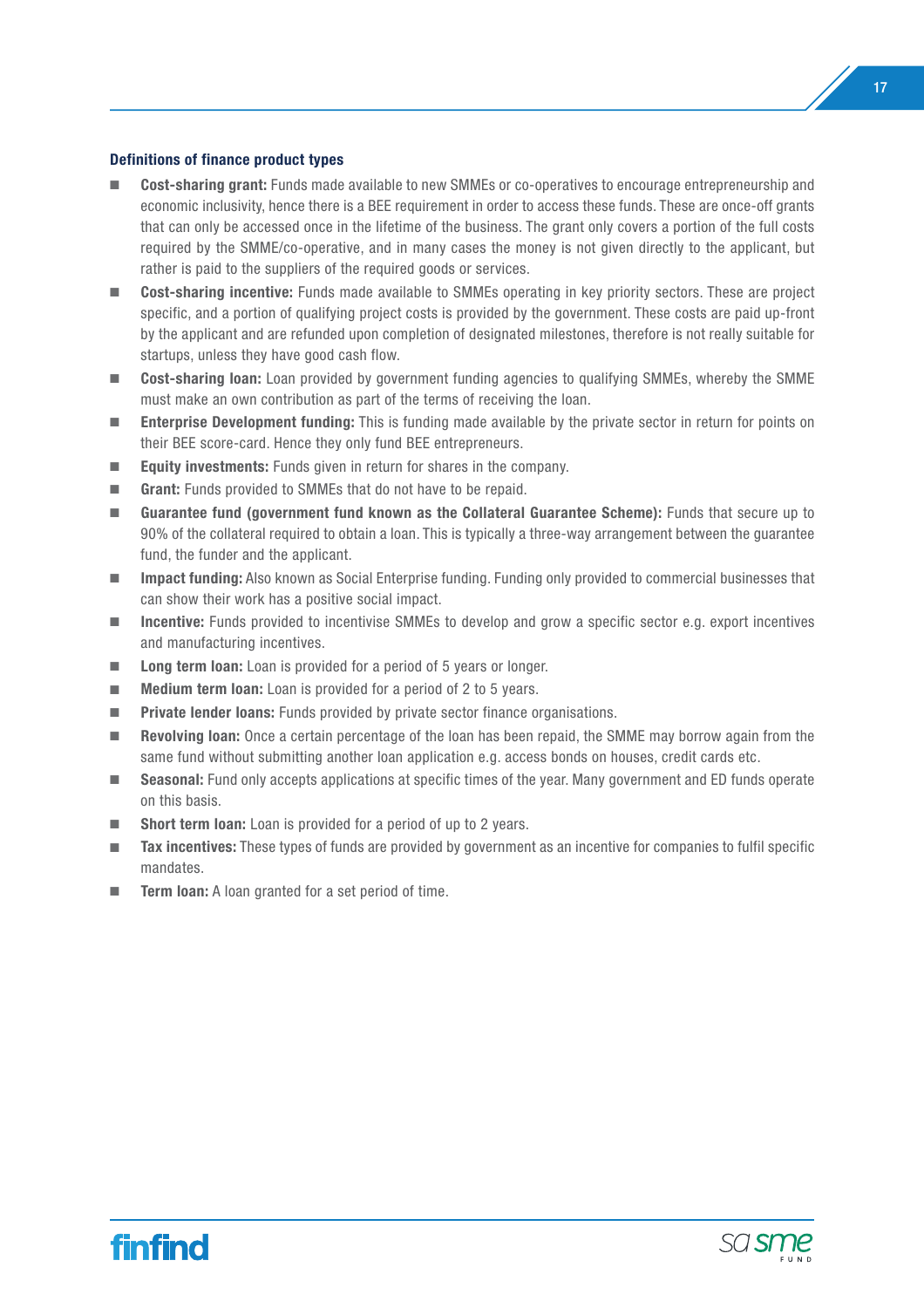# SMME DATA ANALYSIS

# **PROFILE OF SMMES LOOKING FOR FUNDING**

#### SMMES BY TURNOVER



Startup and micro entities represent the largest number of businesses.

Source: Finfind data (2017)

### SMMES BY ESTABLISHED VS NEW

**Established vs Early Stage: % of Finfind Database Applying for Loans**



The majority of funding requests are from early stage businesses, whereas 25% of funding requests are from established businesses that present a lower risk for funders.

Source: Finfind data (2017) & GEM (2017) South Africa report 2016/2017



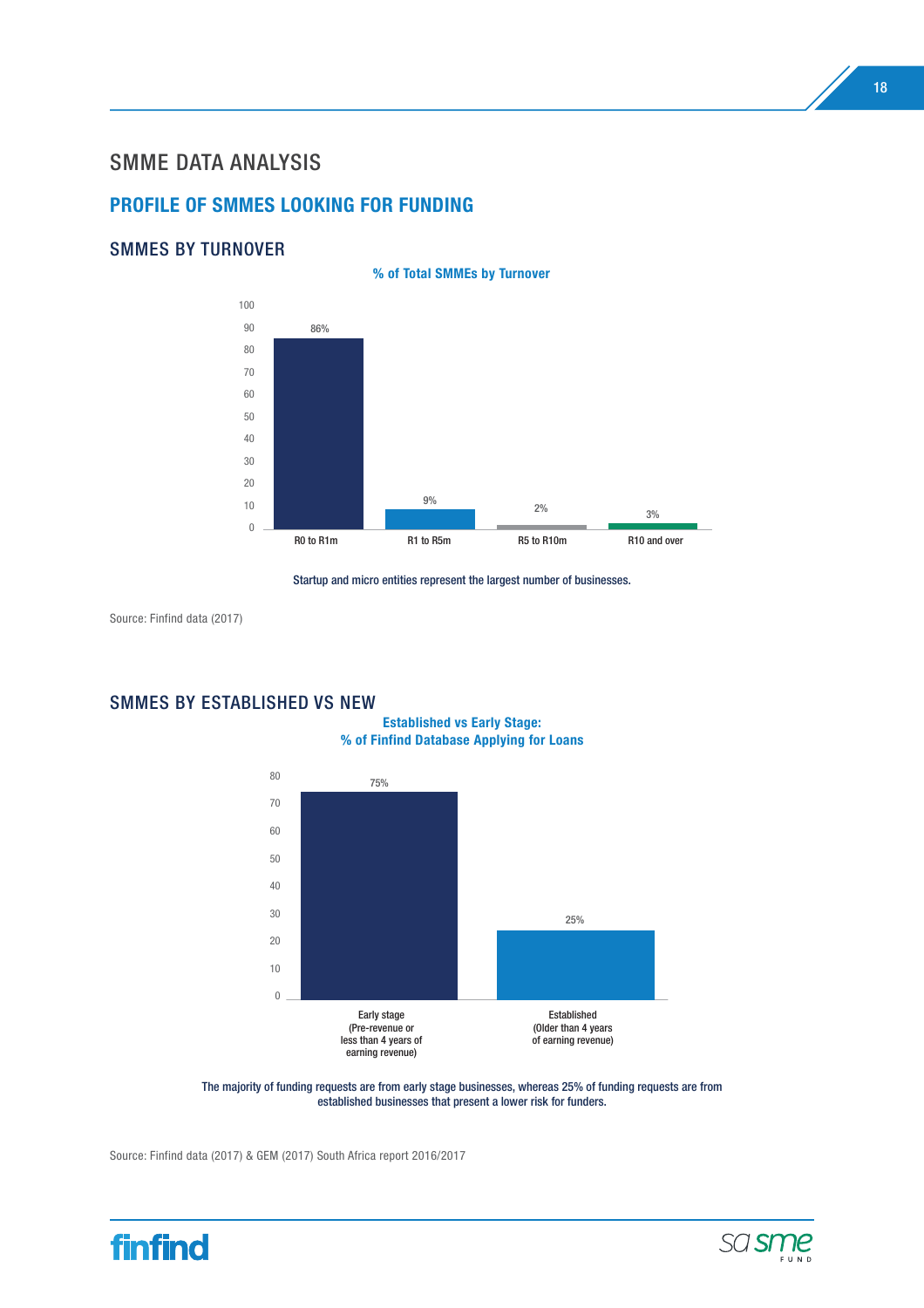#### SMMES BY BUSINESS AGE



**Business Age (New vs Established) by SMME Categories**

Source: Finfind data (2017)



SMMES BY PROVINCE

The majority of businesses seeking finance are located in South Africa's economic hubs.

Sources: Finfind data (2017) & Bureau for Economic Research (2016) The SMME sector of South Africa (Used QLFS and StatSA)



The data showed that as businesses get older they are more likely to grow, and as a result most of the older (4 years or more) businesses are medium sized businesses, and most of the younger businesses (fewer than 4 years old) are micro sized businesses.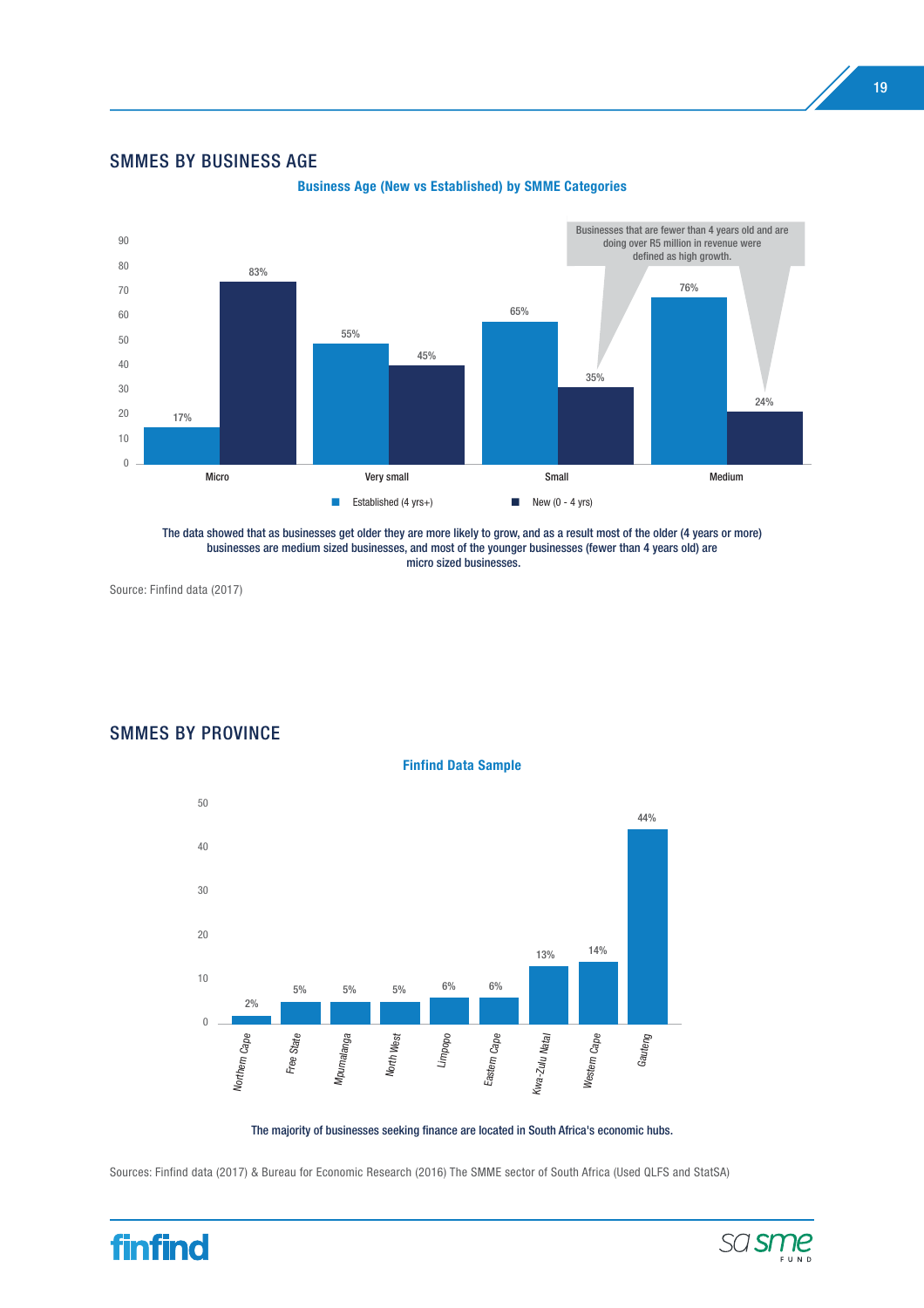#### SMMES BY GENDER AND RACE



The data sample showed that majority of business were owned by males and were owned by black individuals. With 81% of businesses being owned by historically disadvantaged individuals. It was also noted that 21% of businesses were owned by black women and black women accounted for 66% of the total number of women-owned businesses.

Source: Finfind data (2017)

It was also noted that 21% of businesses were owned by black women and black women accounted for 66% of the total number of women-owned businesses.



## SMMES BY RACE AND TURNOVER

The data indicates that there is a large number of Black, Coloured and Indian businesses that could be supported in Enterprise Development programmes and incubators, especially those with an annual turnover of between R1m – R10m.



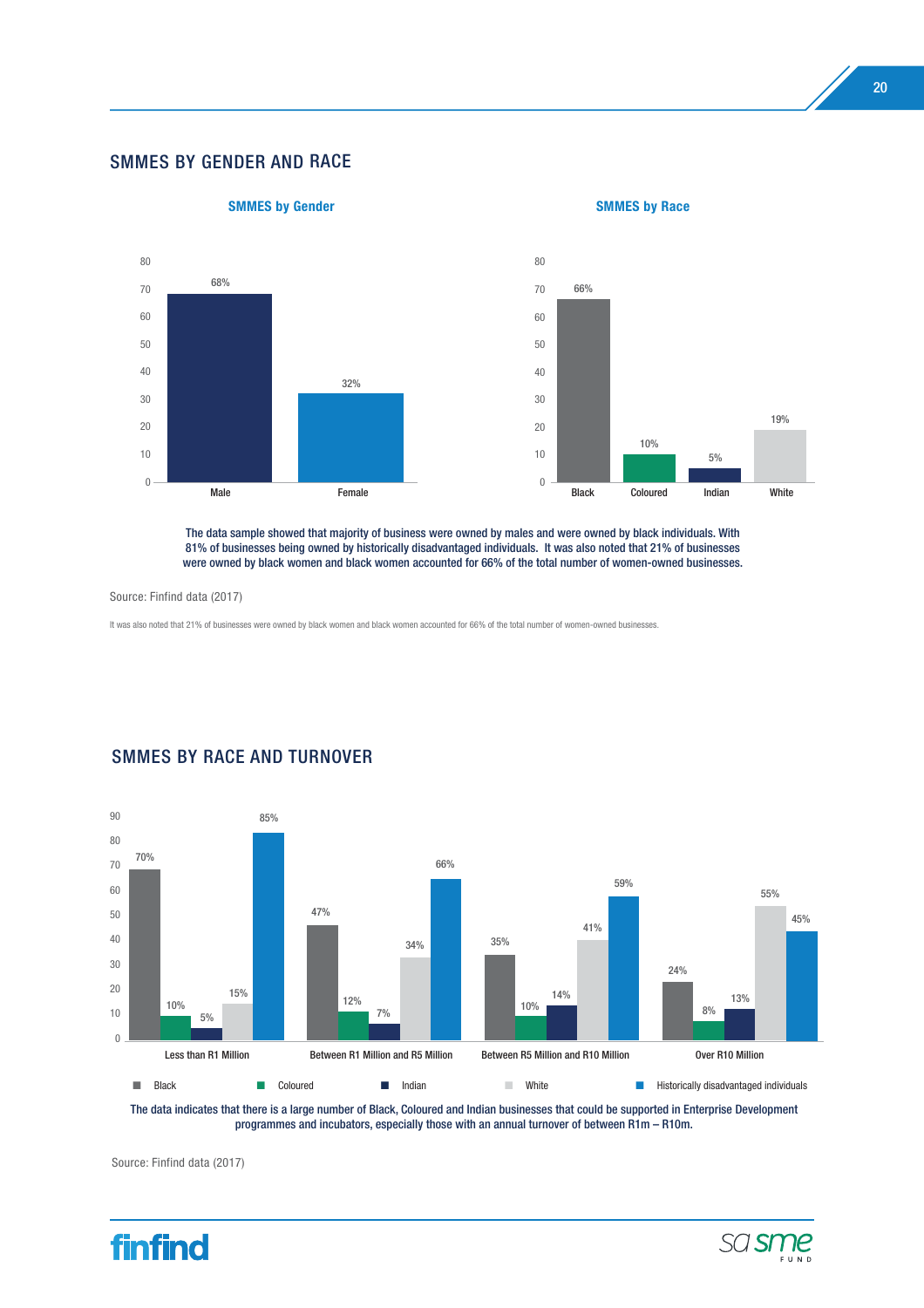### **SMMES AND JOB CREATION**

#### FULL-TIME EMPLOYEES



**% of Full-time Jobs Created by SMMEs by Turnover** 

**% of Full-time Jobs Created by SMMEs by Turnover (Finfind sample less one employee per business)**



The Finfind 2017 data set shows that micro businesses appear to be creating a large number of jobs. However, this is most likely due to self-employed entrepreneurs including themselves as full-time employees. The updated 2018 version of the Finfind system clearly identifies whether the owner is employed by the business or not.

Source: Finfind data (2017)

# ESTIMATING THE TOTAL NUMBER OF JOBS CREATED BY SMMES



#### Note: The Finfind report is focused on startups and businesses in the formal sector.

Note: \*SMMEs are defined by turnover due to the SARS data only publishing turnover data.

Sources: SARS (2017) Tax statistics, GEM (2017) South Africa 2016/2017 GEM report, Stats SA (2017) Mid-year population estimates, BER (2016) SME sector of South Africa & Finfind data (2017)

A note on variance in job numbers follows on the next page.



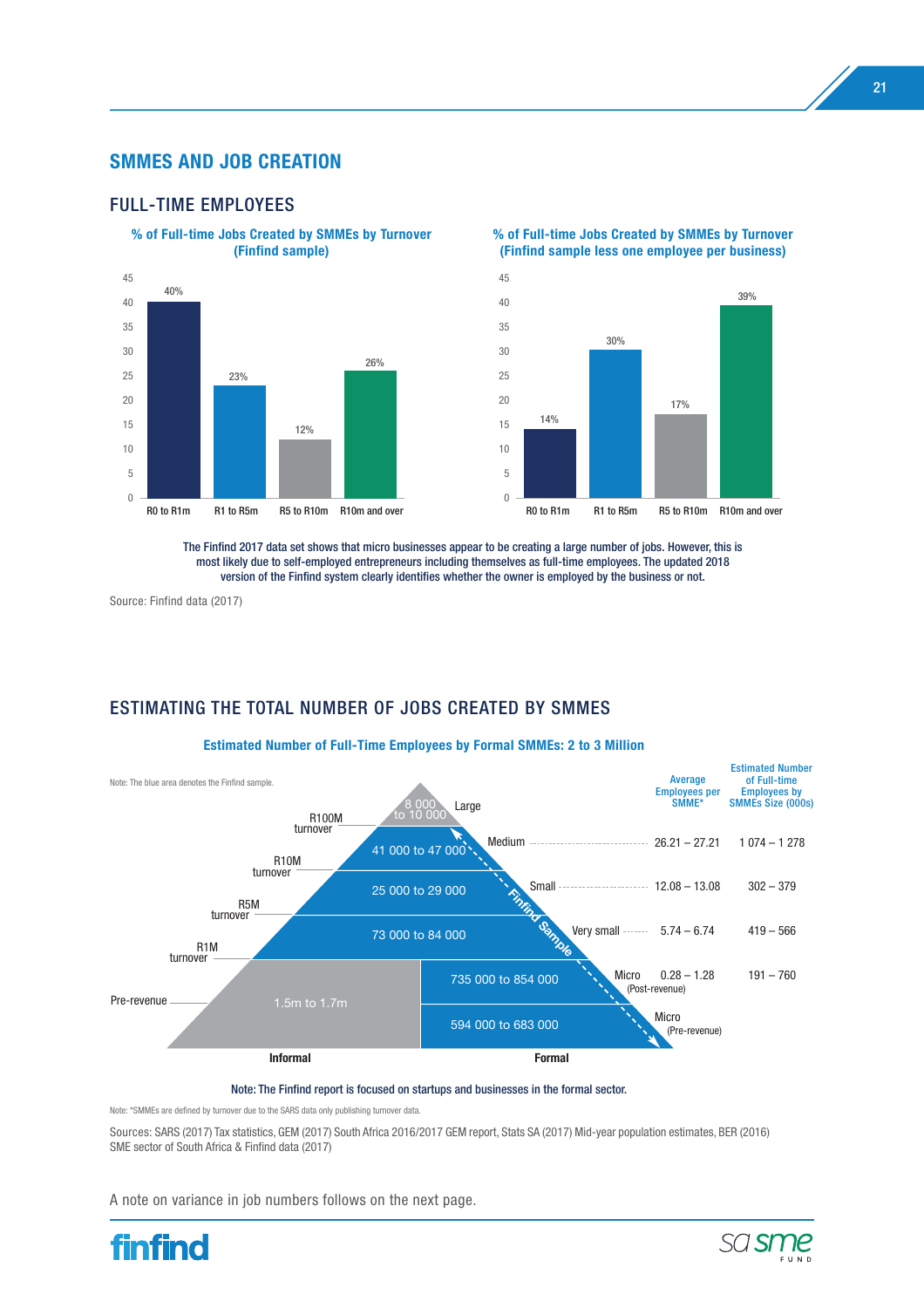#### **Variance in average job numbers**

The funding request form completed by SMMEs in the 2017 version of the Finfind system asked SMMEs to provide their number of full-time employees. The question did not clarify whether this figure should include the business owner/s or not.

As a result, some entrepreneurs may have included themselves in the full-time employee figures, while others may not have done so.

To account for this ambiguity, two graphs have been created. The first graph represents the data as it was collected, while in the second graph, one employee has been removed from the total number of full-time employees provided by the SMME (90% of SMMEs in South Africa are started by a single founder<sup>1</sup>).

Note: Finfind has updated their data collection fields to clearly indicate whether business owners are employed in the business or not. This includes whether the employment is on a full-time or part-time basis. The updated questions in the SMME funding request form will be published when the new Finfind system is launched on 1 August 2018.

<sup>1.</sup> FinMark (2010) FinScope small business survey



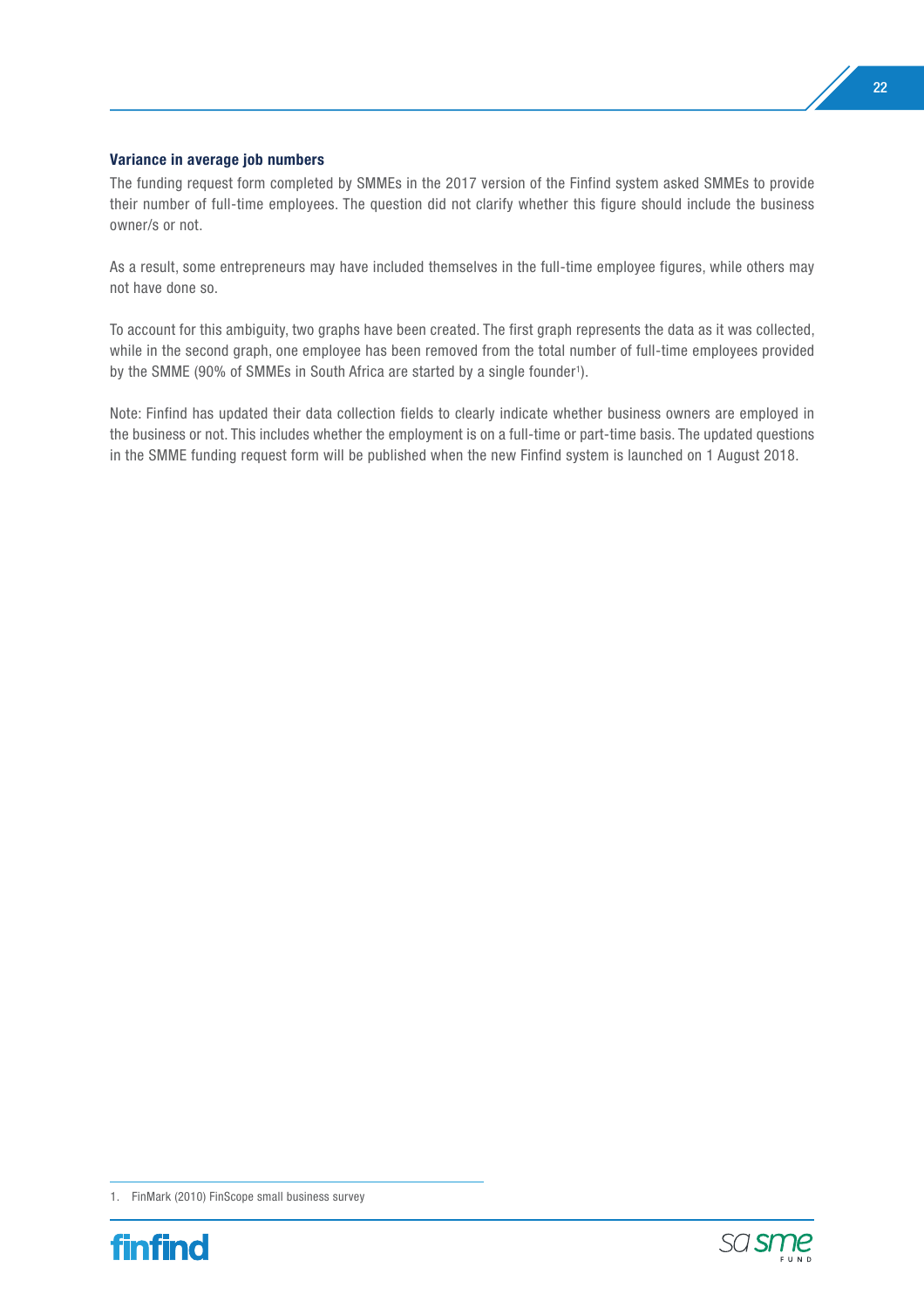# ESTIMATING TOTAL FUNDING REQUESTS IN SOUTH AFRICA



#### **Estimated SMME Annual Funding Requests: R86 bn to R346 bn**

The Finfind report is focused on startups and businesses in the formal sector.

Sources: SARS (2017) Tax statistics, GEM (2017) South African 2016/2017 GEM report, Stats SA (2017) Mid-year population estimates & BER (2016) SME sector of South Africa

Finfind data set is generated from SMMEs seeking funding. To get a picture of the total size of funding that SMMEs are trying to access in South Africa, we reviewed previous research to get an indication of what percentage of SMMEs are seeking and accessing funding.

According to the FinScope (2010) study, 13% of formal businesses had accessed funding and 7% of businesses do not borrow because they don't qualify. 22% of the sample reported they would only borrow or take out loans for high value purchases<sup>1</sup>.

The GEM report found that of the entrepreneurs discontinuing their businesses, 25.9% stated that they had problems getting finance, which would be an estimated 350 000 entrepreneurs2.

Other studies with smaller samples show a far higher need for financing, with a Lulalend report<sup>3</sup> stating that 76% of businesses sought funding and were rejected. KPMG research<sup>4</sup> on family businesses found 58% of family businesses were currently looking for finance. A 2015 Seed Academy report showed that 70% of SMMEs required funding to grow their businesses<sup>5</sup>.

The review of the literature would suggest that the percentage of SMMEs seeking funding is a key research question that has not been adequately answered. This literature review showed that answers varied, with 20 - 70% of formal SMMEs seeking funding.

<sup>5.</sup> Seed Academy (2016) Startup survey results





<sup>1.</sup> FinMark (2010) FinScope small business survey

<sup>2.</sup> GEM (2017) South Africa report 2016/2017

<sup>3.</sup> VentureBurn (2017) SME failure rate set to spike unless funding is addressed – Lulalend survey

<sup>4.</sup> Futurewave (2014) 60% of family owned businesses struggle to find external finance to fund investment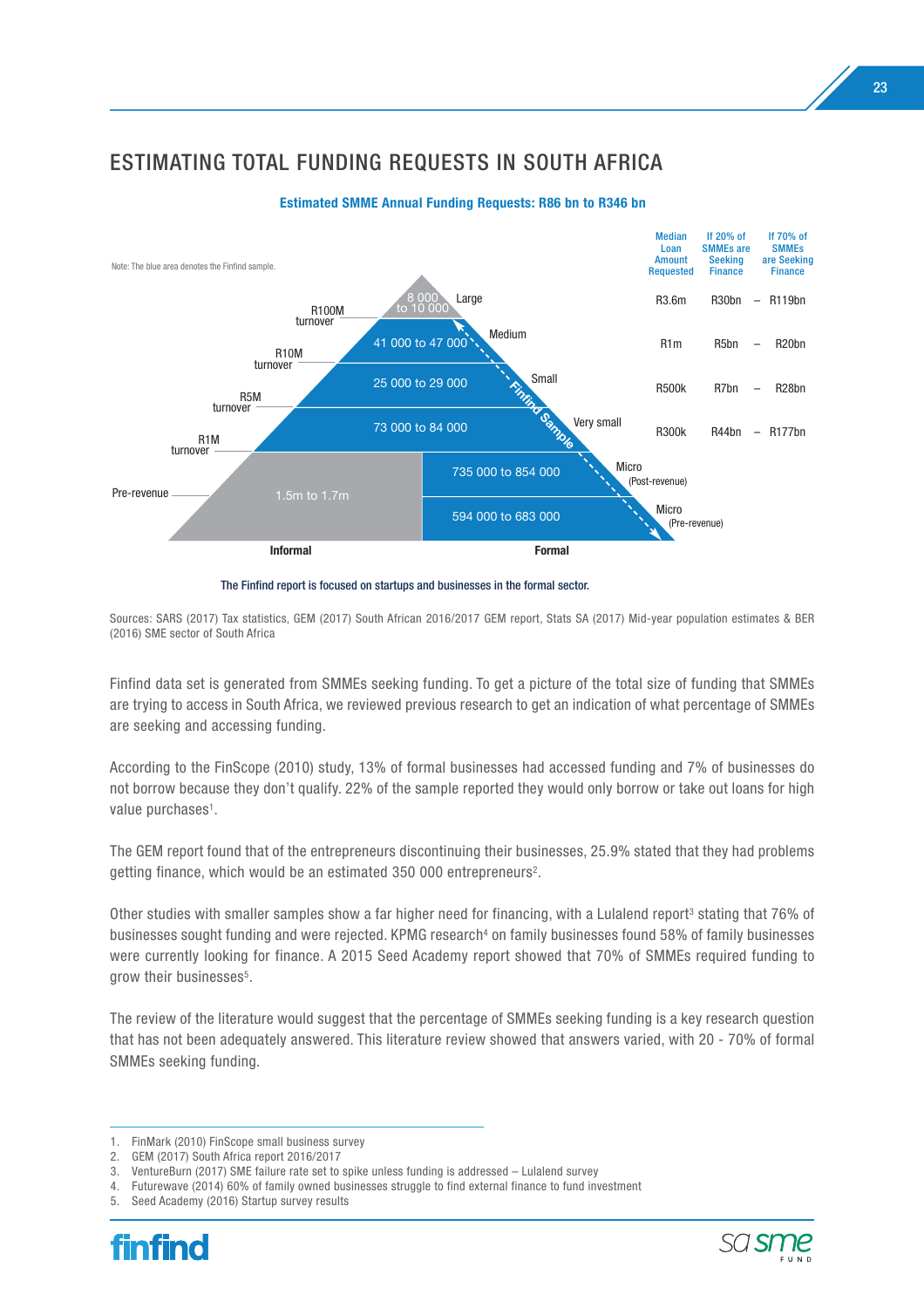#### **WHAT FUNDING ARE SMMES SEEKING?**

#### WHAT SIZE LOANS ARE SMMES REQUESTING?



#### **SMME Loan Requests by Size of Loan Amount**

Source: Finfind data (2017)

# SMME BY FUNDING AMOUNT REQUESTED

**Loan Size Request by Micro, Very Small, Small and Medium Size Businesses**



As the size of the business increases, the size of the loan requests increase. This highlights the need for a new model of lending to be able to service the micro and small business segment of the market as this is where a large number of smaller loans are needed.

Source: Finfind data (2017)

24



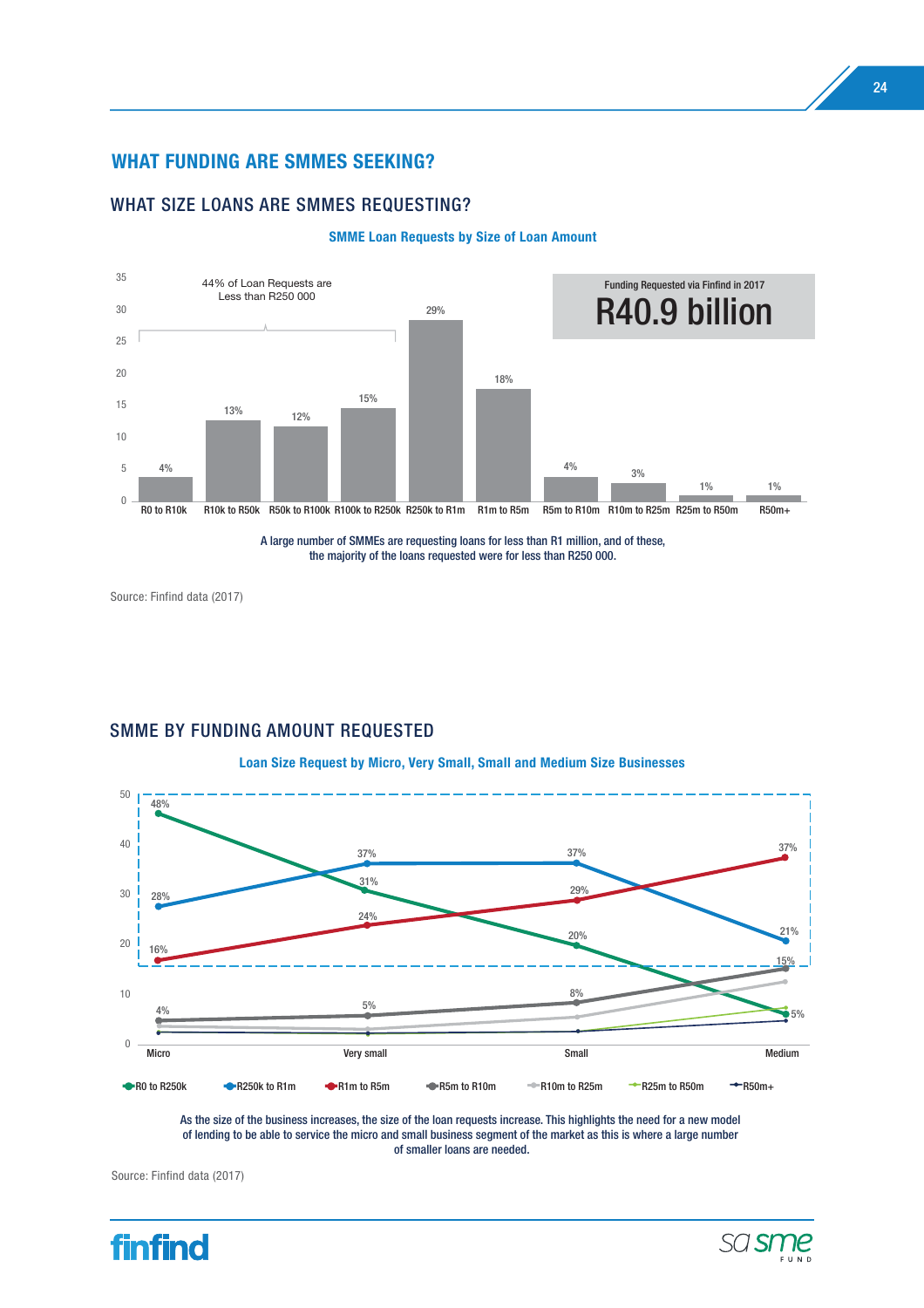# LOAN REQUESTS BY SMME CATEGORY

#### **Total Amount of Money Requested by SMME Category Median Loan Size Request by SMME Category**



#### 4.0 3.5 3.0 2.5 2.0 1.5 1.0 0.5 0.0 R Million Full Sample: Median R400 000 R0.3 m R3.6 m R1 m R0.5 m

The largest need for funding is being requested by micro with a median amount of R300 000.

Source: Finfind data (2017)

## TOTAL AMOUNT OF FUNDING REQUESTED BY INDUSTRY

| <b>R2 Billion to R3 Billion</b> |                   | <b>R1 Billion to R2 Billion</b> |                           | <b>R500 Million to R1 Billion</b> | <b>R250 Million to R500 Million</b> |     |                           |
|---------------------------------|-------------------|---------------------------------|---------------------------|-----------------------------------|-------------------------------------|-----|---------------------------|
|                                 | Construction      | 6.                              | Agriculture               | 14.                               | <b>Business services</b>            | 28. | Entertainment             |
| 2.                              | Property          |                                 | Automotive                | 15.                               | Agro-processing                     | 29. | Wholesale and retail      |
| 3.                              | Mining            | 8.                              | Real estate               | 16.                               | Education                           | 30. | Social entrepreneurship   |
| 4.                              | Food and beverage | 9.                              | Transport                 | 17.1                              | Renewable energy                    | 31. | Retail and distribution   |
| 5.                              | Manufacturing     | 10.                             | <b>ICT</b>                | 18.                               | Retail                              | 32. | Media                     |
|                                 |                   | 11.                             | Healthcare                | 19.                               | <b>Biofuels</b>                     | 33. | <b>FMCG</b>               |
|                                 |                   | 12.                             | Engineering               | 20.                               | Community economic development      | 34. | Mining value chain        |
|                                 |                   | 13.                             | <b>Financial services</b> | 21.                               | Tourism                             | 35. | Clothing and textiles     |
|                                 |                   |                                 |                           | 22.                               | Logistics                           | 36. | Energy efficient projects |
|                                 |                   |                                 |                           | 23.                               | Tourism and high level services     | 37. | Industrial                |
|                                 |                   |                                 |                           | 24.                               | Agriculture value chain             | 38. | Aquaculture               |
|                                 |                   |                                 |                           | 25.1                              | Consulting and advisory services    | 39. | Aerospace                 |
|                                 |                   |                                 |                           | 26.                               | Service and retail                  | 40. | Pharmaceuticals           |
|                                 |                   |                                 |                           | 27.1                              | Information security                | 41. | Technology                |
|                                 |                   |                                 |                           |                                   |                                     | 42. | <b>Beauty industries</b>  |



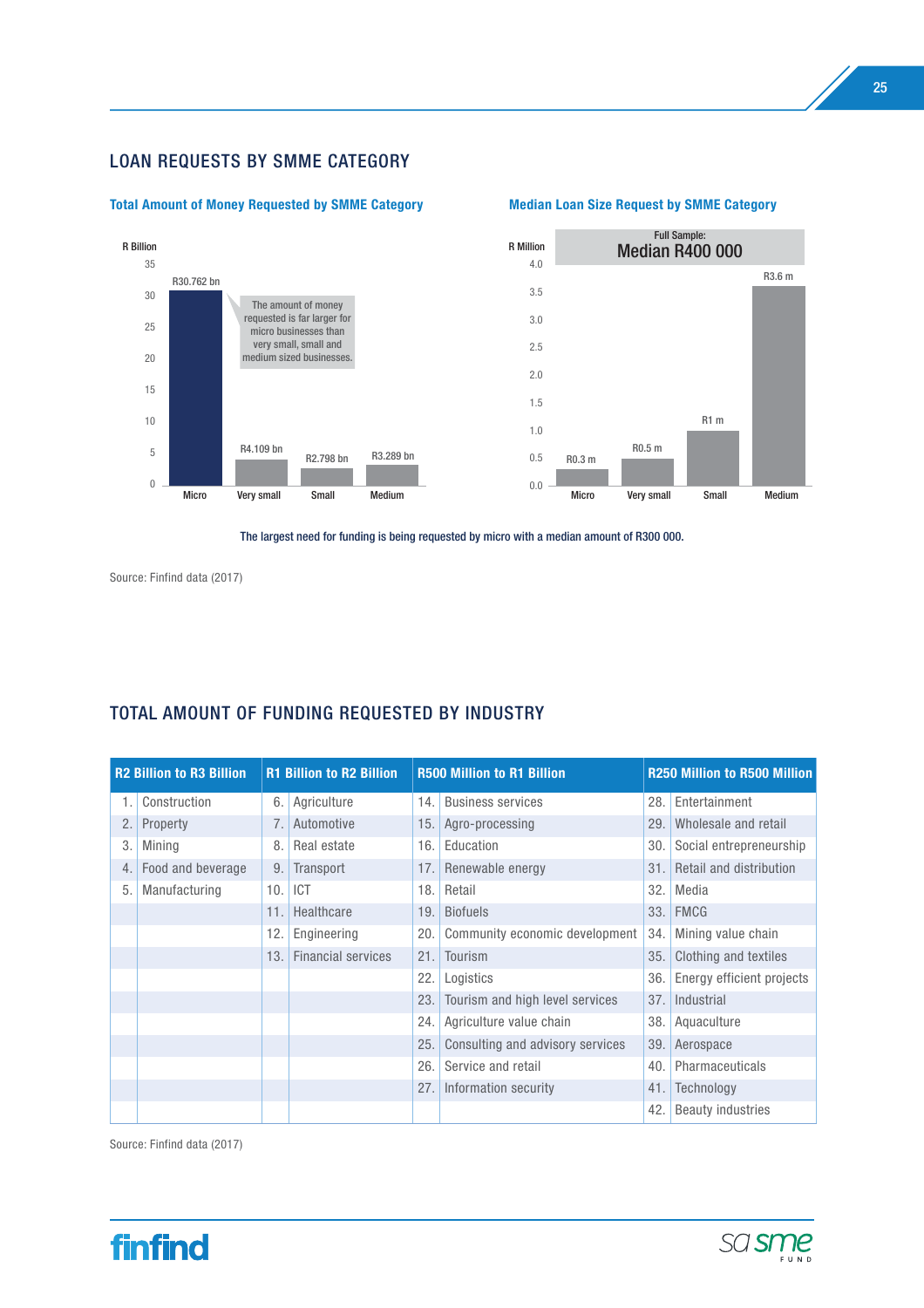#### % OF SMME FUNDING REQUESTS BY INDUSTRY



 $\blacksquare$  Industry appears in top 10 funding requests and industry specific funding products

Additional research looking at funding requests by SMMEs in under-funded and high-growth industries could provide valuable insights to funders looking for new market opportunities.

Source: Finfind data (2017)

#### SMME FINANCE REQUESTS BY FUNDING NEED



Startup capital, buying equipment, expanding businesses and working capital are the largest funding requests in the country, making up 62.4% of all funding requests.



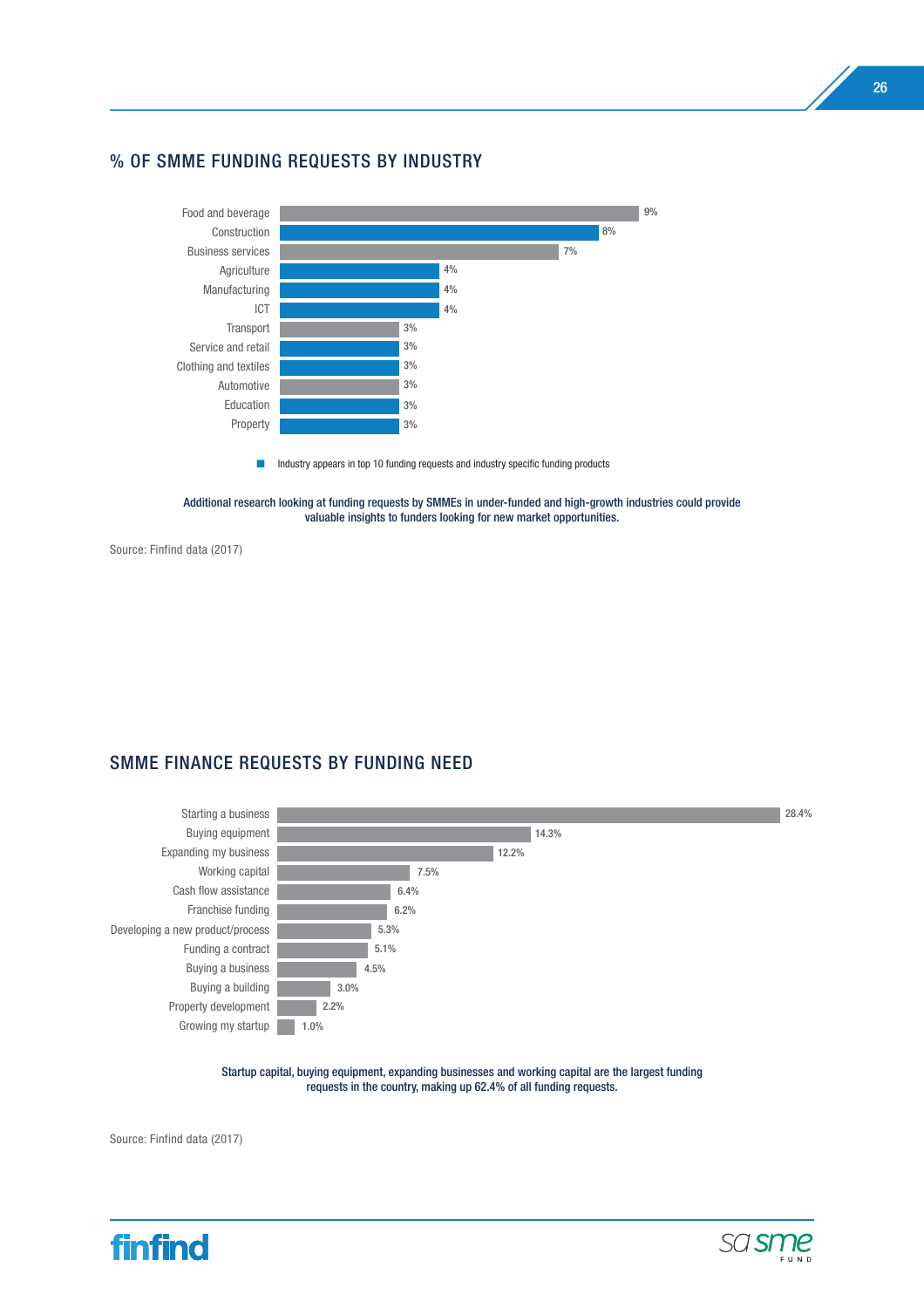# SMME FINANCE REQUESTS BY FUNDING NEED CATEGORISED BY BUSINESS SIZE

| <b>Micro</b>             | %   | <b>Very small</b>     | %   | <b>Small</b>          | %   | <b>Medium</b>           | $\%$ |
|--------------------------|-----|-----------------------|-----|-----------------------|-----|-------------------------|------|
| Starting a business      | 34  | Expanding my business | 24  | Expanding my business | 25  | Expanding my business   | 25   |
| Buying equipment         | 13  | Buying equipment      | 20  | Buying equipment      | 19  | Cash flow assistance    | 21   |
| Expanding my business    | 10  | Working capital       | 15  | Cash flow assistance  | 18  | Working capital         | 12   |
| Franchise funding        | 8   | Cash flow assistance  | 14  | Working capital       | 14  | <b>Buying equipment</b> | 10   |
| Developing a new product | 6   | Funding a contract    | 9   | Funding a contract    | 7   | Funding a contract      | 7    |
| Working capital          | 6   | Buying a building     | 5   | Buying a building     | 4   | Partner buy-out         | 6    |
| Buying a business        | 5   | Property development  | 4   | Property development  | 3   | Property development    | 6    |
| Other                    | 18  | Other                 | 9   | Other                 | 10  | Other                   | 13   |
| <b>Total</b>             | 100 | <b>Total</b>          | 100 | <b>Total</b>          | 100 | <b>Total</b>            | 100  |

The majority of fund use for very small, small and medium businesses is to purchase equipment, expand a business, for working capital and cash flow assistance.



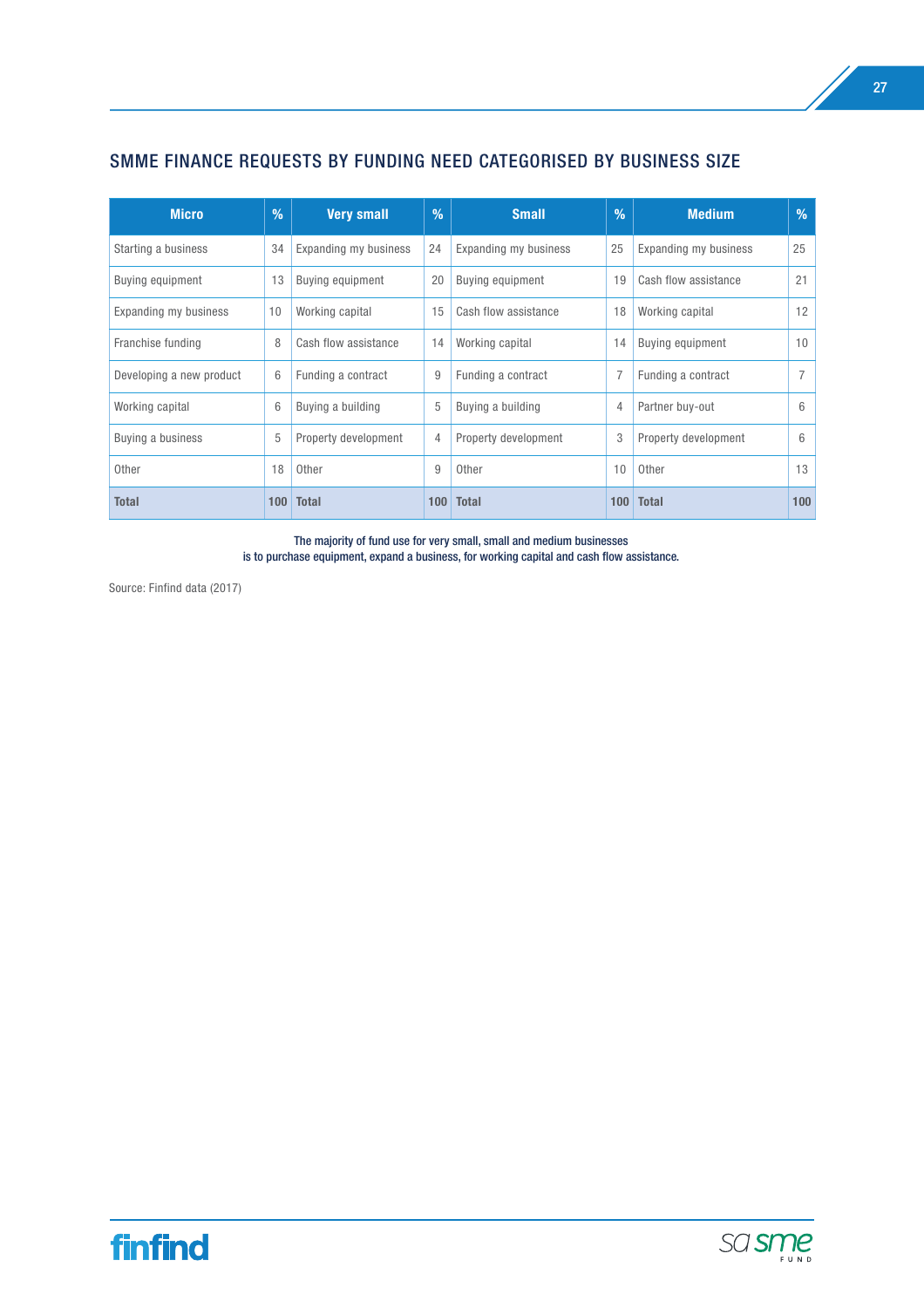# DATA ANALYSIS OF FUNDERS AND FINANCE PRODUCTS

# **WHO IS LOOKING TO FUND SMMES?**

The funder data set included 148 funders who provided 328 different finance products - the biggest differentiator being the split between government and private sector funders whose business models and strategic intents differ. The purpose of government funders is to stimulate the growth of businesses as set out in the National Development Plan, and as a result many of these funds are sector specific and have economic inclusion and job creation as a strategic priority. The majority of private sector funders, on the other hand, are profit-making concerns, with their primary mandate being revenue generation and high returns from their funding transactions.



#### TOTAL FUNDING PRODUCTS





\*\*Categories will sum to greater than 328 as many funding products fit into more than one category.

GOVERNMENT VS PRIVATE SECTOR

\*\*Finance products (offered by public or private sector funders) that are currently available to SMMEs and have been checked and updated in the funder database by the Finfind research team.

# 250 200 150 100 50  $\Omega$ 110 218



#### **Number of Funding Products Percentage of Funding Products**





Source: Finfind data (2017)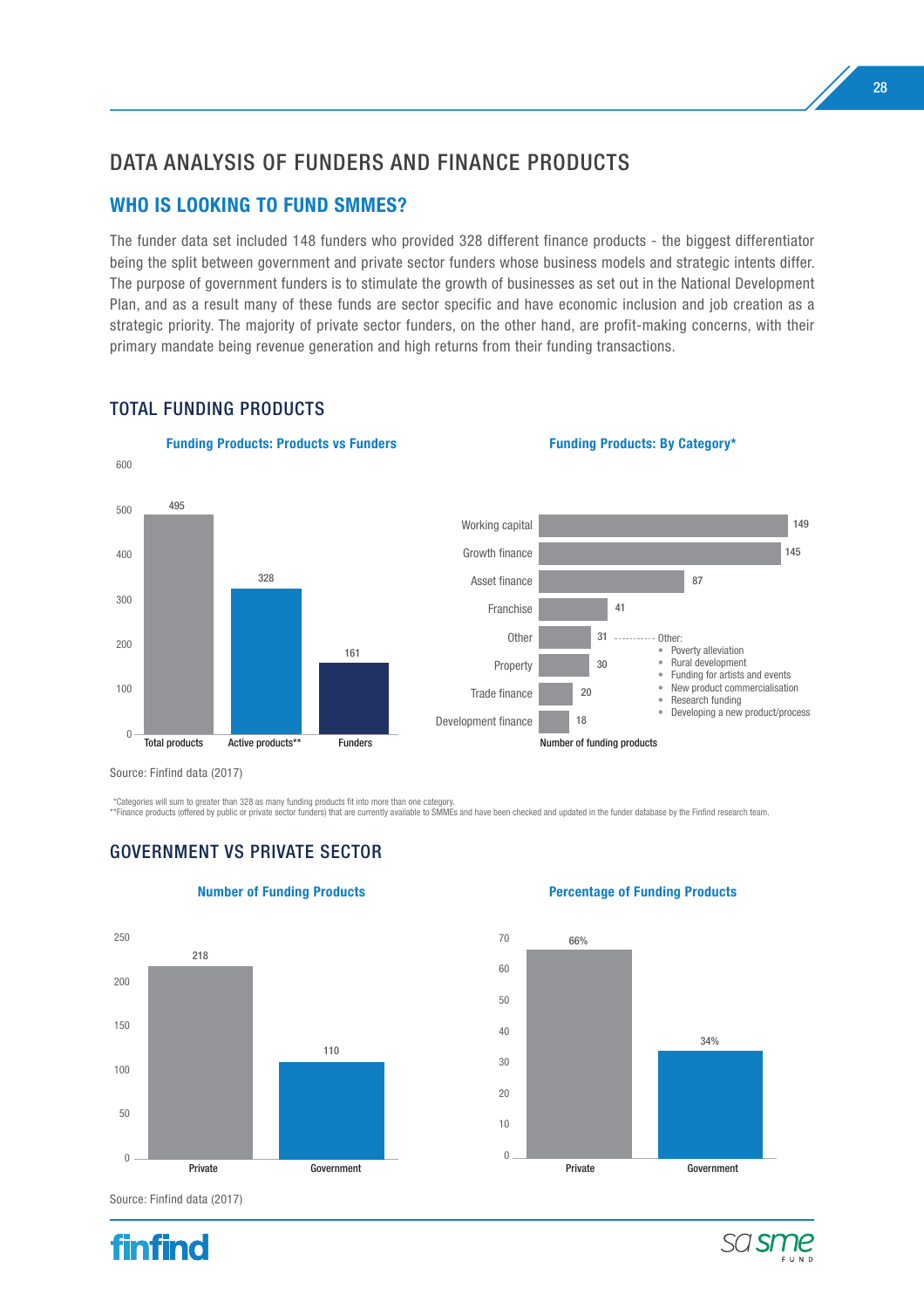#### WHAT FUNDS ARE SECTOR SPECIFIC FUNDS?



Sector specific venture capital funds have tended to have higher returns or default rates than non-sector specific funding. However, in the South African context funders have stated that the market is too small to focus on a single sector.

Sources: Finfind data (2017), HRDC (2014) Assessing the effectiveness of SMME support programmes & Gompers, Kovner, Lerner (2009) Specialisation and success: Evidence from Venture Capital

## NUMBER OF FUNDING PRODUCTS IN THE SAMPLE WITH AN INDUSTRY FOCUS\*

| <b>Industry Rank</b> |                           | <b>Product</b><br><b>Number</b> | <b>Industry Rank</b> |                           | <b>Product</b><br><b>Number</b> | <b>Industry Rank</b> |                           | <b>Product</b><br><b>Number</b> |
|----------------------|---------------------------|---------------------------------|----------------------|---------------------------|---------------------------------|----------------------|---------------------------|---------------------------------|
| 1.                   | Manufacturing             | 43                              | 16.                  | Energy efficient projects | 11                              | 31.                  | Chemicals value chain     | 8                               |
| 2.                   | Technology                | 37                              | 17.                  | Logistics                 | 11                              | 32.                  | Film and television       | 8                               |
| 3                    | ICT                       | 27                              | 18.                  | Mining                    | 11                              | 33.                  | Tourism and high level    | 8                               |
| 4.                   | Agro-processing           | 26                              | 19.                  | Waste and recycling       | 11                              | 34.                  | Wholesale and retail      | 8                               |
| 5.                   | Agriculture               | 25                              | 20.                  | Automotive                | 11                              | 35.                  | Aquaculture               | 7                               |
| 6.                   | <b>Financial services</b> | 20                              | 21.                  | Green and energy saving   | 10 <sup>°</sup>                 | 36.                  | <b>Biofuels</b>           | $\overline{7}$                  |
| 7.                   | Tourism                   | 20                              | 22.                  | Infrastructure            | 10                              | 37.                  | Media and motion pictures | $\overline{7}$                  |
| 8.                   | Healthcare                | 17                              | 23.                  | Mining value chain        | 10 <sup>1</sup>                 | 38.                  | Service and retail        | $\overline{7}$                  |
| 9                    | Media                     | 17                              | 24.                  | Telecommunication         | 10 <sup>1</sup>                 | 39.                  | Clean technology          | 6                               |
| 10.                  | Retail                    | 17                              | 25.                  | Chemical                  | 9                               | 40.                  | Education                 | 6                               |
| 11.                  | Renewable energy          | 15                              | 26.                  | Media and telecoms        | 9                               | 41.                  | <b>FMCG</b>               | 6                               |
| 12.                  | Construction              | 14                              | 27.                  | Property                  | 9                               | 42.                  | Food and beverage         | 6                               |
| 13.                  | Transport                 | 14                              | 28.                  | Real estate               | 9                               | 43.                  | Paper                     | 6                               |
| 14.                  | Forestry                  | 12                              | 29.                  | Telecommunications        | 9                               | 44.                  | Pharmaceuticals           | 6                               |
| 15.                  | Agriculture value chain   | 11                              | 30.                  | <b>Business services</b>  | 8                               | 45.                  | Pulp and furniture        | 6                               |

Source: Finfind data (2017)

\*Many funding products will fund across multiple industries hence industry focus totals more than the number of funding products



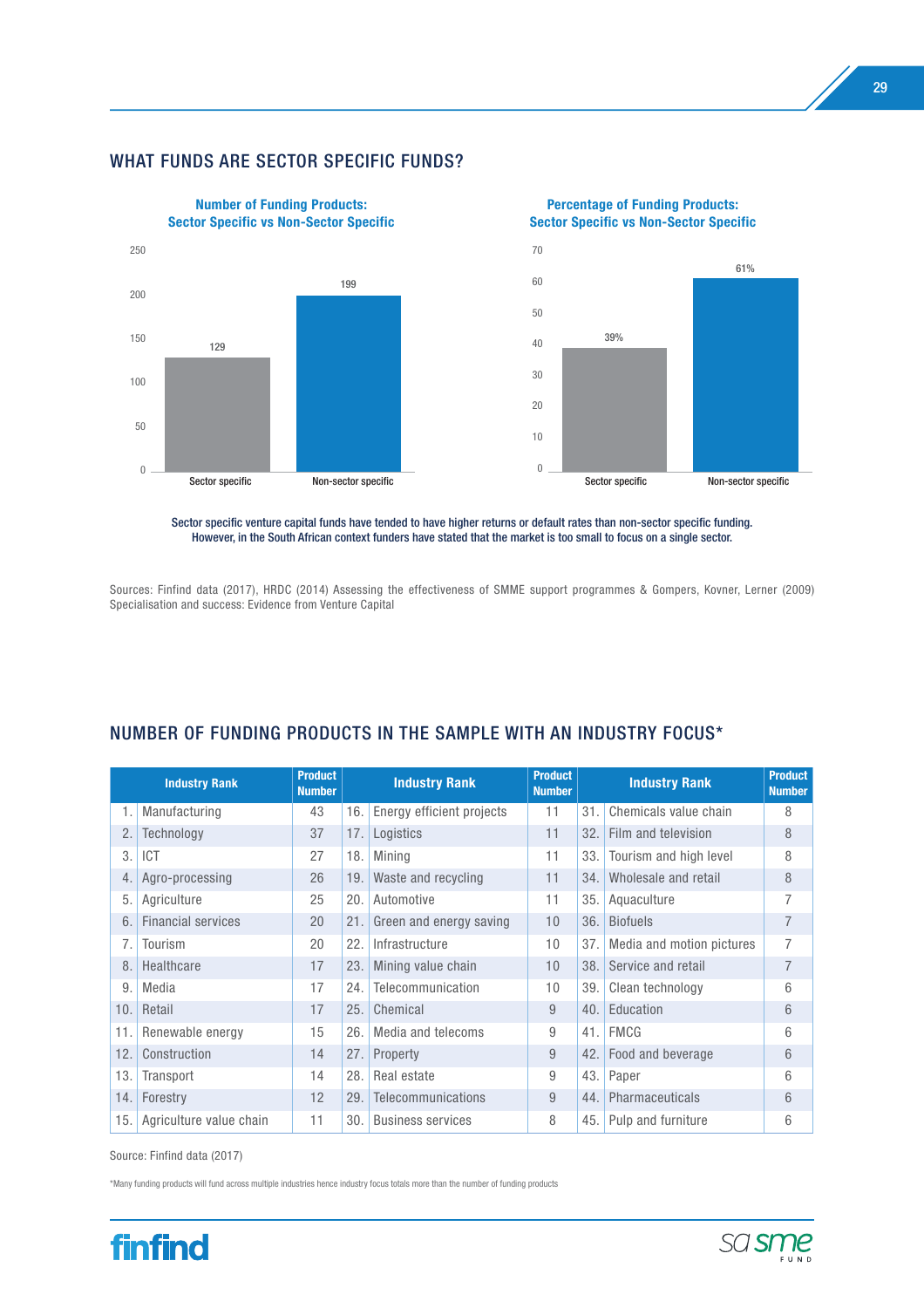#### FUNDERS WITH A SOCIAL IMPACT MANDATE



**Number of Funding Products by Social Impact Category**

There are a number of finance products aimed at funding for female, historically disadvantaged individuals and youth-owned businesses. Additional research is required to determine if these are sufficient to achieve social objectives.

Source: Finfind data (2017)

#### FUNDING PRODUCTS BY PROVINCE

#### **Number of Funding Products by Province % of Funding Products:**



**National vs Province Specific**



While many products are reported as national products, the qualitative research with the Finfind team suggests that many reported national products are not equally available in non-urban areas, and smaller towns and cities.





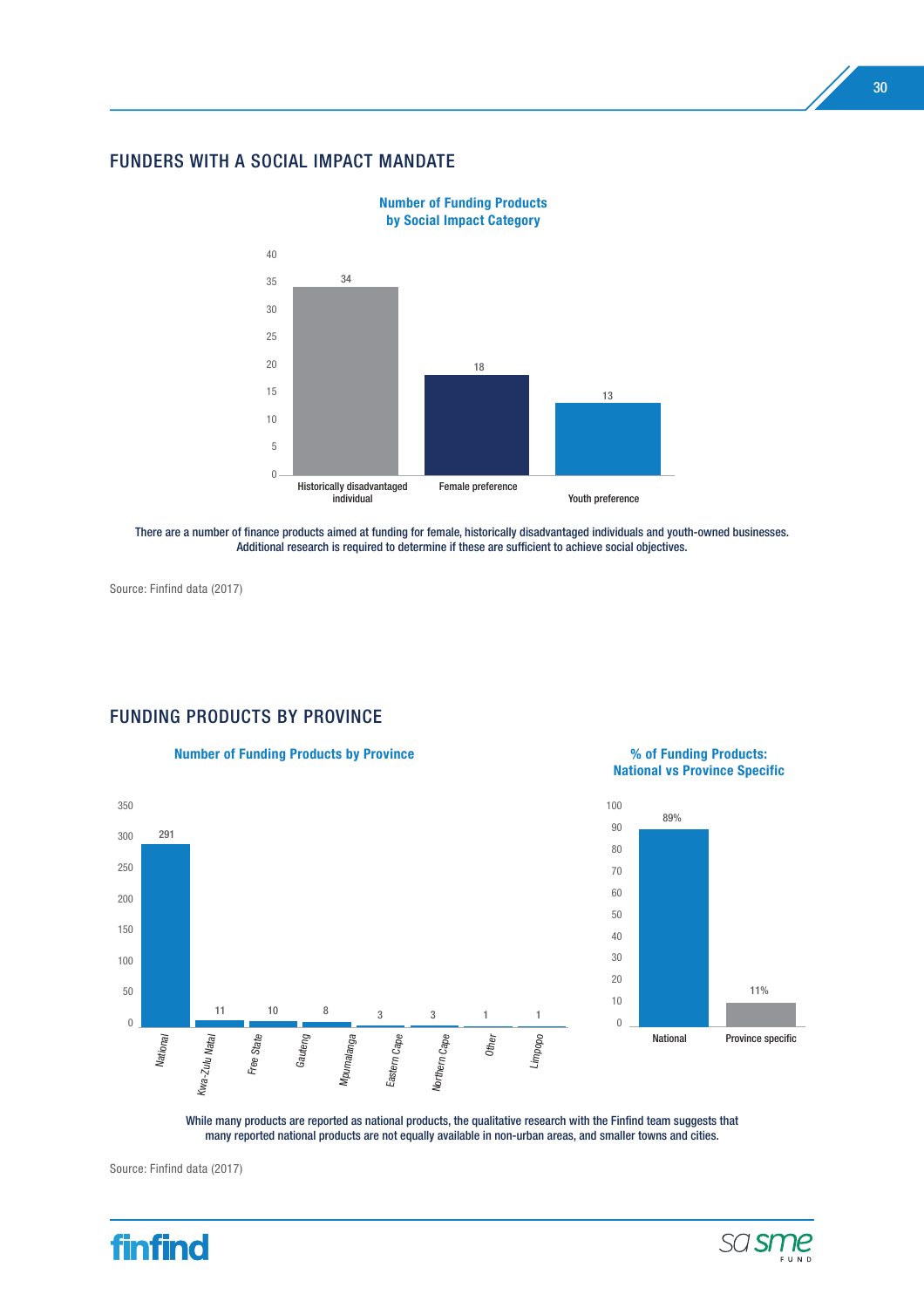#### INDUSTRY SPECIFIC FUNDING PRODUCTS



**n** Industry appears in top 10 funding requests and industry specific funding products



Source: Finfind data (2017)

## FUNDING PRODUCTS BY FUNDING TYPE

#### **Number of Funding Products by Funding Type % of Funding Products by Funding Type**



Source: Finfind data (2017)

Note: The total number of funding products in the first graph is 404, whereas the total number of active products in the data set for this research study is 328. The reason for this difference is due to some funding products applying to multiple finance categories.



31

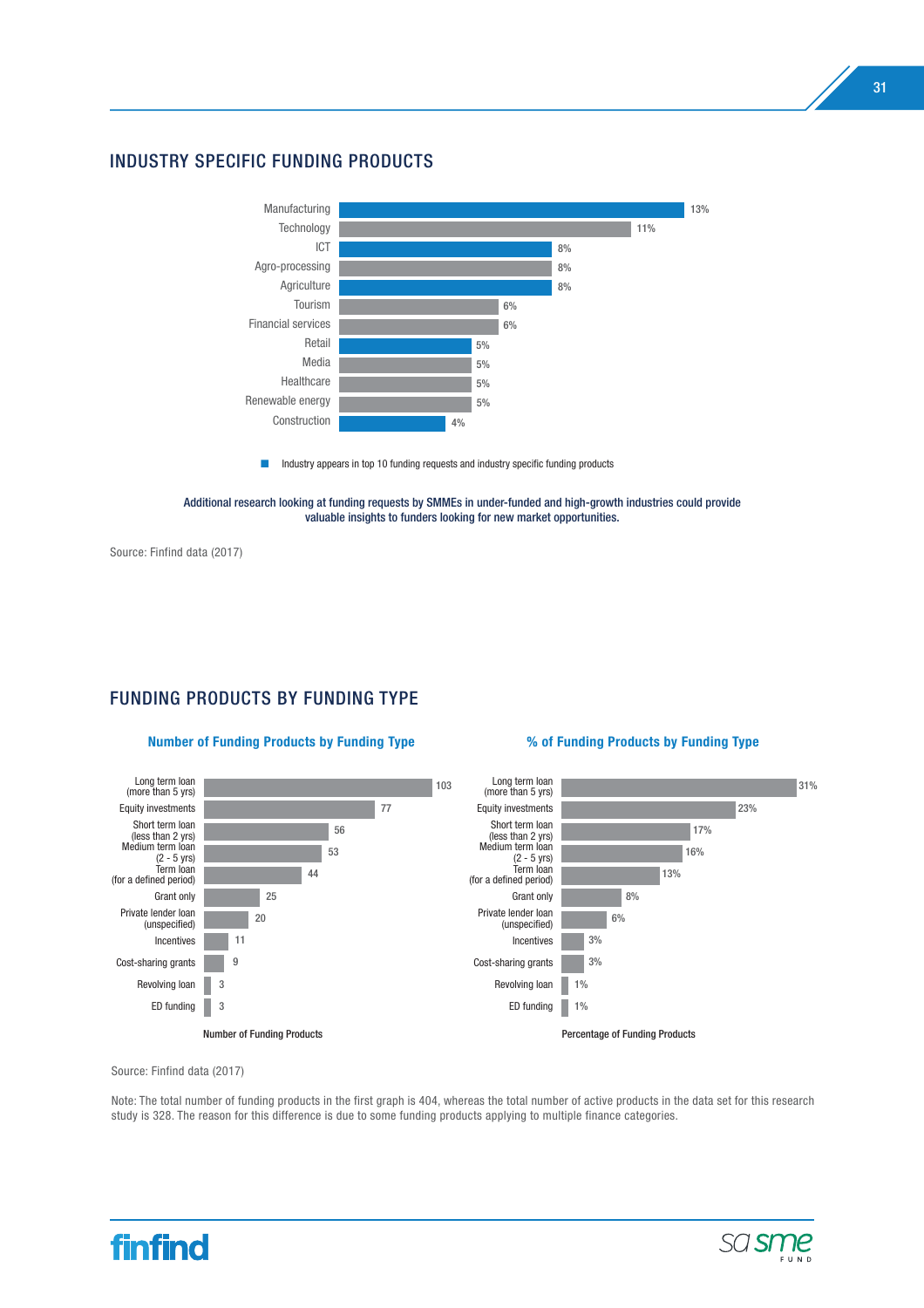# SUPPLY AND DEMAND OF FUNDING OF SMMES IN SA

This section compares the demand and supply of SMME funding in South Africa to identify how well the funder offerings match the needs of the SMMEs.

# **DEMAND VS SUPPLY: SIZE OF FUNDING REQUEST**

#### WHAT LOAN SIZES ARE SMMES REQUESTING?

**SMME Loan Requests by Size of Loan Amount**



A large number of SMMEs are requesting loans for less than R1 million, and of these, the majority of the loans requested were for less than R250 000.



## WHAT LOAN SIZES ARE FUNDERS OFFERING?

\*Total is greater than 100% due to some funding products offering product across many different loan size amounts.

The appetite to fund smaller funding amounts is significantly less than the appetite for larger loan sizes, albeit that 44% of the total SMME funding requests are for amounts less than R250 000. Whilst many funders claim to offer funding for requests under R1m, most SMMEs battle to raise funding in this range.

Funding for between R250 000 to R1m represents the highest percentage of the loan sizes requested by SMMEs, as well as the highest offered by funders. Whilst the supply appears to be meeting the demand, the qualitative research



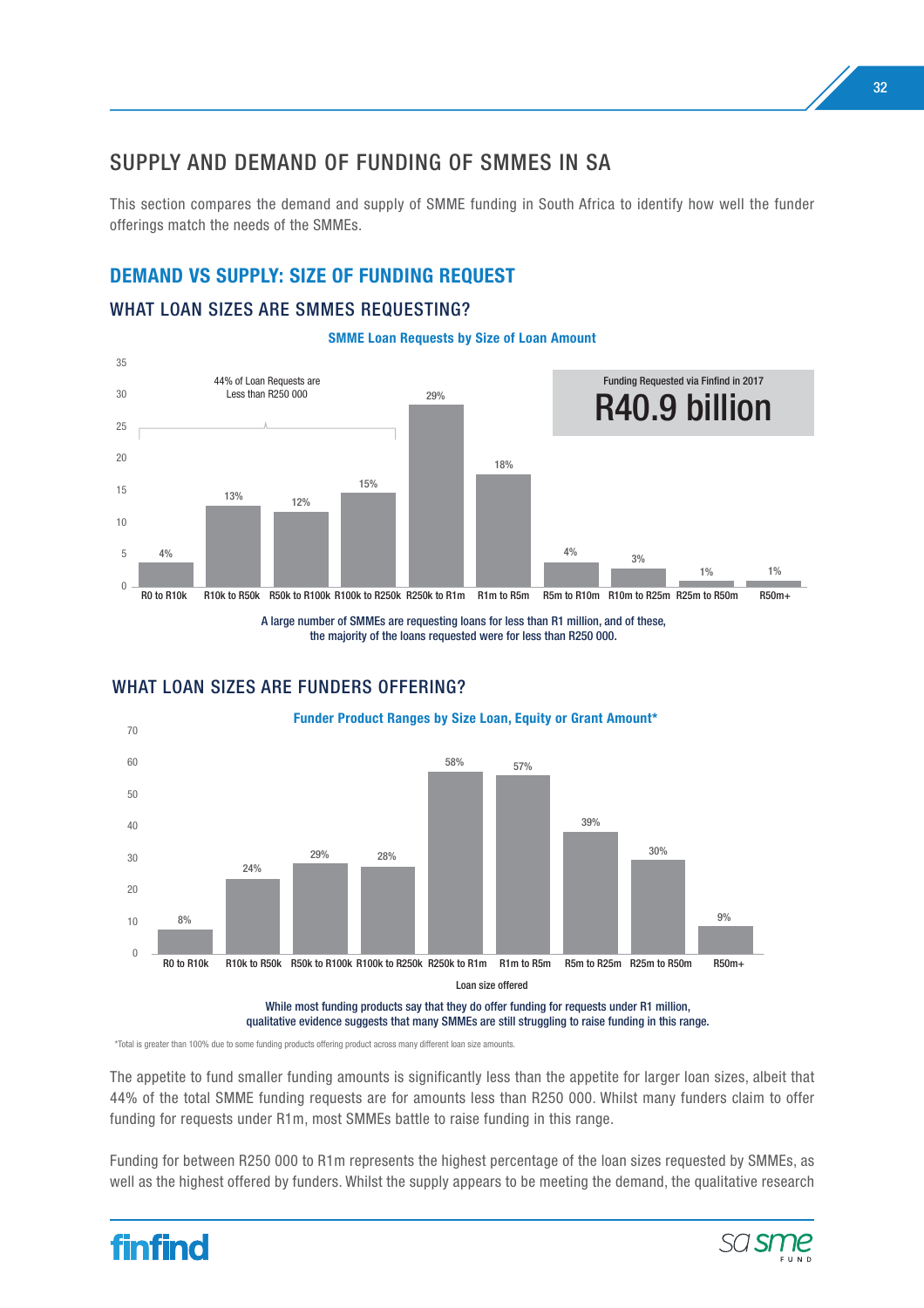shows that the reality in terms of the funding offered compared to the funding secured for this size funding is very different. There are a number of reasons for this difference which include, but are not limited to, low levels of human capacity in SMMEs; the SMME profile not matching for the requirements of funding product offered; the SMME not meeting the qualifying criteria in terms of collateral required and/or credit record checked; and the SMME not being able to produce the financial documentation required by the funder to assess bankability and affordability in order to approve the funding request.

# **DEMAND VS SUPPLY: REASON FOR FUNDING REQUEST**



# SMME FUNDING REQUEST BY FUNDING NEED

Startup capital, buying equipment, expanding businesses and working capital are the largest funding requests in the country, making up 62.4% of all funding requests.

Source: Finfind data (2017)

# FUNDING PRODUCTS BY SMME FUNDING NEED



Source: Finfind data (2017)

\*\*Categories will sum to greater than 328 as many funding products fit into more than one category.

This comparison shows that there are definite SMME funding gaps. Whilst there is a good supply of funding for working capital, asset finance and growth finance, there is a lack of appetite for funding startups and early-stage businesses.



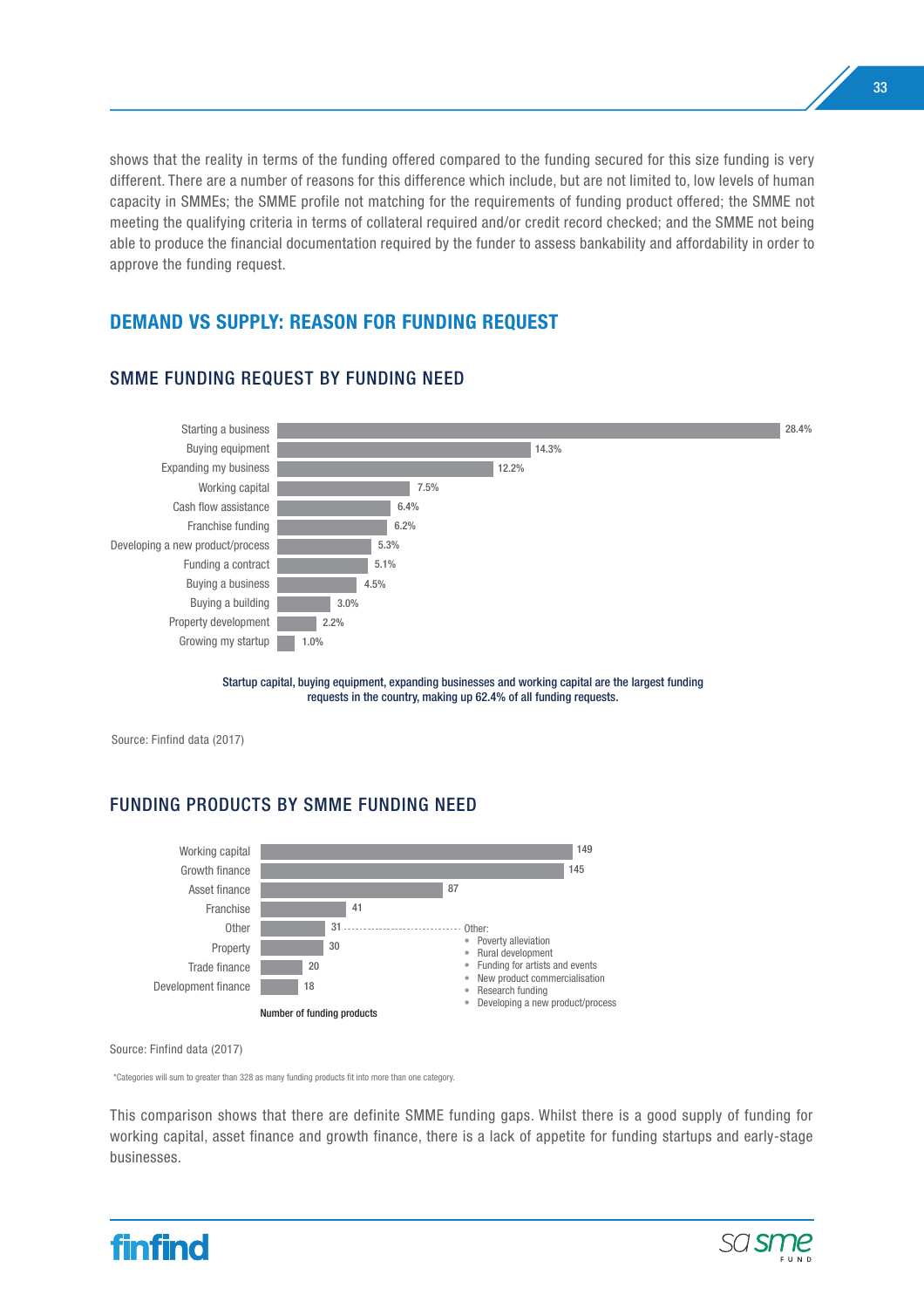# **DEMAND VS SUPPLY: INDUSTRY SPECIFIC FUNDING**



# NUMBER OF SMME FUNDING REQUESTS BY INDUSTRY

 $\Box$  Industry appears in top 10 funding requests and industry specific funding products

# INDUSTRY SPECIFIC FUNDER PRODUCTS



Food and beverage, business services, transport and automotive represent opportunities for funders to focus on new products. Technology, agro-processing, tourism, financial services, media, healthcare and renewable energy represent opportunities for SMMEs looking to raise funding.



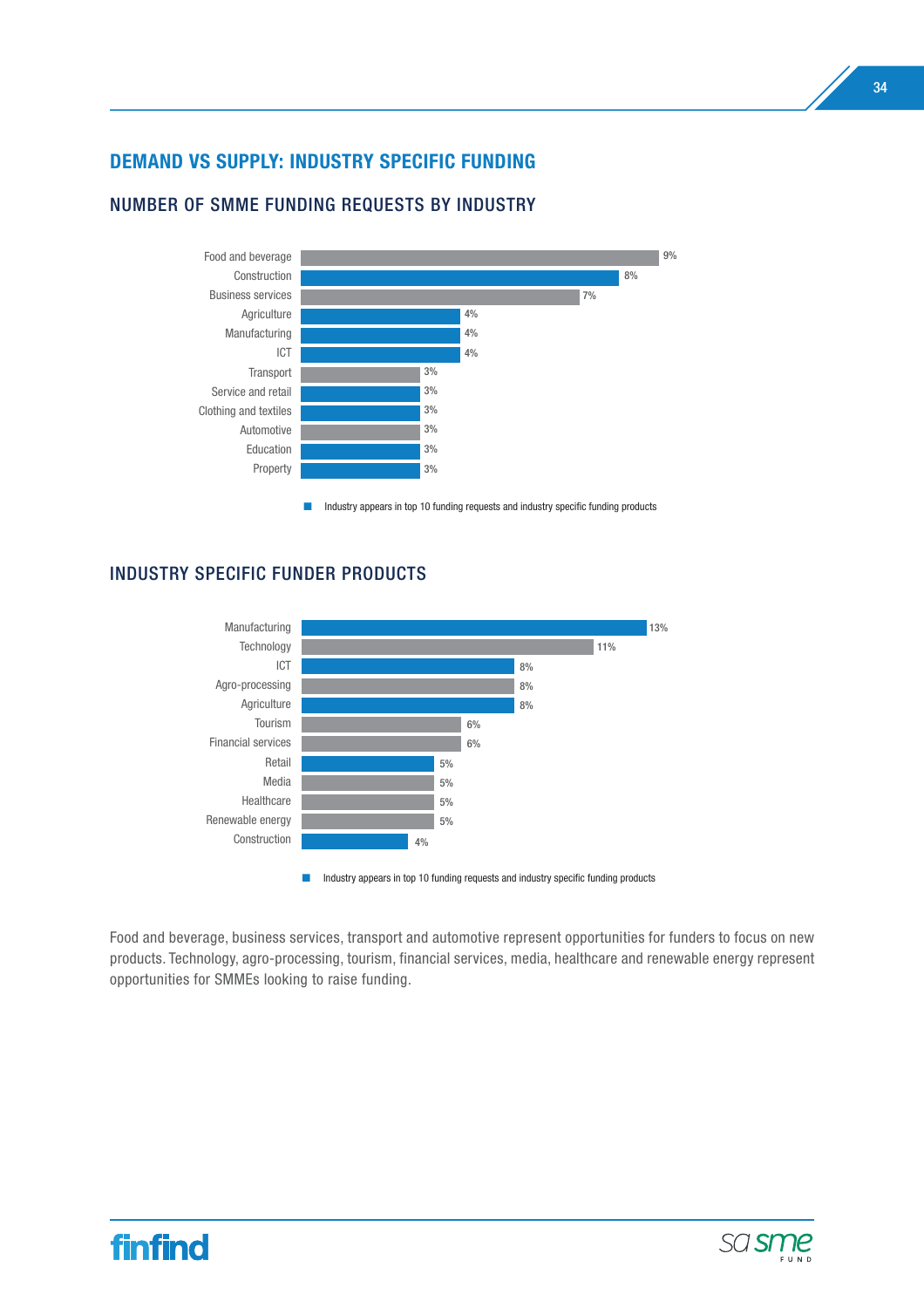# **DEMAND VS SUPPLY: FUNDING FOR SOCIAL IMPACT**



#### % OF SMMES SEEKING FUNDING IN EACH OF THE SOCIAL IMPACT CATEGORIES



## NUMBER OF FUNDING PRODUCTS BY SOCIAL IMPACT CATEGORY

The number of finance products developed to fund youth-owned businesses is disproportionately low in comparison to the high number of youth-owned businesses seeking funding. This is especially apparent when compared to the number of finance products developed to fund female-owned businesses vs the number seeking finance.

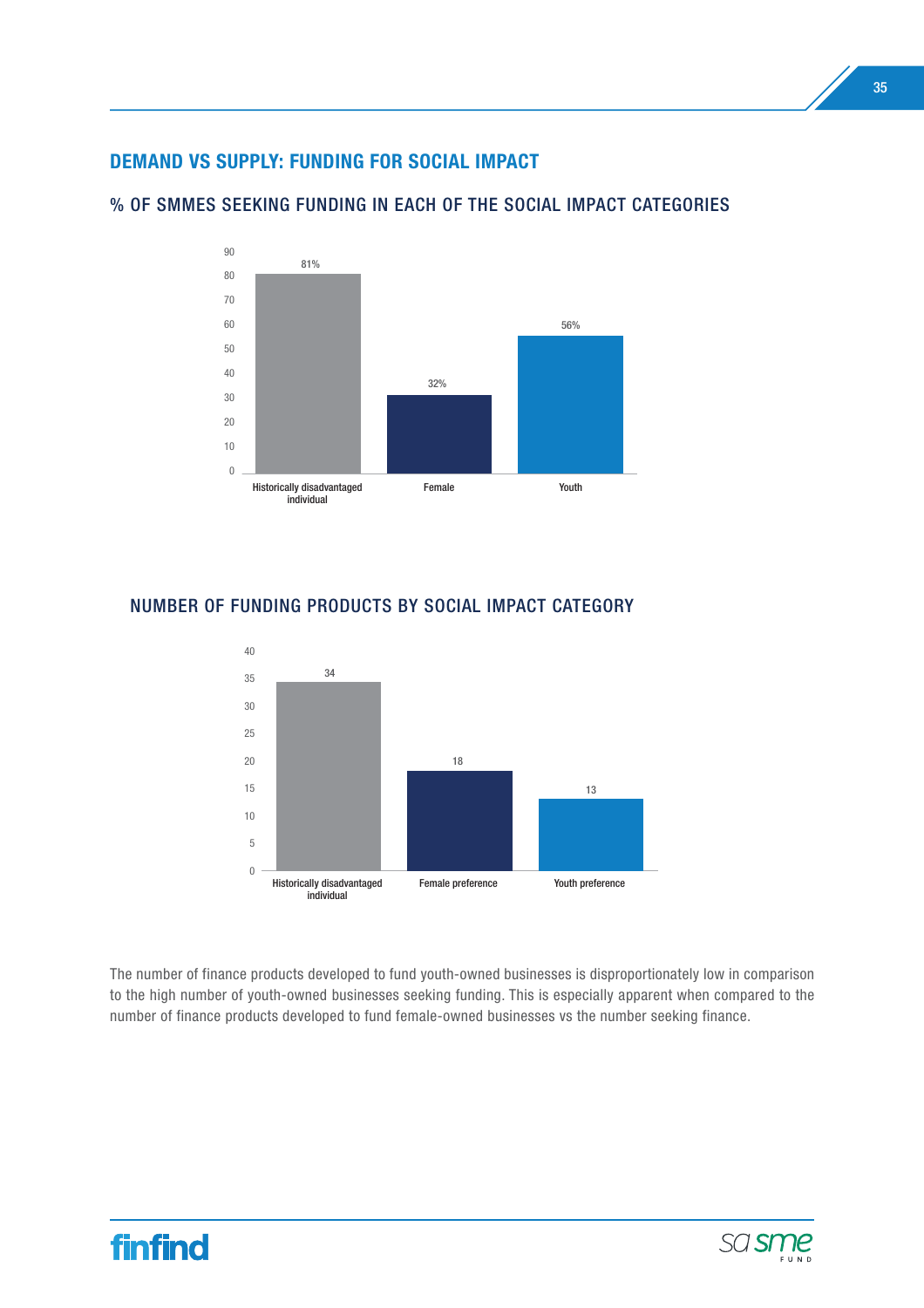# DOCUMENTS REQUIRED BY FUNDERS

Funders request various supporting documents from SMMEs in order to assess the SMME's eligibility for funding, and to confirm their statutory compliance. The funder needs to examine whether the business is bankable, if it can afford the funding it is applying for, and to determine the credit risk.

#### **Documents used to assess the SMME's bankability and affordability**

- $\blacksquare$  The funder needs to determine the bankability of the business the viability of the business to ensure that it will generate future income/cash. It also needs to assess the funding affordability – the business' ability to repay the funding it is applying for i.e. that the business can afford to make the loan repayments if the finance is approved.
- n To do this, they examine the SMME's business plan/project plans, income/cash flow projections, outstanding debtors, signed customer contracts, the latest annual financial, statements, latest VAT statements, management accounts and latest bank statements.

Besides the documents listed above, SMMEs also provide a number of other supporting documents to funders to confirm statutory compliance and to validate the information on their funding applications. These may include ID documents of owners, marriage certificates of owners, company registration documents, lease or mortgage agreement, tax clearance certificate, existing shareholder agreements, share register, proof of address and any relevant business licences, accreditations or registrations required, amongst others.

# DOCUMENTS REQUIRED BY FUNDERS FROM SMMES WHO REQUESTED FUNDING



#### **Percentage of funding products that report using the following criteria to assess credit worthiness**

Management accounts, followed by annual financial statements and bank statements, were the most common financial documents requested by funders.



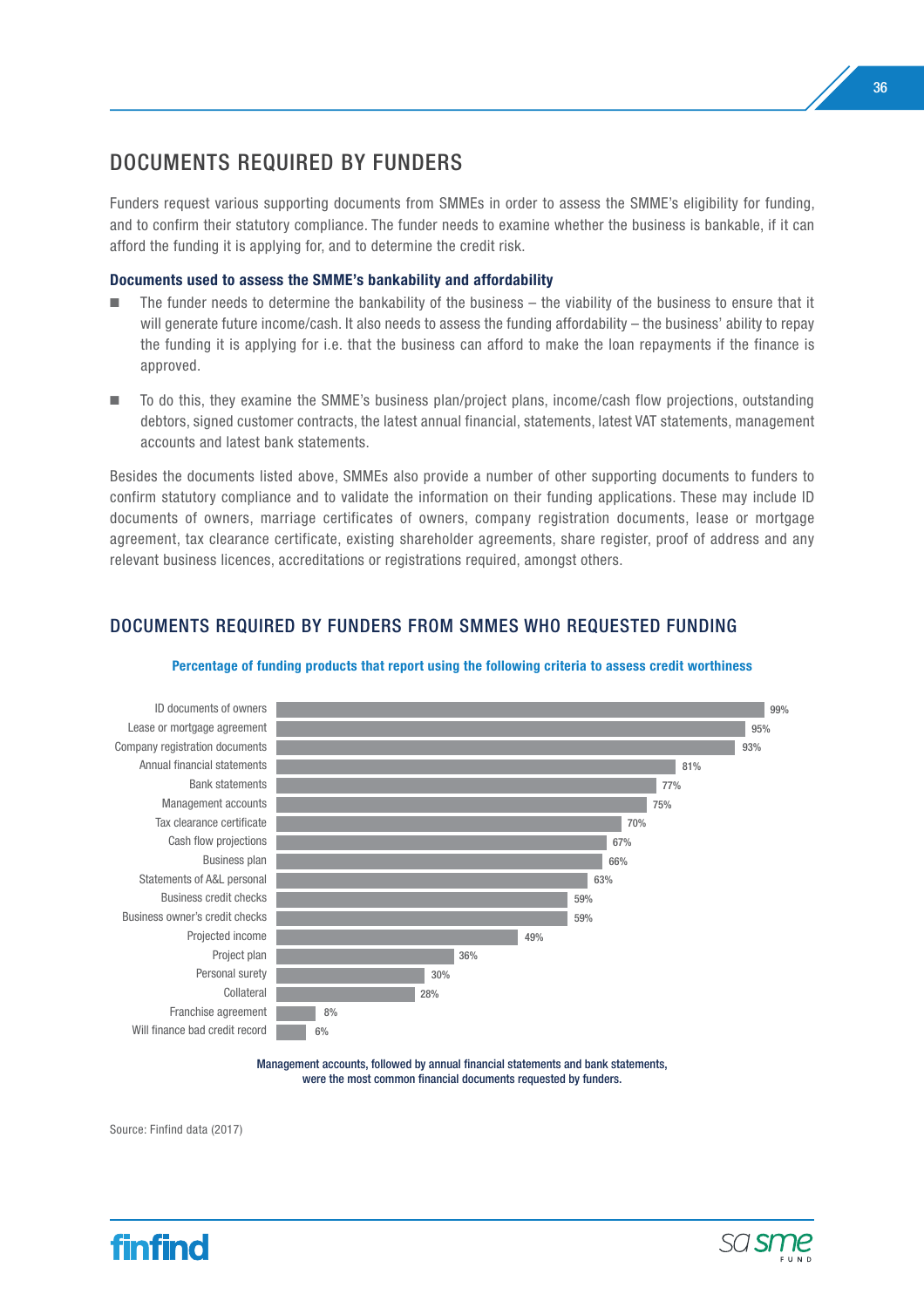# CREDIT CHECKS

Funders need to calculate the level of risk they would be taking if they granted the finance the SMME is applying for. To do this, funders request credit reports (credit checks) from the Credit Bureau for the owner and the SMME, in order to assess credit conduct. A credit report is simply the printed or visual version of the credit record. The credit record is information held by the Credit Bureau of an individual or business' conduct of any credit transactions they have previously entered into. It is a record of their credit history from a number of sources, including banks, credit card companies, collection agencies, and governments.

Prior to the National Credit Act update, credit was readily available without sufficient safety checks to ensure people did not become overly indebted. This has resulted in a high number of defaults and subsequent poor credit ratings. More education is required to equip SMMEs to understand how the credit system works, and the importance of maintaining a good credit record. It is interesting to note that the most commonly accessed page of the Finfind finance literacy modules is the one entitled, 'what if I have a bad credit record'**(https://www.finfindeasy.co.za/site/whatif-i-have-a-bad-credit-record).**

Although SMMEs are permitted one free credit record per annum from the Credit Bureau, the graph below shows that a high number of SMMEs do not know their credit score.



# FUNDER AND SMME CREDIT CHECKS AND RECORDS

Funders are more likely to use business credit checks when funding SMMEs, albeit that SMME credit record data in South Africa is sparse and currently unregulated. Most SMMEs are not familiar with their business credit records.

Source: Finfind data (2017) & Finfind team interviews (2018)





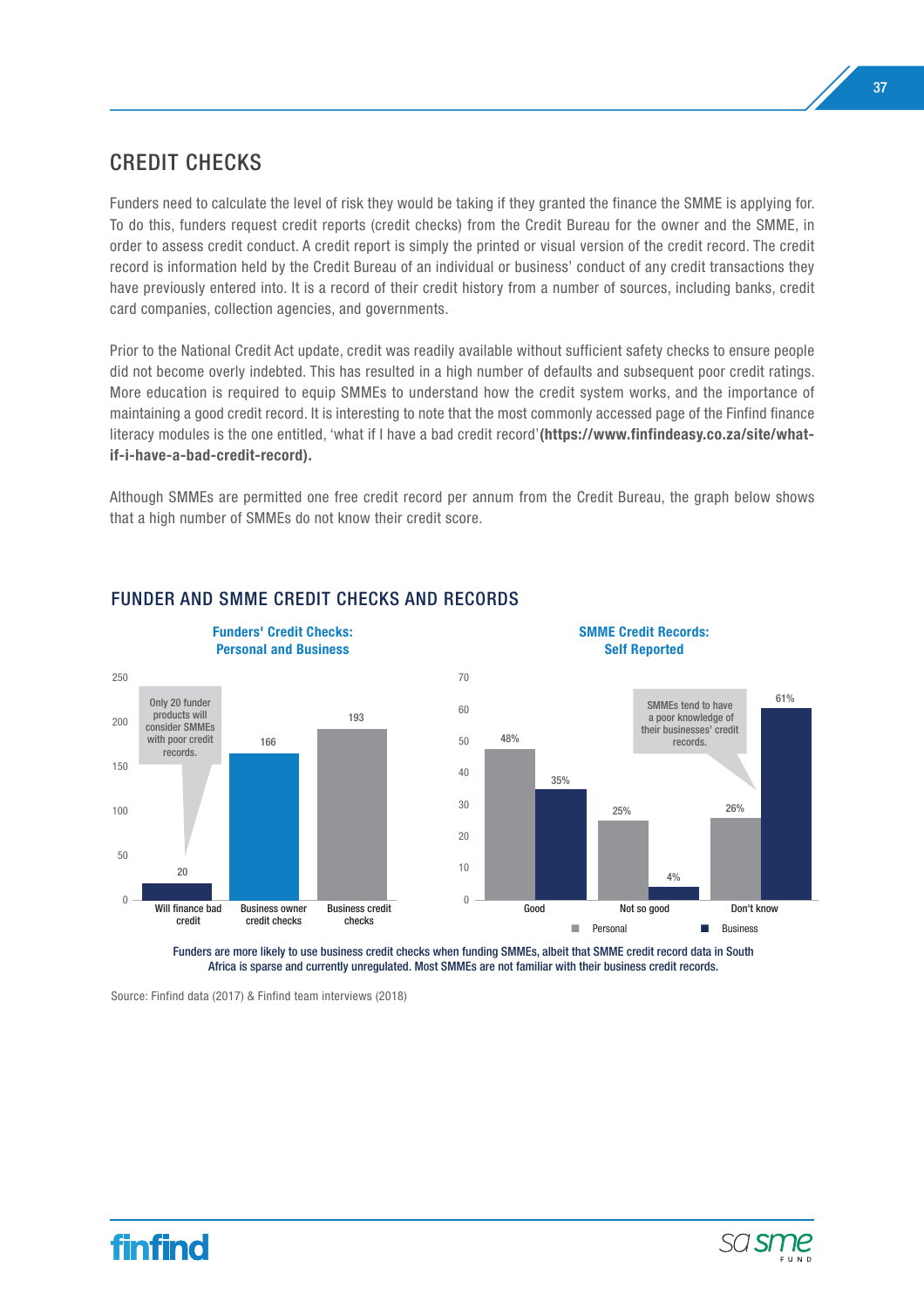# COLLATERAL AND PERSONAL SURETY

Lending to SMMEs is considered high risk by funders, especially banks. Funders mitigate this risk through surety and securing collateral. While the majority of funders in the data sample do not publicly indicate that they require collateral or personal surety (refer to the graphs below), this does not mean that these are not mandatory eligibility requirements. A funder's credit scoring process, which is not publicly disclosed for competitive reasons, often includes screening for collateral and surety.

Findings from the qualitative research highlighted collateral as a major barrier to viable businesses securing funding. A number of case studies were discussed in which very profitable and well managed businesses with good credit records were denied funding, because they did not have the required collateral.

#### **Concentrated banking sectors increase lending requirements for SMMEs**

It is worth nothing that countries with concentrated banking sectors are less likely to lend to SMMEs that don't have collateral<sup>1</sup>. In the South African context, where most of the banking is concentrated with a few players, the majority of lending is still governed by traditional credit models where SMMEs are required to provide a business plan, proof of collateral, managerial competency and have a good credit score in order to obtain credit2.



# FUNDERS REPORTED COLLATERAL REQUIREMENTS

The majority of funders are not requesting collateral or if they are, they are not disclosing this requirement publicly. In addition, the credit scoring, which often involves screening for collateral, is not disclosed by funders for competitive reasons. Note that this data does not take into account that some of the funding products are invoice factoring products or grants which skew the data.

Source: Finfind data (2017)

Please note that this data may be skewed as some of the funding products are invoice factoring products or grants which do not require collateral. While the majority of funders in the data sample do not publicly indicate that they require collateral, this does not mean that these are not mandatory eligibility requirements. A funder's credit scoring process, which is not publicly disclosed for competitive reasons, often includes screening for collateral.



<sup>1.</sup> Rahman (2017) Collateral requirements for SME loans

<sup>2.</sup> Fatoki (2014) Factors influencing the financing of business startups by commercial banks in South Africa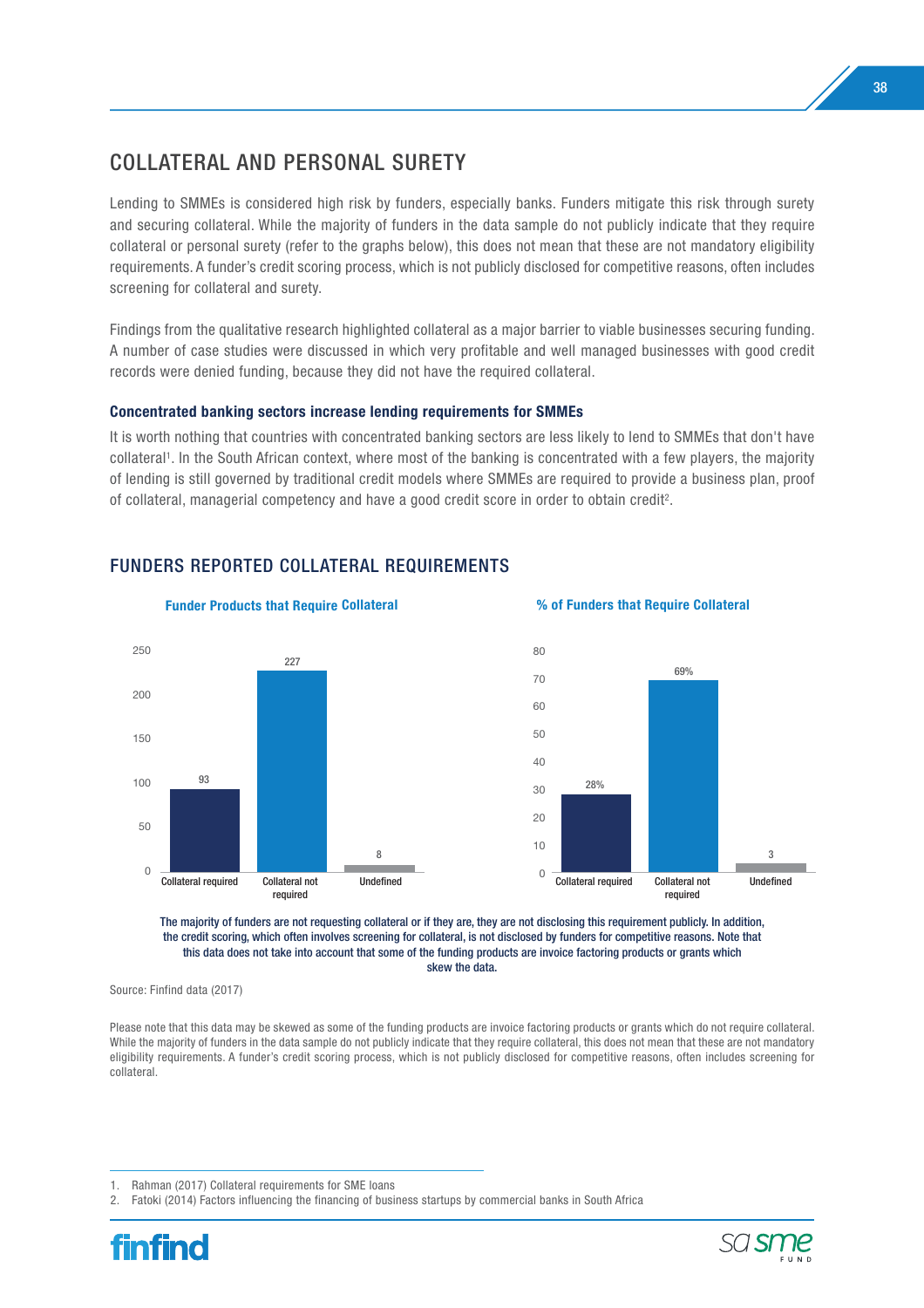

#### FUNDERS REPORTED SURETY REQUIREMENTS

The majority of funders are not requesting personal surety or if they are, they are not disclosing this requirement publicly. In addition, the credit scoring which often involves screening for personal surety is not disclosed by funders for competitive reasons. Note that this data does not take into account that some of the funding products are grants which skew the data.

Source: Finfind data (2017)

Please note that this data may be skewed as some of the funding products are grants which do not require surety. While the majority of funders in the data sample do not publicly indicate that they require surety, this does not mean that these are not mandatory eligibility requirements. A funder's credit scoring process, which is not publicly disclosed for competitive reasons, often includes screening for surety.



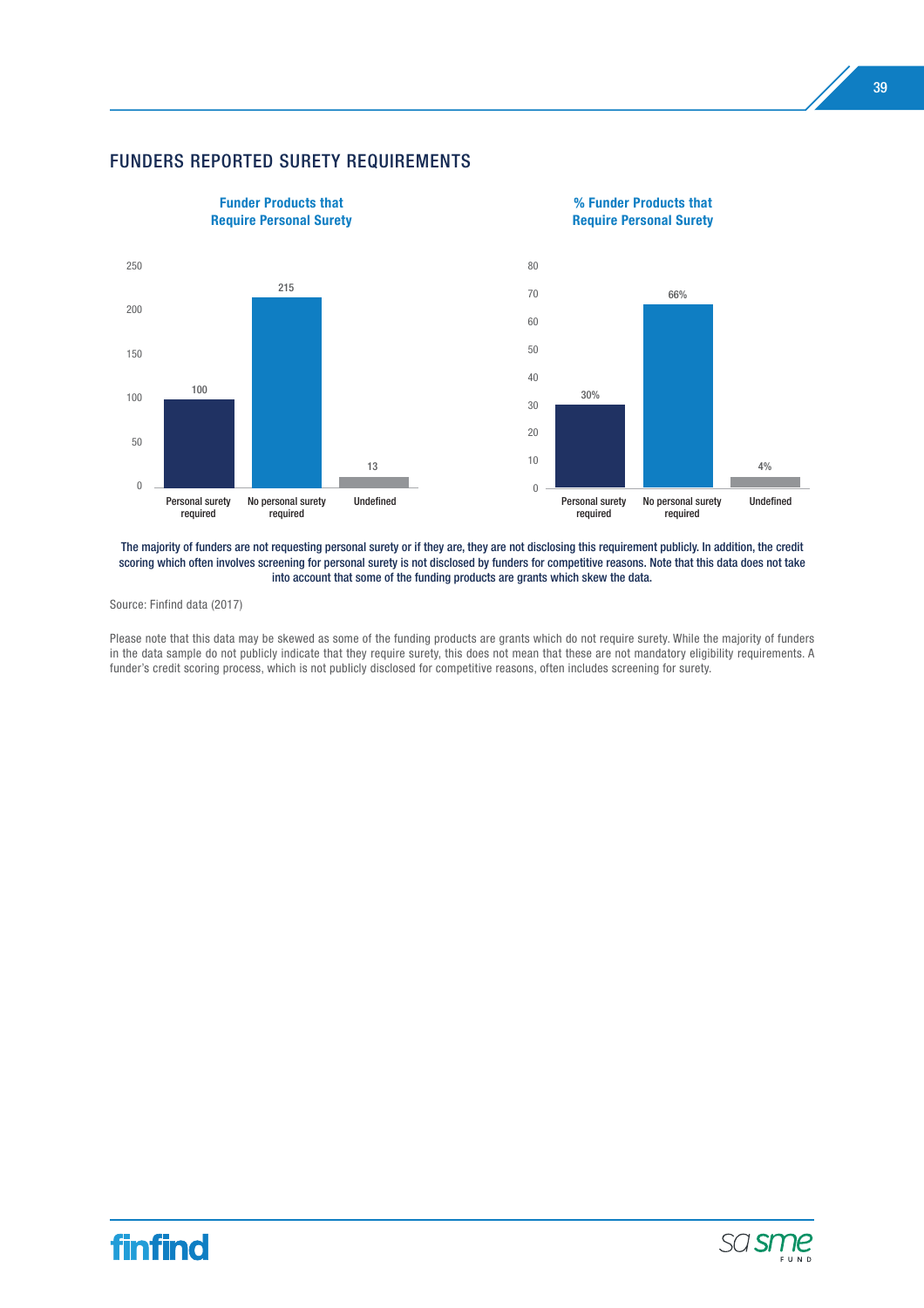# ASSISTANCE TO PREPARE FUNDING APPLICATION

Many SMMEs require assistance to complete their funding application, and to prepare their business plan and supporting documentation, to meet a specific funder or finance product's needs. Few have the skills and experience needed to properly package and present their funding request to ensure funding success. This is not a support service traditionally offered in Business Development Support Programmes and as a result, many SMMEs struggle to access the finance they need.

The graphs below show the number of funders that offer support with funding applications.



# SUPPORT WITH APPLICATIONS

**Percentage of Government vs Private Sector Products Offering Support in the Application Phase**







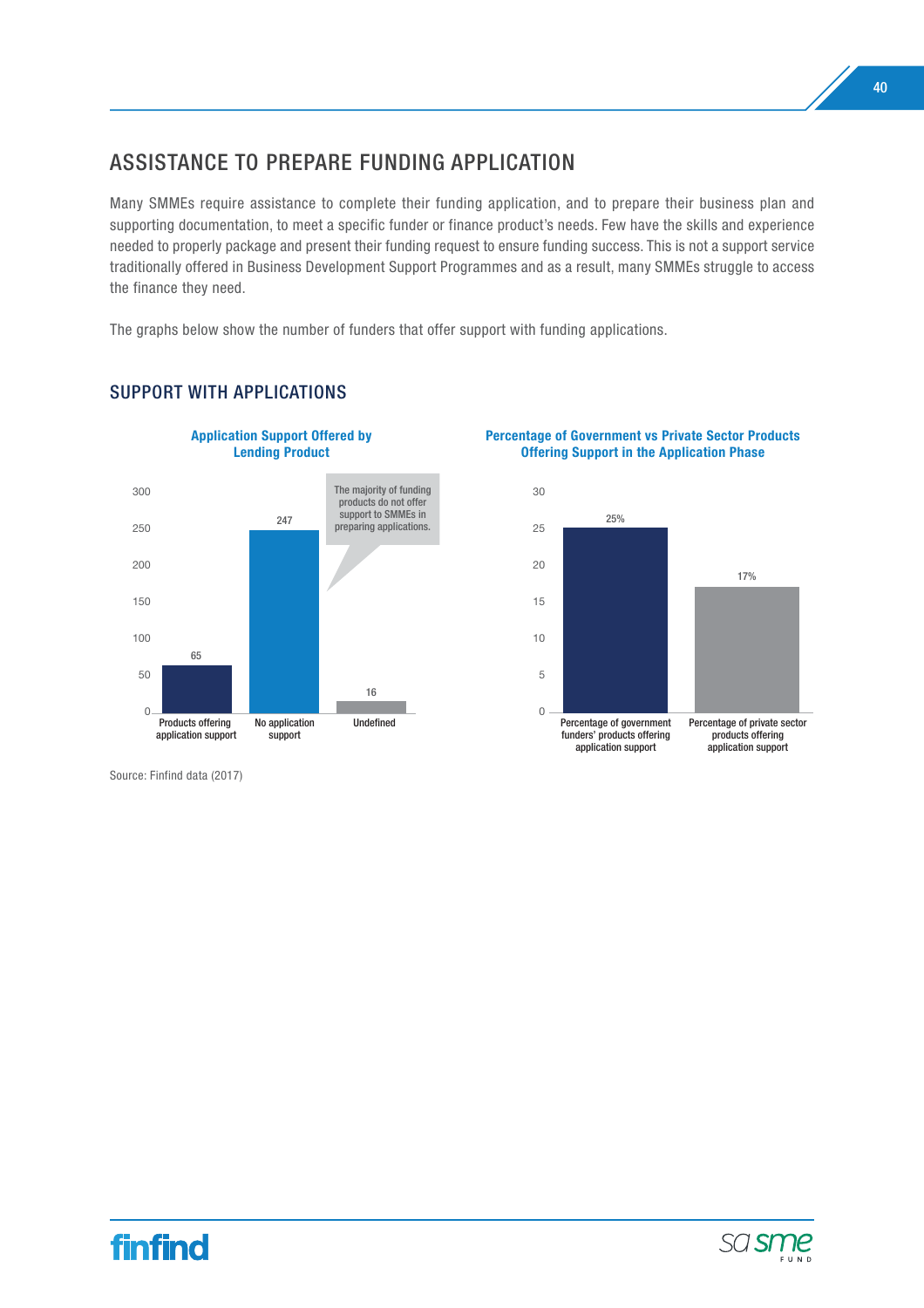# SMME AND FUNDER CHALLENGES AND RECOMMENDATIONS

# **SMME FUNDING CHALLENGES**

Research findings and conclusions from data analysis and interviews conducted. Some of the key SMME challenges are highlighted below including the recommended solutions and role players discussed.

#### **1. SMMEs struggle to find funders and to choose the right funding products.**

 **Lack of knowledge about the funders and the finance products available** 

- Many do not know who the funders are, or that there are different types of funders; they are commonly only aware of banks and some government agencies.
- $\blacksquare$  They have little or no knowledge about the different types of finance products, making it difficult for them to determine which finance product best suits their funding need.
- $\blacksquare$  They don't know where, or how, to start to find funding, most resort to Google searches.
- $\blacksquare$  Searching is difficult, time consuming and yields poor results.
- $\blacksquare$  Waste a lot of time engaging funders and applying for funding they do not qualify for.
- n Publicly available information about funders and their products is limited, vague, hard to find, difficult to understand and often out of date.
- $\blacksquare$  This adds to the challenge of determining funding matches and to compare competing funder offerings.

#### **Recommended Solutions**

#### **Practical funding guides specifically developed for SMMEs**

- Simple funding information guides that are easy to understand, available via mobile devices, accessible from anywhere at any time.
- Step-by-step instructions on how to choose the funding products and how to apply for funding.
- $\blacksquare$  Summary information on the finance products who they fund, funding amounts, application process, qualifying criteria, what documents are needed, contact details.

#### **Access to fintech solutions that automate SMME funding matches**

- $\blacksquare$  To eliminate the need to search for funders and finance products.
- $\blacksquare$  Reduces funder decision making time and get responses within minutes rather than days.
- $\blacksquare$  Reduces the need for funding knowledge.
- $\blacksquare$  Reduces funding mismatches and eliminates the risk of missed opportunities.
- $\blacksquare$  Broadens funders' reach and facilitates scale.

- $\blacksquare$  Funders (public sector, private sector and DFIs).
- n Seda
- n ECDI.
- $\blacksquare$  BDSPs (public, private and civil society sector).



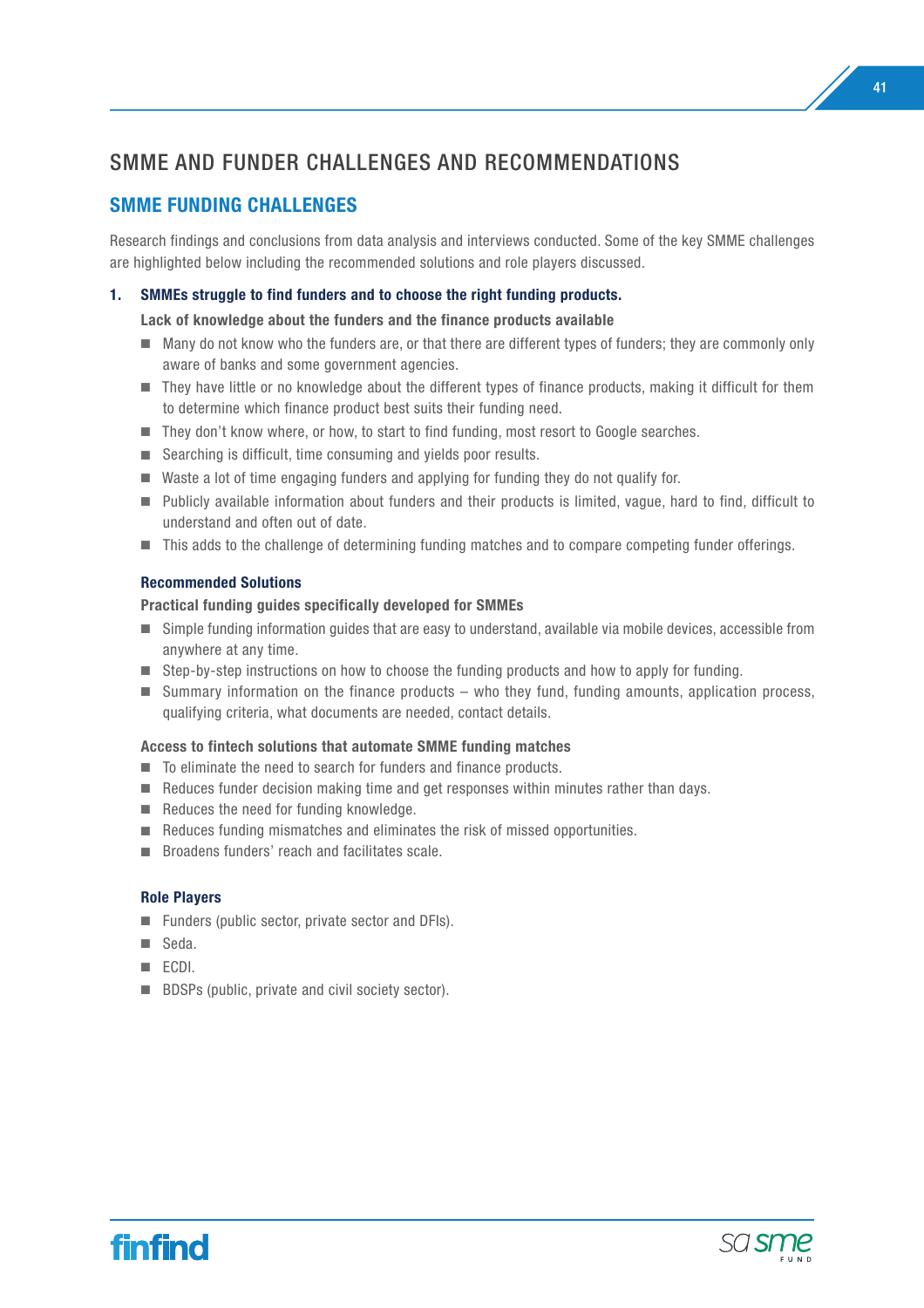#### **2. SMMEs struggle to produce financial statements.**

 As discussed earlier in the Report, funders require certain financial documents in order to assess the SMME's funding eligibility. Without these documents, the funder is unable to process the funding application, and the SMME is unable to secure the funding they need. Many of these are viable businesses that match for available finance products, and would qualify for funding if they could produce the necessary financials.

 Many SMMEs struggle with financial recordkeeping and as a result are unable to produce up-to-date management accounts and other vital financial documents. Without these, they are not only unable to access finance, but they are also ill-equipped to make decisions in their business or properly manage their cash flow. As a result, SMMEs fall behind on VAT and PAYE commitments as they are unaware of what amounts are owing. Many viable businesses liquidate due to liabilities owing to SARS and other creditors due to poor financial recordkeeping.

#### **Recommended Solution**

 SMMEs need access to subsidised/affordable bookkeeping services and practical training on financial recordkeeping. They need assistance to set up accounting systems, capture paperwork backlog and produce up-to-date financials to enable them to access finance.

#### **Role Players**

- seda.
- n ECDI.
- $\blacksquare$  BDSPs (public, private and civil society sector).
- $\blacksquare$  Small business accountants.

#### **3. SMMEs have little or no collateral and no third party to stand surety.**

 Few SMMEs have access to sufficient collateral to enable easy access to finance. In many cases, due to the historical economic imbalances caused by Apartheid, business owners do not own assets, and few have the necessary support networks able to meet the funder surety requirements.

 In a number of other countries, government guarantee schemes have managed to significantly increase access to finance by enabling private sector lenders to reduce their risk exposure. While the South African Government does run a government guarantee scheme, it has not reached the scale required to make a significant impact. In general, SMMEs are unaware of this scheme and do not know which funders are participating in it.

#### **Recommended Solution**

 Sefa Credit Guarantee Scheme to scale this product by broadening the partnership base of private sector funders that participate in the scheme. Funders to proactively partner with Sefa to access credit guarantees for SMMEs.

- Sefa Credit Guarantee Scheme.
- Funders



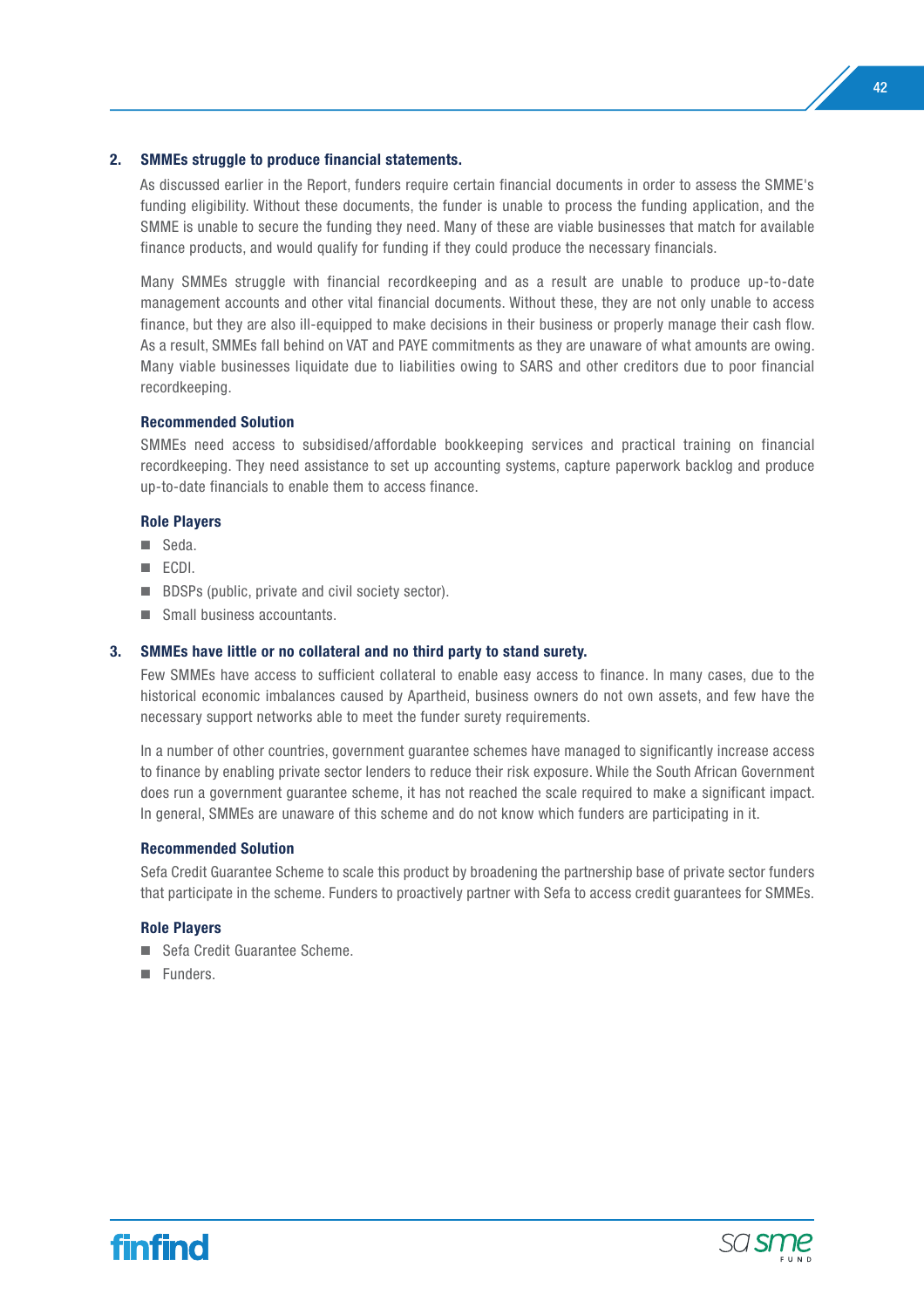# **CHALLENGES EXPERIENCED BY FUNDERS**

- **1. Market is large and dispersed, finding the right business to fund is a challenge.**
	- SMME market is large and is highly dispersed and fragmented.
	- There are hundreds and thousands of entrepreneurs and SMMEs at different stages of business growth seeking finance.
	- The majority of finance seekers are startups, self-employed, early stage or low revenue type businesses with low prospects for growth.
	- $\blacksquare$  It is difficult for funders to find the business they are mandated to/able to fund.
	- $\blacksquare$  Traditional advertising strategies are ineffective as they produce large volumes of poor quality funding leads.
	- $\blacksquare$  Highly targeted marketing approaches are needed to yield high quality funding leads, targeted marketing is expensive.

#### **Recommended Solutions**

- $\blacksquare$  Transition from traditional marketing to targeted, paid digital marketing.
- $\blacksquare$  Partner with corporates/organisations who have large SMME databases.
- $\blacksquare$  Partner with fintech companies who manage funding leads.

#### **Role Players**

- $\blacksquare$  Corporate partnerships.
- $\blacksquare$  Digital marketing agencies.
- Fintechs.
- **2. Managing high volumes of funding requests is time consuming, resource intensive and expensive.**

 Funders receive funding requests from SMMEs through multiple channels, including email, online forms, phone calls, events, walk-in centres, partners etc. The subsequent filtering, matching, follow-up, management and reporting of these requests is a challenge for most funders.

 Email, web forms and spreadsheets are common electronic methods used by funders to collect and manage funding request leads. Few, including the large banks, have online solutions specifically designed to manage the automated matching and management of their funding requests. This remains a largely manual process. While many funders have customised solutions to manage loan application processing, few have invested in automated leads management solutions.

#### **Recommended Solutions**

- $\blacksquare$  Develop their own, customised solutions to automate leads management.
- $\blacksquare$  Partner with existing fintech solutions (white-label).

- $\blacksquare$  In-house software development team or outsource development.
- Fintechs.



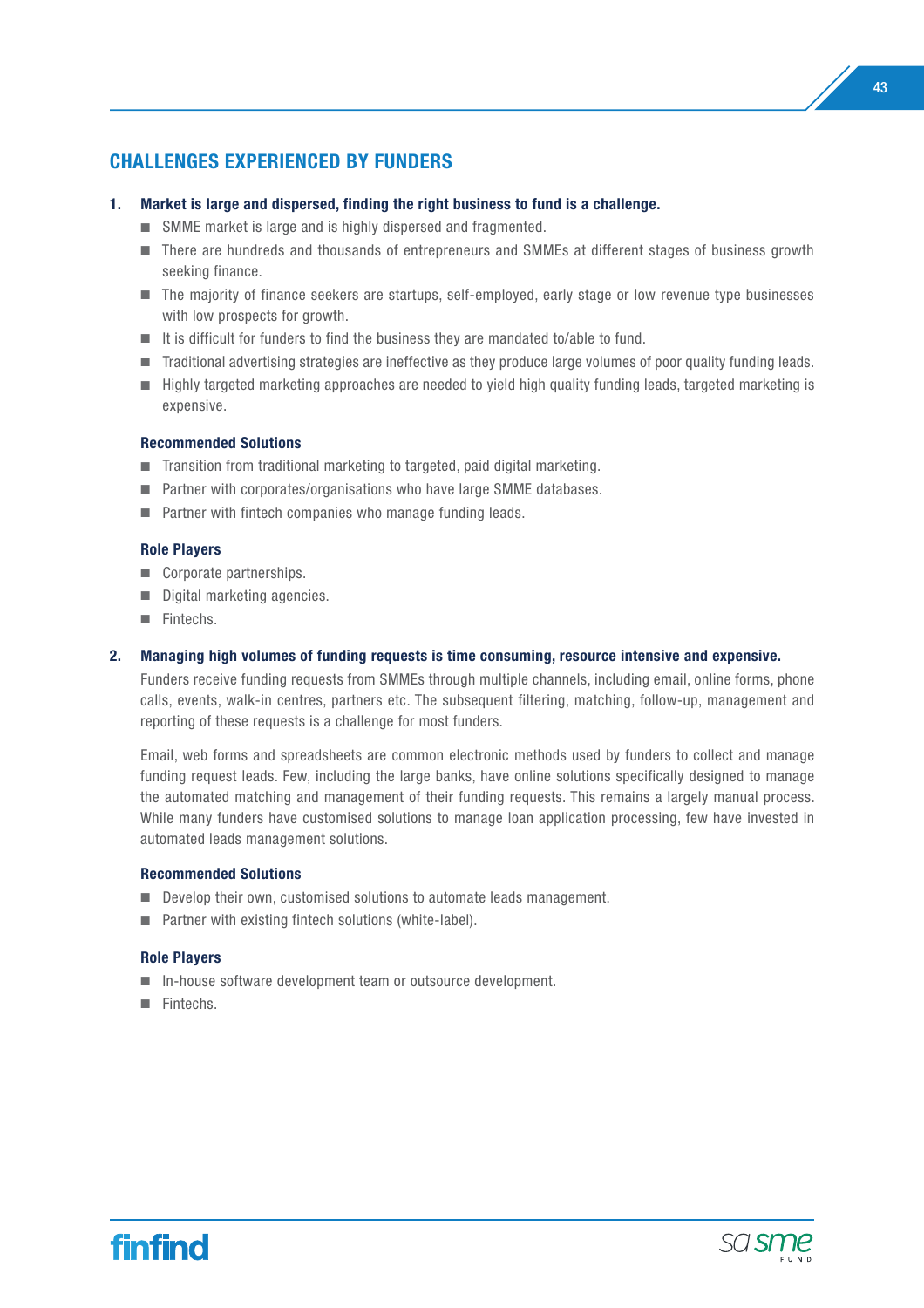#### **3. South Africa has good consumer credit record data but that is not the case for SMME credit record data.**

 South Africa has comprehensive consumer credit record data that is well organised and regulated. This enables funders to profile the risk of lending to an individual. However, this is not the case for business credit data. The lack of a comprehensive data set that can be used to assess the business risk needs to be addressed.

#### **Recommended Solution**

 It is critical that significant effort is put into improving the quality of business credit record data, and more importantly, ensuring the same level of regulation that consumer credit data enjoys. Comprehensive, wellregulated business credit records would provide funders with good risk mitigation tools, and SMMEs with an alternative credit score that could balance a poor personal credit record. SACRRA with a few other partners are in the initial stages of a project to replicate that regulation rigour, systems and credit provider buy-in that consumer credit enjoys. This initiative should be supported to ensure it receives the funding and buy-in required to expedite its implementation.

#### **Role Players**

- $NCR$ .
- n SACRRA.
- Credit bureaus.
- Credit providers.
- **n** Fintechs

#### **4. Traditional credit models are widening the SMME credit gap.**

 Qualifying for credit is a challenge for SMMEs, especially those that are less than three years old and are not profitable. In a traditional lending model, banks and other funders rely on financial data from balance sheets, bank transactions and credit bureaus to make lending decisions, but earlier stage businesses that don't have a financial history end up being disqualified for most traditional sources of finance. Financial institutions relying on traditional credit reports to make credit decisions have had limited, to no, visibility on the new credit usage behaviour of SMMEs from alternative data sources. Banks struggle to serve SMMEs as they treat business as a single market, and as such apply traditional lending methods that use collateral and traditional financing scorecards as a one-size-fits-all approach. This approach is detrimental to SMMEs trying to access finance.

#### **Recommended Solution**

 A combination of traditional credit risk models and the development of accurate new predictive models of credit assessment using new sources of data/alternative data. Alternative data refers to the inclusion of non-financial payment reporting data in credit files, such as telecommunication and energy utility payments, average salaries paid per month to employees, litigation and compliance defaults and social media ratings, amongst others.

- **n** Funders.
- Other credit providers.
- Fintechs.



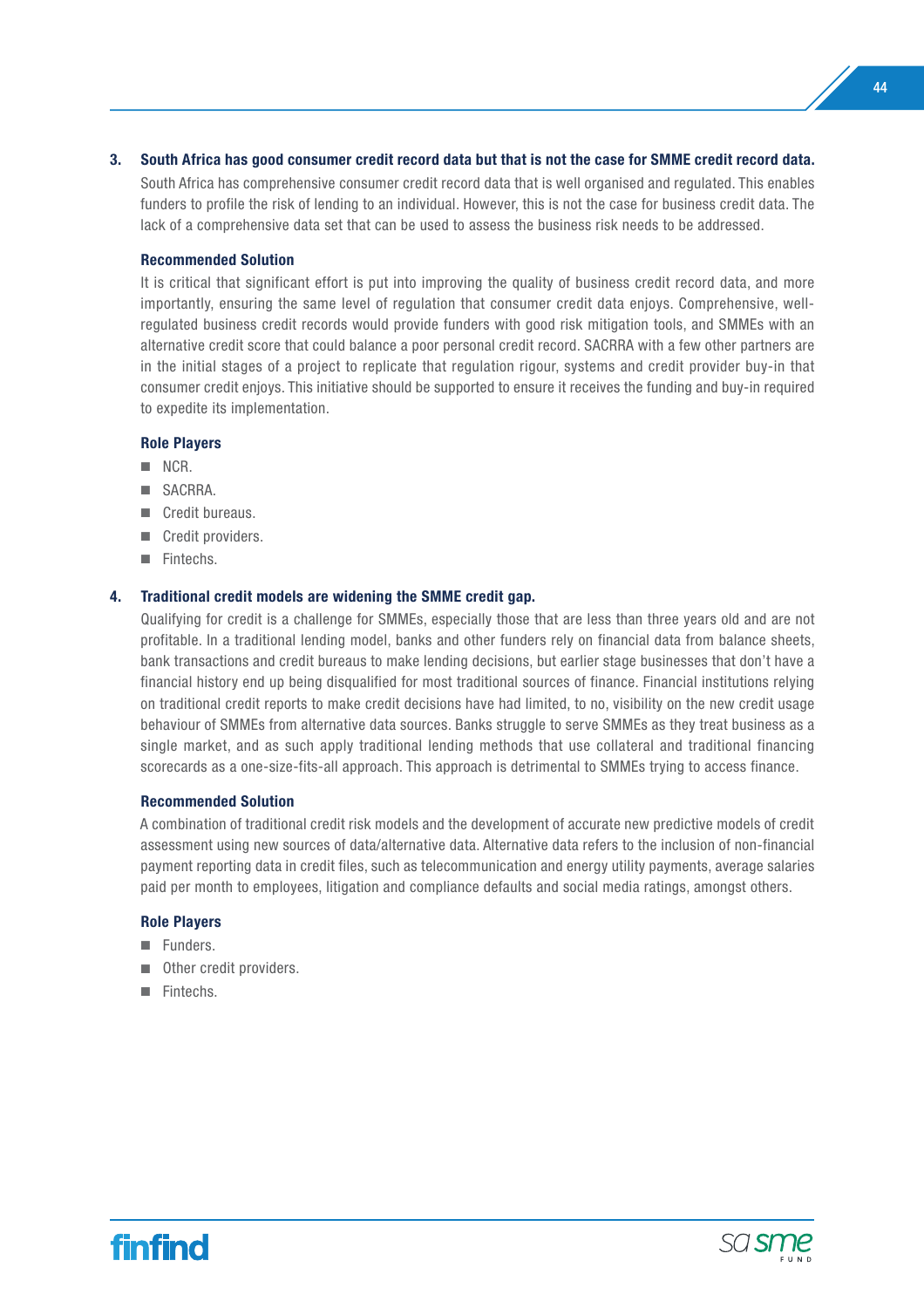# FUTURE RESEARCH QUESTIONS

- $\blacksquare$  What are the search costs for SMMEs to access funding?
- How simple is it for SMMEs to compare finance products?
- $\blacksquare$  What percentage of SMMEs match the criteria of funders?
- $\blacksquare$  What percentage of SMMEs that apply for finance are funded and by whom?
- What terms are SMMEs receiving from funders?
- $\blacksquare$  What are the main reasons for funders rejecting funding applications?
- What models can funders use to successfully fund micro and early stage businesses?
- What credit infrastructure will be required to enable funders to successfully manage risk without using collateral?
- $\blacksquare$  How many businesses seeking funding are bankable and have the capacity to repay loans?
- **n** If all businesses eligible for funding were able to access the finance they are seeking, how much would they contribute to job growth and GDP growth?

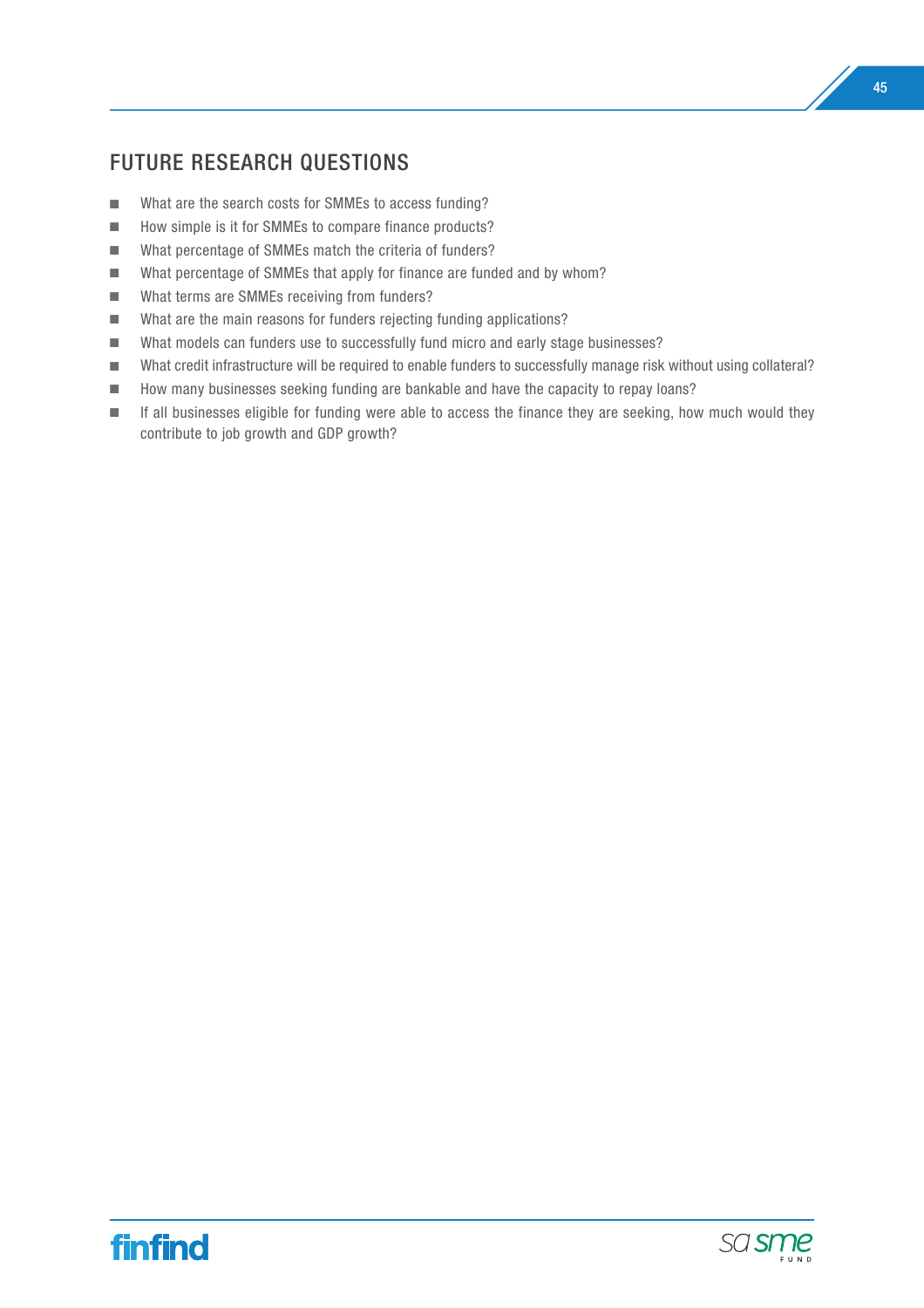# THE FINFIND DATA SET: USE CASES AND FUTURE RESEARCH

# **IMPROVEMENT OF FUTURE FINFIND DATA SET**

#### **Increasing sample size**

#### **SMME data set:**

The 2018 data set that will be used for the next Access to Finance Report is expected to be at least 25% larger than the 2017 data set used for this Report. Finfind has received 25% more funding request from SMMEs for the first six months of 2018 vs the first six months of 2017.

#### **Funder data set:**

The 2017 Finfind funder data set comprised of 148 active funders and 328 active funder products. This data set has grown (as at end June 2018) to 175 funders and 370 active funder products.

#### **Expanding the amount of data collected**

Finfind is launching a new version of their website for SMME finance seekers in August 2018. The revised system includes an increased number of data fields for the SMME funder request to provide an enriched data set and enable more refined funder matches.

#### **Aligning operational definitions**

Finfind notes the importance of being able to use their data in other policy contexts and is currently updating their data collection fields to allow for alignment with other definitions, such as the SARS, StatsSA and GEM definitions. This will enable enrichment of other data sets with the Finfind data, encouraging a more nuanced debate around small business and entrepreneurship.

#### **Data verification**

Verification of SMME data increases the credibility and the quality of the funding requests provided to funders. Finfind is developing a number of channels to improve data verification. An example of this is new partnerships with the Credit Bureaus which includes integration with their systems to verify ID, company registration, address and other SMME data.

# **FUTURE RESEARCH ON THE FINFIND DATA SET**

#### **Additional research**

The 2017 Finfind data set has 176 fields on the funders and SMME fund seekers. A single report was not able to properly deep dive into the number of different relationships between the data set and sectors. There is a large potential for future studies on specific topics.

#### **Some examples of these future potential reports include:**

- $\blacksquare$  Focus on high growth businesses.
- $\blacksquare$  Focus on black-owned and black-women owned businesses.
- Focus on SMME finance readiness.
- $\blacksquare$  Different types of funding focus on equity finance, debt and grant finance.
- $\blacksquare$  Sector specific report (ICT, construction, property and agriculture).
- $\blacksquare$  Alignment of the Finfind data with other data sets (SARS, QLFS, GEM, etc.).



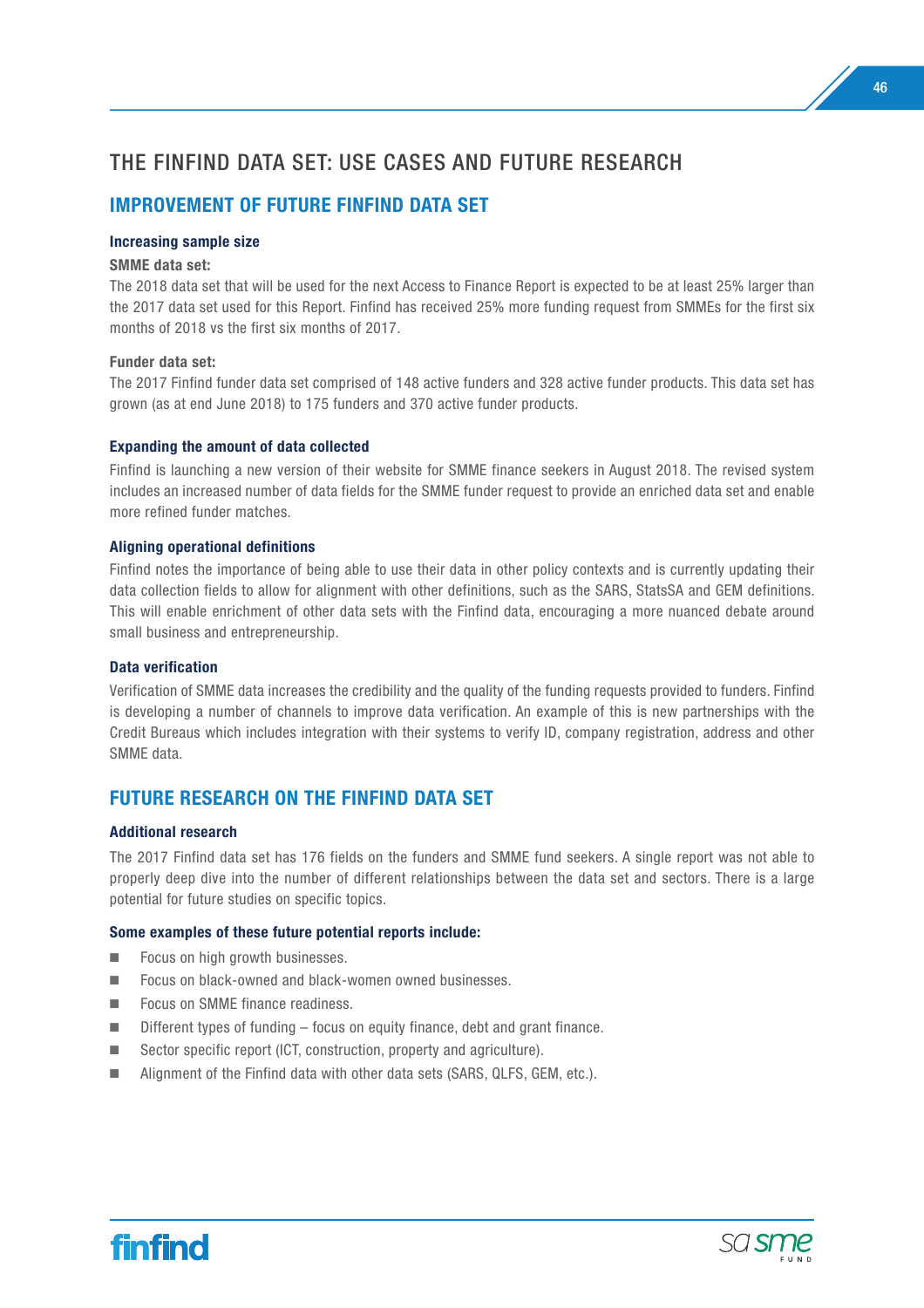# 2017 REPORT: DATA OWNER AND CO-PUBLISHER



- $\Box$  Finfind (Pty) Ltd is a South African fintech business
- $\Box$  Registered in February 2015
- 43.9 % black-owned
- $\Box$  Majority women-owned
- $\Box$  Employs 15 people
- $\Box$  Finfind's online SMME platform was launched on 30 October 2015

Finfind was developed based on the findings of a five-year research project by USAID's Financial Sector Program (FSP) in South Africa, aimed at identifying the major causes of SMME access to finance failure in the country and recommending solutions to address them.

One of the major challenges identified was that providers and seekers of finance struggled to find each other. The concept of a web-based platform to match the providers and seekers of SMME finance was subsequently developed and was called Finfind.

Finfind is an innovative, online access to finance platform that gathers data from SMMEs who are looking for business finance, and automatically links them with all the available, matching finance products stored in the Finfind funder database.

Finfind has built a comprehensive funder database of more than 360 different finance products and over 200 public and private sector funders. Each finance product is mapped by a number of parameters such as funding need, funding amount, owner and business demographics and eligibility criteria. The funder database is updated daily by a team of researchers.

The SMME database contains comprehensive information collected from SMMEs seeking finance and provides detailed insights into the make-up of the SMME sector in South Africa.

Finfind was launched by the Minister of Small Business Development to provide an online platform to educate and assist SMMEs in South Africa to access the finance they need to survive and grow, and to facilitate increased deal flow for SMME funders.

Finfind is owned by Finfind (Pty) Ltd, a South African fintech business.



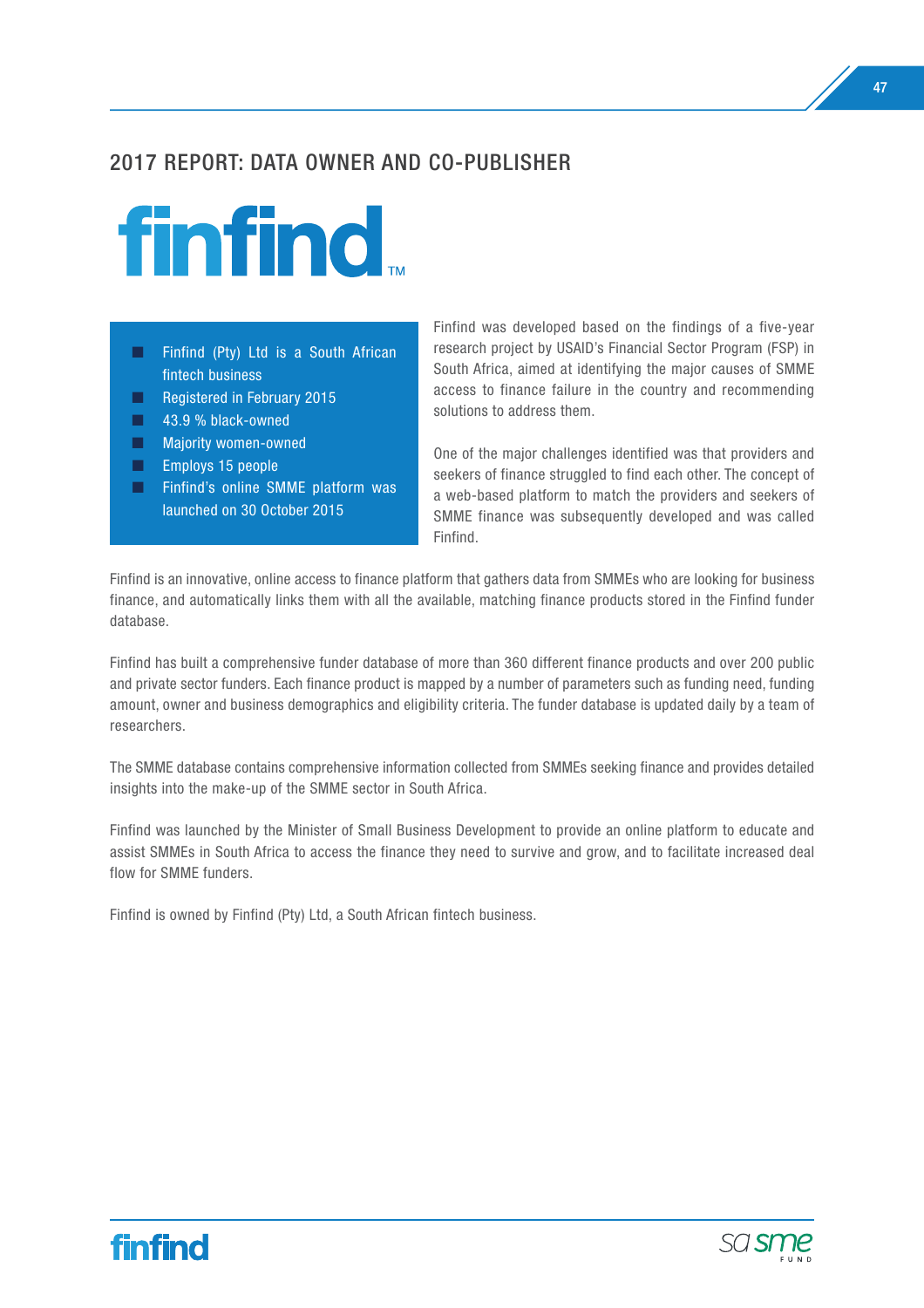# 2017 REPORT: LEAD RESEARCHER AND PEER REVIEWERS

# **BIOGRAPHY: PAUL SMITH<br>PAUL SMITH**

aul Smith is an entrepreneur, writer and researcher. He is the co-founder of Ignitor, a startup and innovation consultancy that helps entrepreneurs and corporate innovators to launch and scale new products. He has coached hundreds of entrepreneurs and product managers.

His primary research interests include new product development methodology, and understanding the behaviour of disruptive entrepreneurs, as well as how to support high potential startups and corporate innovators most effectively.

Paul has a BCom from Rhodes University. He completed his master's degree in Entrepreneurship at the University of Pretoria and graduated top of his class (2007 to 2009). He was accepted into the University of Pretoria PhD programme to develop new statistical models that can more accurately predict startup success (2011).

Paul was invited to serve as an expert advisor on the Human Resource Development Council Entrepreneurship and Education Technical Task Team, under the chairmanship of Deputy President Kgalema Motlanthe (2012). He was subsequently selected to do a study on behalf of the HRDC to look into the effectiveness of entrepreneurship training programmes around the world (2013).

Paul has presented multiple key note addresses, he is a lecturer and is quoted in the national press on matters of entrepreneurship, small business development and innovation. He is regularly invited as a judge and mentor for various national SME competitions and programmes.

## **BIOGRAPHY: DR MARIUS PRETORIUS**

r Marius Pretorius is a Professor in Strategy, Leadership and Turnaround in the Department of Business Management, University of Pretoria, South Africa. As a strategy consultant and facilitator, he focuses on distressed ventures in search of rescue and growth. Research interests from his publication record suggest turnaround modelling, leadership, entrepreneurial strategy and simulation as focus areas.

# **BIOGRAPHY:**<br>**KAJAL KOTECHA KAJAL KOTECHA**<br>**KAJAL KOTECHA**<br>MPhil in

ajal Kotecha is a researcher, data analyst and report writer. Her primary research interests include social entrepreneurship, education, impact investing and monitoring and evaluation. She is a high achiever, who has a BBuSci (Hons) (Cum Laude) from Monash South Africa and an MPhil in Human Resource Management (Cum Laude) from the University of Johannesburg. In addition, her three articles from her master's dissertation have been published in an academic journal.



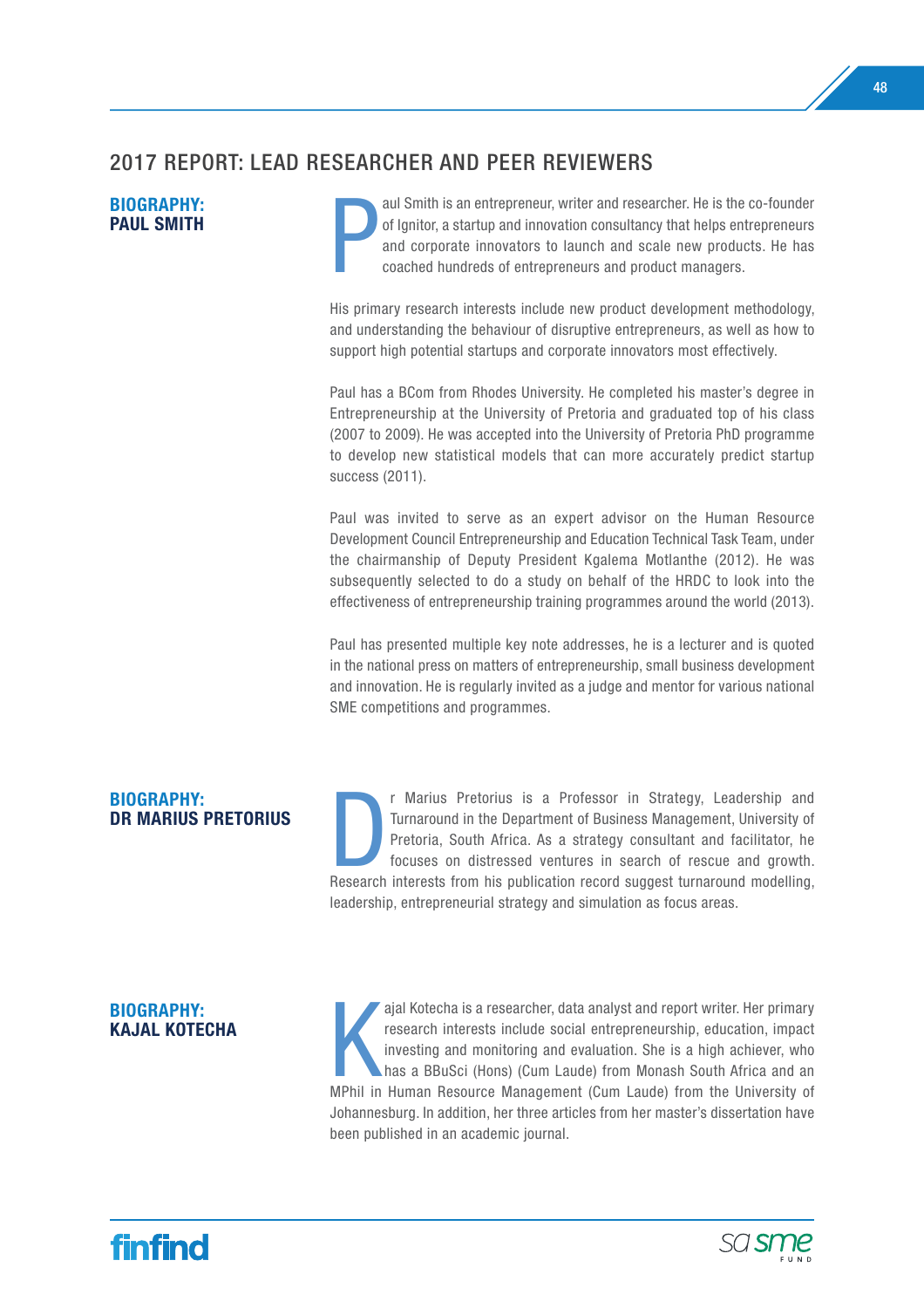# CO-AUTHORS

# **BIOGRAPHY:**

**BIOGRAPHY:**<br>DARLENE MENZIES<br>2001. sh arlene Menzies is a technology innovator and serial entrepreneur. The World Economic Forum named Darlene as one of six Top Female Tech Breakthrough Entrepreneurs in Africa in 2017. She has 15 years of corporate ICT experience and since leaving corporate employment in 2001, she has established several technology businesses and has firsthand experience of what it takes to start and grow a successful enterprise, and understands the difficulties entrepreneurs have to overcome to do so. Darlene has used this experience to develop multiple easy-to-use digital solutions that address some of the large gaps in the startup and SMME market. Two of these include SMEasy, the award-winning small business accounting system, and Finfind.

> She has raised over R40m in early stage funding from ten venture capitalist companies to develop and commercialise disruptive innovations. She has been awarded a South Africa Innovation Entrepreneur of the Year Award and was a top five Finalist for SA ICT Person of the Year, alongside the MDs of Microsoft and EOH. One of her fintech solutions won the World Summit's Country Award for Best Business Product, and her first mobile-based innovation won Nokia's Global Judges' Choice Award placing top 10 out of 1700 solutions from 85 countries. Darlene is a public speaker, media spokesperson, small business mentor and recognised SMME sector expert.

**RIOGRAPHY:**<br>**ROBYNNE ERWIN** obynne Erwin is an experienced business consultant and SMME mentor. She successfully ran her own ICT business for 11 years that was sold to one of the big five international accounting firms, and then set up her own consulting practice. She was part of the industry task team that designed the DTI's Youth Internship programme and was also involved in developing industry-based ICT learnerships to enable young people to access qualifications in the ICT sector. Thereafter she joined SmartXchange (an ICT Hub and SMME Incubator) where she devised their incubator tier system and put in place the articulation processes that informed interventions and tracking through to graduation. Under her leadership, the incubator trebled the funding and the number of SMMEs in the incubator and was recognised in the World Bank Report on Incubation as being one of five incubators in the developing world with a replicable model for the ICT industry.

> She now consults to Finfind and has a second business that focuses on sustainable business models and mentoring for small businesses. Robynne recently co-authored a weekly column on Entrepreneurship for the Sunday Tribune. She also wrote a syndicated weekly computer column for nine years and published "User Friendly – the South African Guide to Using your Computer". This book was used as a textbook at Technikons and Universities to introduce students to the world of computing. Robynne is the recipient of a number of awards for her ICT and ED work, including the prestigious KZN Personality of the Year award.

# **BIOGRAPHY:**

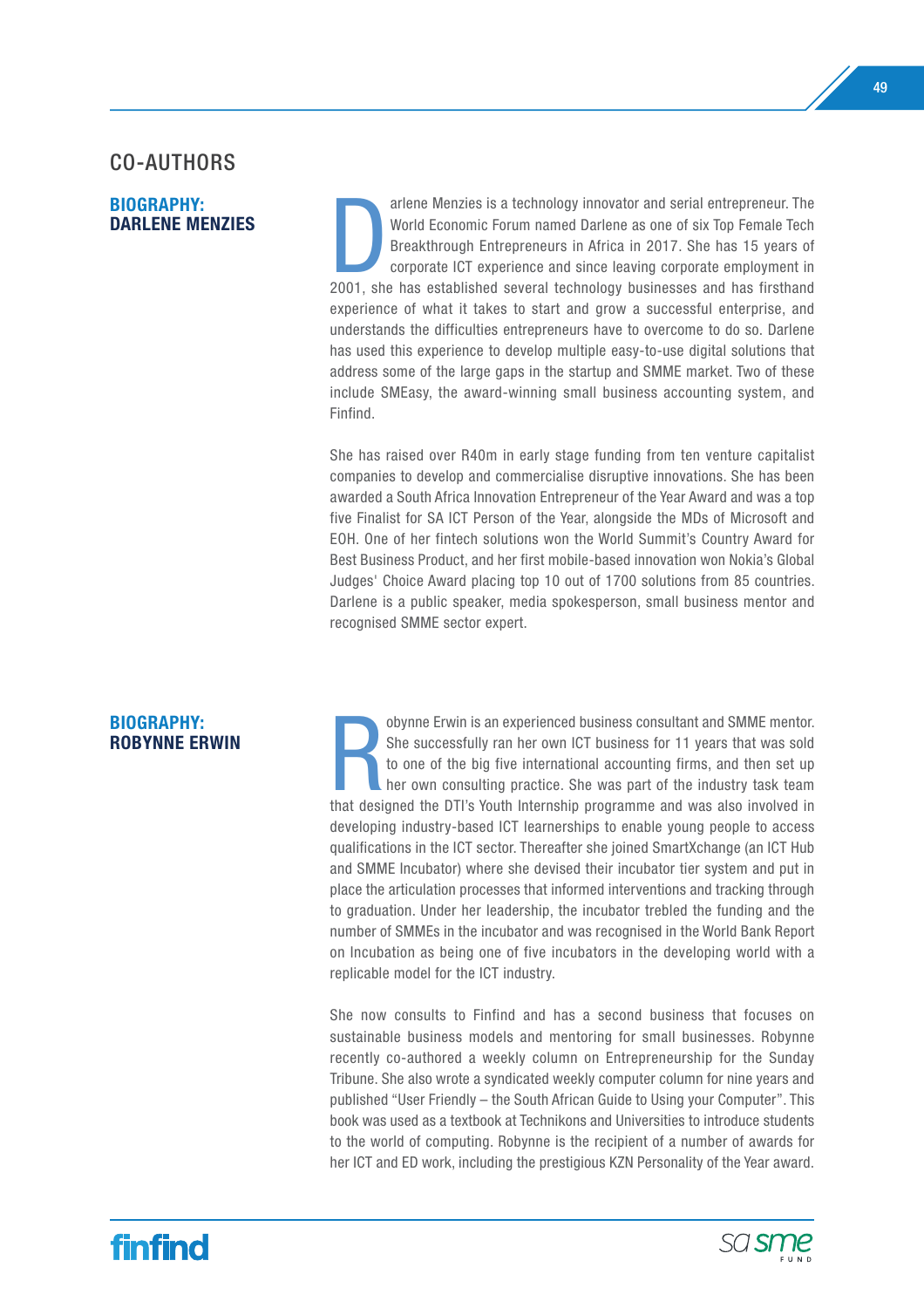# **REFERENCES**

- $\blacksquare$  Adelino, Ma, Robison (2014) Firm age, investment opportunities and job creation
- Bank SETA (2013) Microfinance review
- $\blacksquare$  BCG (2017) Getting big in small business banking
- Berstern, Harms, Liket, Mass (2017) Small firms, large impact? A systematic review of the SMME finance literature
- Bureau of Economic Research (2016) The Small, Medium and Micro Enterprise sector of South Africa
- Coetsee and Buys (2017) The impact of the independent review on SMME access to bank finance
- Fatoki (2014) Factors influencing the financing of business startups by commercial banks in South Africa
- $\blacksquare$  Fetsh (2016) The economic impact of high-growth startups
- FinMark (2010) FinScope small business survey 2010
- Futurewave (2014) 60% of family owned businesses struggle to find external finance to fund investment
- GEM (2014) South Africa report
- GEM (2017) South Africa 2016/2017 GEM report
- GEM Report (2016) South Africa report 2015/2016
- GEM Report (2017) South Africa report
- n Gompers, Kovner, Lerner (2009) Specialisation and success: evidence from venture capital
- Grimm, Paffhausen (2014) Creating jobs in small business
- $\blacksquare$  HRDC (2014) Assessing the effectiveness of SMME support programmes
- $\blacksquare$  IFC (2010) The SME banking knowledge guide
- ILO (2016) Enabling an environment for sustainable enterprises in South Africa
- $\blacksquare$  InfoSys (2017) Banks! It is time to change your game
- Kuniuoshi & Daisuke (2014) Information asymmetry in SMME credit guarantee schemes: evidence from Japan
- Lee & Brown (2017) Innovation, SMMEs and the liability of distance
- National Planning Commission (2012) National Development Plan 2030
- $\blacksquare$  Ngonyama, Simatele (2017) Competition in the bank sector: a literature review
- OECD (2014) Young SME growth and job creation
- OECD (2017) Economic Survey of South Africa 2017
- OECD (2017) Economic Survey South Africa
- OECD (2017) Financing SMEs and entrepreneurs 2017: an OECD scorecard
- OECD (2017) Financing SMMEs and entrepreneurs
- OECD (2018) Enabling SMMEs to scale up
- Page, Soberbom (2015) Is small beautiful? Small enterprise, aid and employment in Africa
- Rahman (2017) Collateral requirements for SME loans
- $\blacksquare$  SA SME website www.sasmefund.co.za
- $\blacksquare$  SARS (2017) Tax statistics
- $\blacksquare$  SAVCA (2017) Venture capital survey
- SBP (2017) Growth and competitiveness for small business in South Africa
- $\Box$  Seed Academy (2016) Startup survey results
- Stats SA (2017) Mid-year population estimates
- Stats SA (2018) Quarterly Labour Force Survey, quarter 4 2017
- Timm (2016) SA banks lending to SMEs just about flat since 2008
- Timm (2018) Growth in lending to big firms outpaces that to SMEs
- $\blacksquare$  Timm (2017) Growth in lending to big firms outpaces that to SMMEs